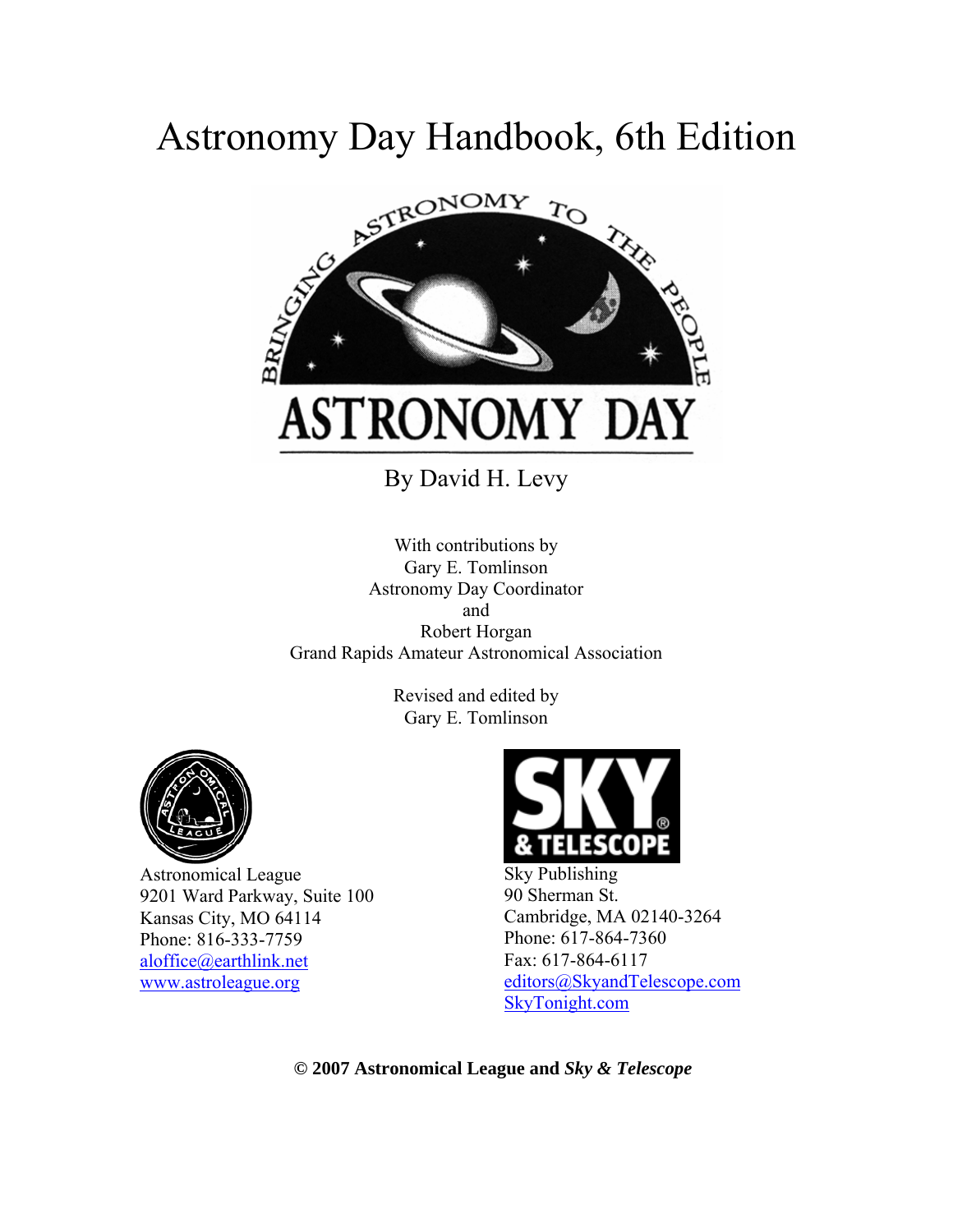#### **Acknowledgements**

So many people in so many places have helped with Astronomy Day that it is impossible to list all of them. However, a few institutions and individuals stand out for their special contributions.

The authors thank *Sky & Telescope* magazine, the Roger B. Chaffee Planetarium, the National Academy of Sciences, the American Astronomical Society, the Planetary Society, the Astronomical League, the Royal Astronomical Society of Canada, and the Astronomical Association of Northern California for their support, not only of Astronomy Day but also for this handbook.

In particular, we wish to thank Norm Sperling, Doug Berger, Carter Roberts, Andrew Fraknoi, Leo Enright, Peter Boyce, Jack Wilson, Walter Haas, Russ Harding, Bert Stevens, Jerry Sherlin, Robert Young, Dennis Stone, Dennis Schatz, Charles Redmond, David Gilman, Laura Bautz, Frank Martin, Sheldon Schafer, Rex Carroll, Steve Dodson, Kenneth Frank, Sandra Ferguson, Daniel Horowitz, and the late Cliff Holmes and Janet Mattei, as well as all current and future individuals involved in Astronomy Day events.

Additionally, Gary Tomlinson wishes to thank his coworkers ― David DeBruyn, W. D. Frankforter, Mark Perkins, Jean Gorecki, Phyllis Rohrer, Jean Kurzhals, Dennis O'Connell, Gary Fraser, Timothy Chester, Mary Willey, Annette Hollister-Papp, and Deidra Edmond ― for their help in producing the first two editions of this handbook, and Astronomical League members Bob Gent and Sue Wheatley for this edition of the handbook.

#### **Using the Handbook**

This handbook is designed to assist institutions, organizations, and individuals on how to plan and execute special events for Astronomy Day. Therefore, groups hosting Astronomy Day activities have permission to:

- Print out the entire handbook
- Duplicate all or parts of the handbook for local Astronomy Day volunteers

For any other use, contact the Astronomical League and Sky Publishing.

#### **About the Authors**

David H. Levy is one of the most successful comet discoverers in history, with 22 finds (nine of them he found visually using his own backyard telescopes). With Eugene and Carolyn Shoemaker at Palomar Observatory in California, he discovered Shoemaker-Levy 9, the comet that collided with Jupiter in 1994. That episode produced some of the most spectacular explosions ever witnessed in the solar system. An author of more than 30 books, Levy is an Emmy Award winner and Science Editor for *Parade* magazine, which reaches almost a quarter of the population of the United States each week. A contributing editor for *Sky & Telescope*, he has appeared on many television programs, such as the *Today* show, *Good Morning America,* and ABC's *World News Tonight,* where he and the Shoemakers were named Persons of the Week for July 22, 1994. Levy and his wife, Wendee, reside in Vail, Arizona, and host a weekly radio show available worldwide at [www.letstalkstars.com.](http://www.letstalkstars.com/) Asteroid 3673 Levy was named in his honor.

Gary Tomlinson is a retired astronomy educator from the Chaffee Planetarium in Grand Rapids, Michigan, and the winner of the first Astronomy Day award. He is a SPICA agent for the Harvard-Smithsonian Center for Astrophysics and has been the Astronomy Day Coordinator since 1983. He was designated a "Hoosier Scholar" by the Governor of Indiana.

Robert Horgan, an amateur astronomer, currently resides in Japan.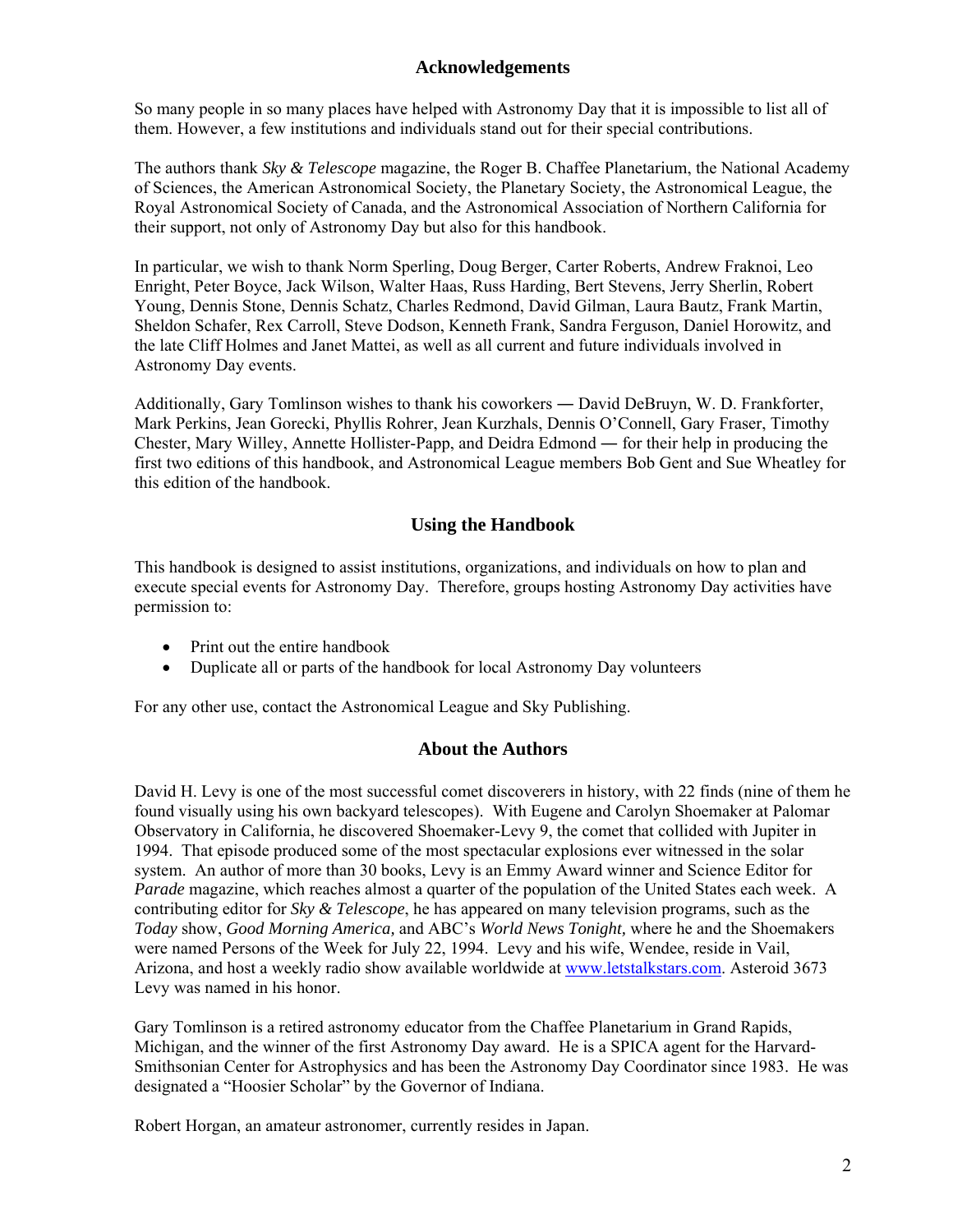### **TABLE OF CONTENTS**

#### Page

### **PART I: Your Objectives**

### **PART II: Your Program**

| et in, tour frogram |  |
|---------------------|--|
|                     |  |
|                     |  |
|                     |  |
|                     |  |
|                     |  |
|                     |  |
|                     |  |
|                     |  |
|                     |  |
|                     |  |
|                     |  |
|                     |  |
|                     |  |
|                     |  |
|                     |  |
|                     |  |
|                     |  |
|                     |  |
|                     |  |
|                     |  |
|                     |  |
|                     |  |
|                     |  |
|                     |  |
|                     |  |
|                     |  |
|                     |  |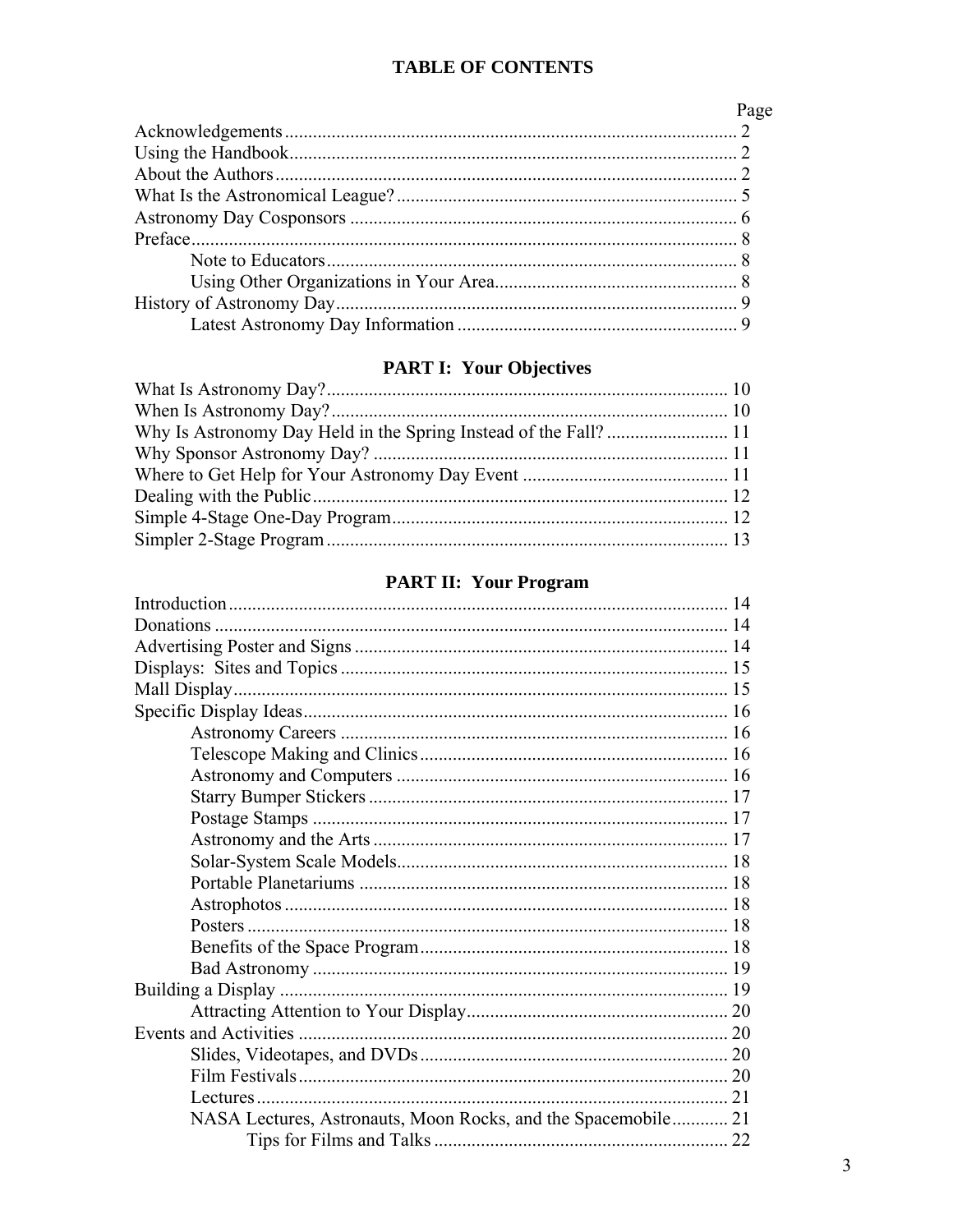|                    | 23 |
|--------------------|----|
|                    | 23 |
|                    | 23 |
|                    | 24 |
| Observing the Moon | 25 |
|                    |    |
|                    |    |
|                    | 29 |
|                    | 29 |
|                    |    |
|                    |    |
|                    |    |
|                    |    |
|                    |    |
| Sky-Q Quiz         | 31 |
|                    |    |
|                    |    |
|                    |    |
|                    | 37 |
|                    |    |

### **PART III: Your Volunteers**

| -50 |
|-----|
|     |
|     |
|     |
|     |
|     |
|     |
|     |
|     |
|     |
|     |
|     |
|     |
|     |
|     |
|     |

#### **PART IV: Miscellaneous**

### PART V: Appendix

| PART V: Appendix |  |
|------------------|--|
|                  |  |
|                  |  |
|                  |  |
|                  |  |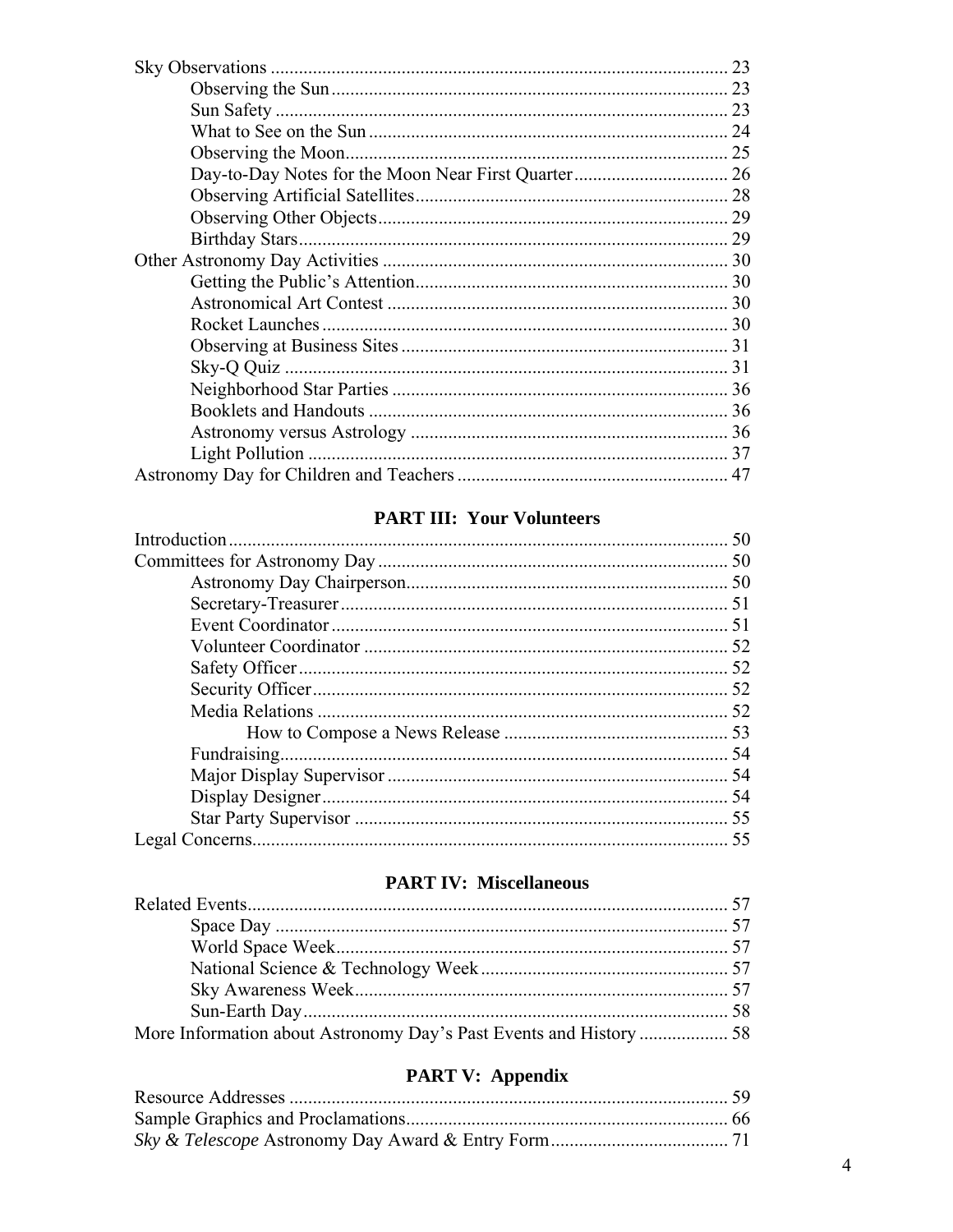

### **What Is the Astronomical League?**

The Astronomical League is a non-profit federation of amateur astronomical societies and individuals working to promote the science by:

- \* Fostering astronomy education
- \* Providing incentives for astronomical observation and research, and
- \* Facilitating communication among the various amateur clubs.

Plans to establish the Astronomical League began in the 1930s. In November 1941 the League's bylaws were ratified and subsequently published in *Sky & Telescope,* but the outbreak of World War II delayed the organization's incorporation until 1947. At that time the League had 31 member societies with about 1,500 individual members. By late 2004 its roster had grown to 260 societies and nearly 19,000 members across the United States, making the League the largest amateur organization in the world. And in late 2003 the Astronomical League opened its very first national office.

#### **Benefits of membership in the Astronomical League are:**

- Subscription to the *Reflector,* the League's award-winning, glossy color magazine
- A 10% discount on the list price of many astronomy books
- Young astronomer awards and scholarships, including the National Young Astronomer Award
- The League's award-winning website, which features a wealth of useful astronomical information
- Resources for teaching an astronomy class or giving public presentations
- Tips on how to control light pollution and restore our vanishing night skies
- Dozens of astronomical observing programs and certificates
- Eligibility to enter a number of national awards, including the Newsletter Editor of the Year and the Webmaster of the Year awards
- Annual national conventions, often hosted jointly with other international astronomical organizations
- Affordable liability insurance
- League sales and publications (observing handbooks and many other products are available at discount prices)

For more information about these member benefits and services contact:

Astronomical League National Headquarters 9201 Ward Parkway, Suite 100 Kansas City, MO 64114 816-DEEP SKY (816-333-7759) [aloffice@earthlink.net](mailto:aloffice@earthlink.net) [www.astroleague.org](http://www.astroleague.org/)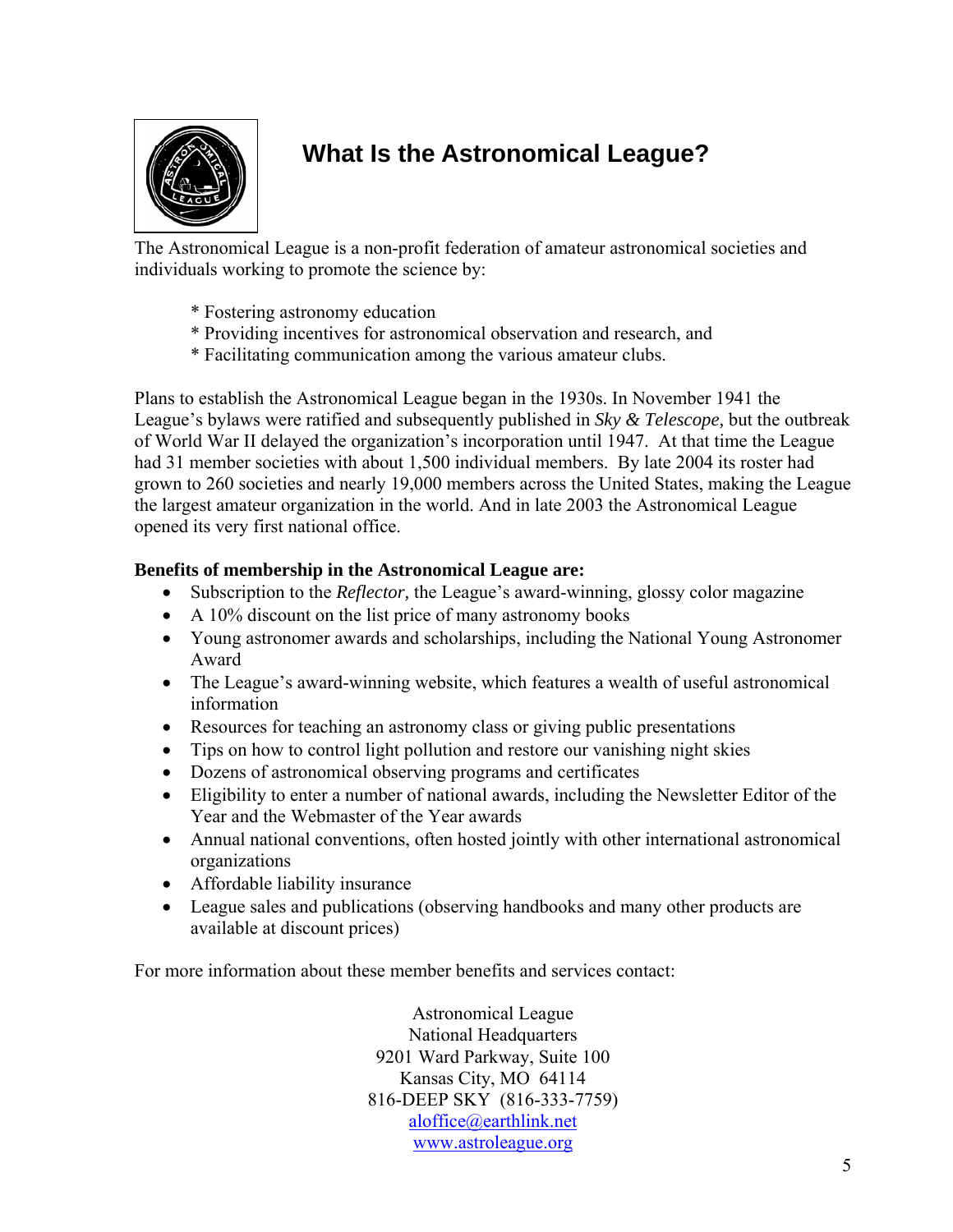## **Astronomy Day Cosponsors**

Astronomy Day is sponsored jointly by 14 national and international astronomical and educational organizations. These are:

#### **ASTRONOMICAL LEAGUE** [www.astroleague.org](http://www.astroleague.org/) (see page 5)

#### **ASTRONOMICAL SOCIETY OF THE PACIFIC** [www.astrosociety.org](http://www.astrosociety.org/)

Founded in 1889, the ASP is the largest general-astronomy organization in the world, with members from more than 70 nations. It is also a recognized leader in the field of astronomy education. The Society's free teachers' newsletter, *The Universe in the Classroom*, is posted in its website.

#### **THE ROYAL ASTRONOMICAL SOCIETY OF CANADA** [www.rasc.ca](http://www.rasc.ca/)

The beginnings of the RASC go back to the middle of the 19th century. The Society was incorporated in Ontario in 1890, received its Royal Charter from King Edward VII of England in 1903, and was federally incorporated in 1968. Today, there are 27 Centres across Canada, with more than 4,900 members worldwide.

#### **AMERICAN ASTRONOMICAL SOCIETY** [www.aas.org](http://www.aas.org/)

The AAS was established in 1899 and is the major organization of professional astronomers in North America. Its current membership is approximately 6,500. These include physicists, mathematicians, geologists, engineers, and others whose research interests lie within the broad spectrum of subjects now comprising contemporary astronomy and astrophysics.

### **ASTRONOMICAL ASSOCIATION OF NORTHERN CALIFORNIA** [www.aanc-](http://www.aanc-astronomy.org/)

#### [astronomy.org](http://www.aanc-astronomy.org/)

The AANC is an association of astronomy clubs in Northern California and is the founding organization of Astronomy Day.

#### **WESTERN AMATEUR ASTRONOMERS** [www.waa.av.org](http://www.waa.av.org/)

The WAA was formed in 1949 as a regional group of astronomy clubs in the US West Coast in order to "effect liaison between astronomical groups, to conduct or participate in an annual convention of amateur astronomers, to present awards to persons or organizations that have made an outstanding contribution to amateur astronomy during the preceding year or years, and, in general, to educate, encourage, and promote interest in science and astronomy."

#### **AMERICAN ASSOCIATION OF PHYSICS TEACHERS** [www.aapt.org](http://www.aapt.org/)

Established in 1930, the AAPT's fundamental goal is to ensure the "dissemination of knowledge of physics, particularly by way of teaching." In addition to helping members learn more about traditional teaching methods, the Association promotes new teaching methods and the use of modern technology to entice students to the wonders of science.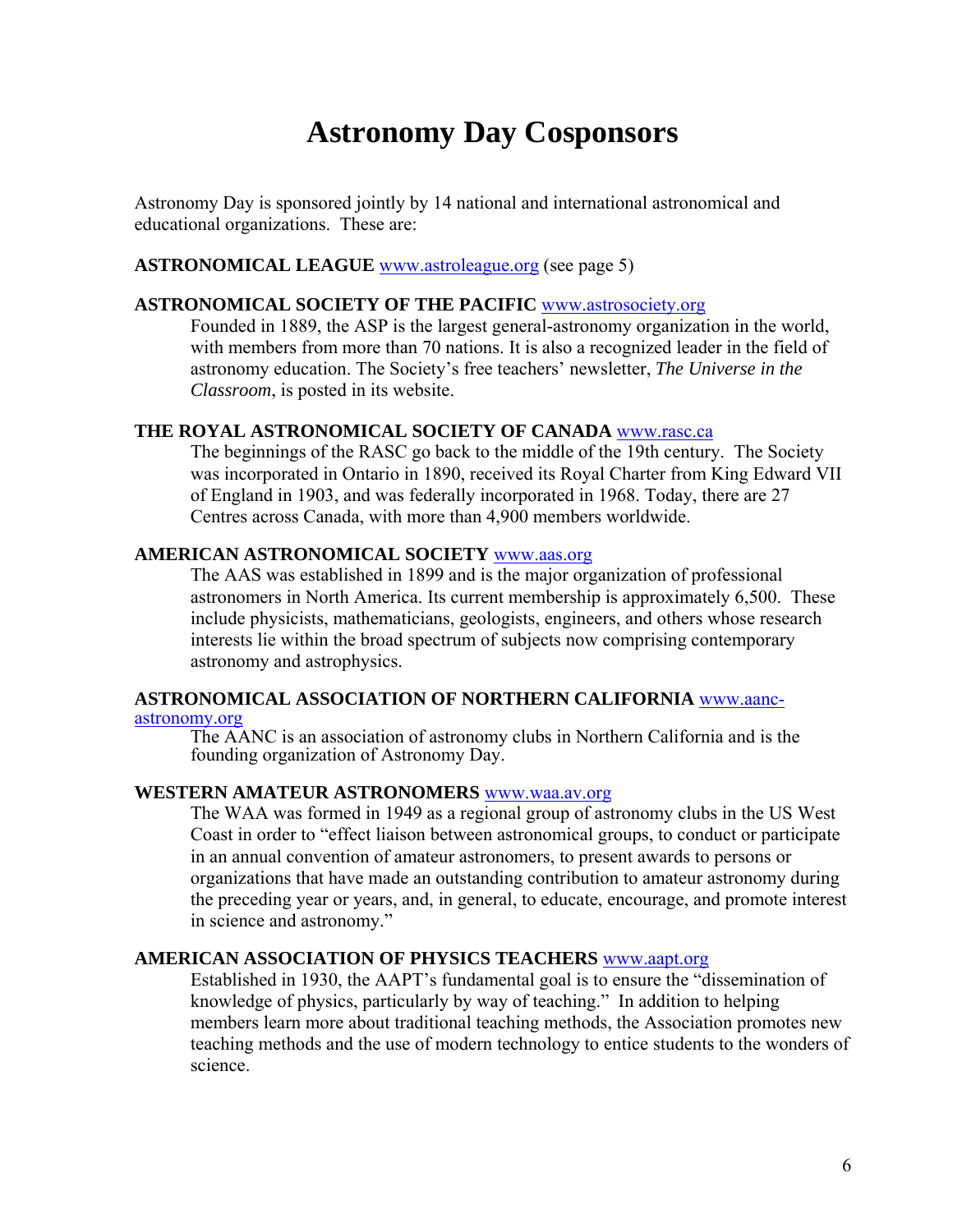#### **ASSOCIATION OF LUNAR AND PLANETARY OBSERVERS** [www.lpl.arizona.edu/alpo](http://www.lpl.arizona.edu/alpo/)

The ALPO was founded by Walter H. Haas in 1947 to stimulate, coordinate, and promote the study of solar-system bodies by both amateur and professional astronomers.

#### **AMERICAN METEOR SOCIETY** [www.amsmeteors.org](http://www.amsmeteors.org/)

The AMS is a non-profit scientific organization that encourages and supports research activities by both amateur and professional astronomers in the field of meteor astronomy. Its affiliates observe, monitor, collect data, study, and report on meteors, meteor showers, fireballs, and related phenomena.

#### **AMERICAN ASSOCIATION OF VARIABLE STAR OBSERVERS** [www.aavso.org](http://www.aavso.org/)

The AAVSO was founded in 1911 to coordinate variable-star observations made largely by amateur astronomers. Today, it is the largest organization of its kind in the world, with members in more than 40 countries. Its database now has more than 10 million stellar-magnitude measurements.

#### **THE PLANETARY SOCIETY** [www.planetary.org](http://www.planetary.org/)

The Planetary Society is the world's largest non-profit, non-governmental, spaceadvocacy group. Funded entirely by individuals, the Society helps to make space exploration happen in many different ways.

#### **NATIONAL SPACE SOCIETY** [www.nss.org](http://www.nss.org/)

The NSS is a non-profit international, educational, grassroots organization dedicated to the creation of a spacefaring civilization. It has more than 22,000 members and 75 chapters in the United States, Canada, Mexico, Australia, Germany, Ireland, and the United Kingdom. Founded in 1974 by Wernher von Braun, the NSS is widely acknowledged as the preeminent citizens' voice on space.

#### **INTERNATIONAL PLANETARIUM SOCIETY** [www.ips-planetarium.org](http://www.ips-planetarium.org/)

The IPS is the largest organization of professional planetarians in the world. Its members come from almost every continent, and has nearly 20 smaller organizations affiliated with it.

#### **ASSOCIATION FOR ASTRONOMY EDUCATION** [www.astroed.org](http://www.astroed.org/)

The AAE, an affiliate of the National Science Teachers Association, disseminates information on how to improve teaching and learning in astronomy and space science as well as provide a forum for its members to share resources and teaching strategies at NSTA national conferences. You can join their mailing list by going to [http://groups.yahoo.com/group/astroed\\_news/](http://groups.yahoo.com/group/astroed_news/)

In addition, the **INTERNATIONAL ASTRONOMICAL UNION** ([www.iau.org](http://www.iau.org/)), a worldwide organization of professional astronomers, has officially endorsed the concept of Astronomy Day.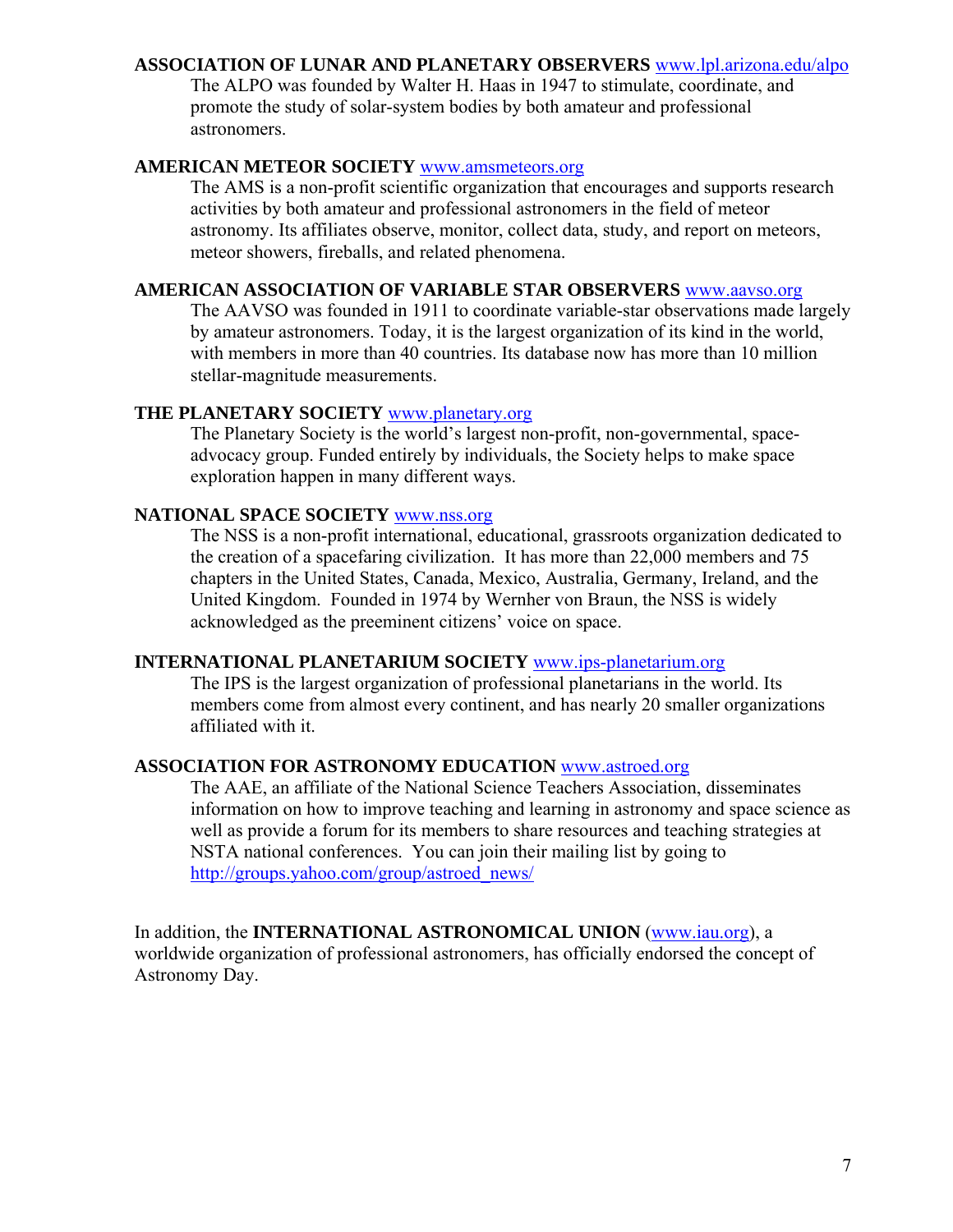## **Preface**

#### Note to Educators

Astronomy Day is a great tool for educators. Teachers often take their entire classes to Astronomy Day events. Entire schools have entered poster or art contests held in conjunction with the celebration. For example, the Zavala Magnet School in Odessa, Texas, hosted a weeklong series of events, including astronomy workshops for teachers as well as a number of special family and public activities. And the list goes on.

Teachers can use Astronomy Day to educate students about astronomy or have guest astronomers visit their classrooms. In addition, educators will find many sections of this handbook very handy, especially those on Solar-System Scale Models, Astronomy Day for Children and Teachers, the Sky-Q Quiz, Astronomical Art Contest, Film Festivals, NASA Lectures, Astronauts, the Spacemobile, and Moon Rocks, and the resource addresses in the Appendix.

#### Using Other Organizations in Your Area

Astronomy Day is supposed to be fun — fun for you, fun for your organization, and certainly fun for the public. This booklet is filled with all sorts of ideas and suggestions designed to make Astronomy Day a success. As you read through it, keep your organization in mind. Plan an event that your members can handle and enjoy. Remember that on a Saturday afternoon the public wants to be entertained as much as educated. If people leave your event not quite remembering what a pulsar is, that is not important. But if they leave remembering that they did astronomy and had fun, you have succeeded in your goal.

Most of the information in this publication comes from experience of hosting Astronomy Day celebrations over the past several years. In this handbook we have tried to cover everything you might want to know about how to mount a successful Astronomy Day program. You can make Astronomy Day as simple or as complicated as your club's resources and enthusiasm will allow, from a few telescopes set up on a street corner to a mall display and multiple events going on all over your town.

Besides being an opportunity to set up telescopes that people can look through, Astronomy Day can have a very important impact on teachers. Although astronomy is a favorite subject with children, many elementary-school teachers know very little about the subject. If we show teachers that there are people and resources out there willing to help, Astronomy Day can lead to better astronomy exposure in schools. Invite teachers to bring their classes to your displays and events.

We strongly encourage organizations to band together to cosponsor events and involve all astronomical organizations in one's area. A local club might join with a planetarium, museum, library, or college astronomy or physics department, resulting in a bigger and better display.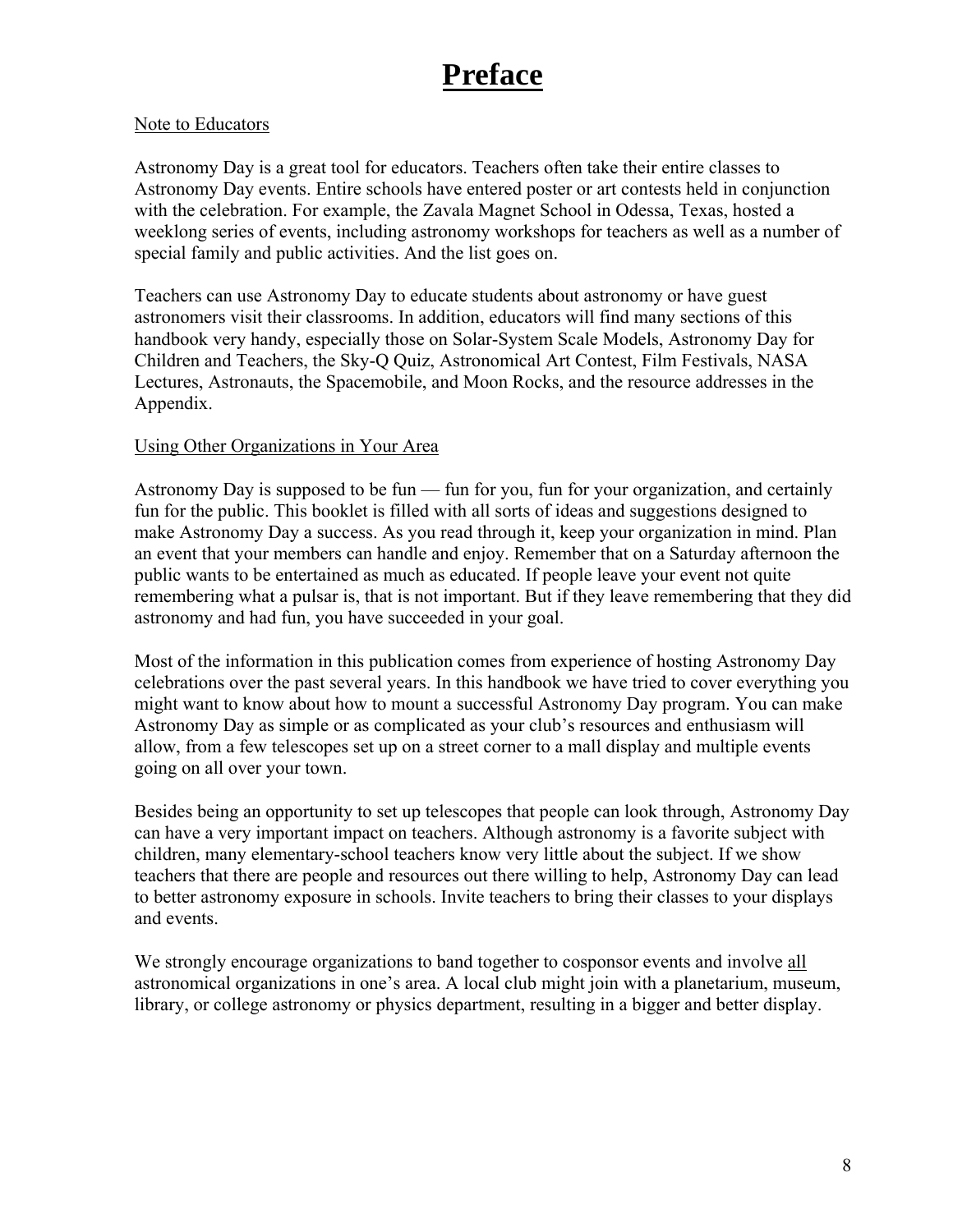## **History of Astronomy Day**

San Francisco has long been at the forefront of bringing astronomy to the public. In early 1974 I was visiting Golden Gate Park when I saw an array of telescopes pointed at the Sun, complete with adequate precautions. Amateur astronomer John Dobson was in charge of the display; he had built all the telescopes himself, with the sole purpose of showing off the sky from locations as diverse as downtown sidewalks and remote mountaintops. Levy was surprised to see that the scopes were attracting dozens of people. "I've seen telescopes in stores before," smiled one onlooker, "but this is the first time I've ever had the chance to look through one, especially a big one."

Astronomy clubs have long offered public stargazing events. During the 1950s and 1960s, for example, one group held a Star Night each September, near the time of the first-quarter Moon, in a large city park. Members set up their telescopes at designated spots and kept them trained on assigned objects; depending on a telescope's strengths it might be assigned the Moon, one of the planets, a double star, a globular cluster, or the Andromeda Galaxy. Because the park was located next to a large skating rink, the entire event could be moved indoors, on a short notice, in case of bad weather.

In San Francisco, Dobson's approach was to set up telescopes anywhere/anytime, and to do this he founded an informal band of stargazers called the San Francisco Sidewalk Astronomers. At about the same time Doug Berger, a well-known amateur astronomer also from the Bay Area, was looking from a different angle at the problem of how to spread the joys of astronomy. Why not get everyone organized around a single day, concentrating in heavily populated urban areas — "Bringing Astronomy to the People" rather than the other way around? Thus, in 1973, Doug Berger and the Astronomical Association of Northern California (AANC) held the country's first Astronomy Day.

The event soon spread to the point where it was beyond the regional scope of the AANC. That's when the Astronomical League started coordinating Astronomy Day and promoting it across North America. As the event gained popularity outside the continent to become the International Astronomy Day, the League continued to coordinate the event, but now other national and international astronomy and astronomy-education organizations joined in as cosponsors. Astronomy Day, now celebrated at hundreds of North American cities and in more than a dozen foreign countries, has become truly international in scope.

#### Latest Astronomy Day Information

The Astronomical League maintains an annually updated website,

[www.astroleague.org/al/astroday/astroday.html,](http://www.astroleague.org/al/astroday/astroday.html) which has the latest information about Astronomy Day, along with important reminders, resources, activities, and other announcements. Some years will have a special Astronomy Day theme (in addition to its standard one of "Bringing Astronomy to the People"). **Be sure** to check this website at least once a year (more often is better). More importantly, the website also allows clubs to post local Astronomy Day events for the whole world to see, including the media and the general population. This is the only place that records all Astronomy Day events in one spot. **Be sure** to list your Astronomy Day event each and every year!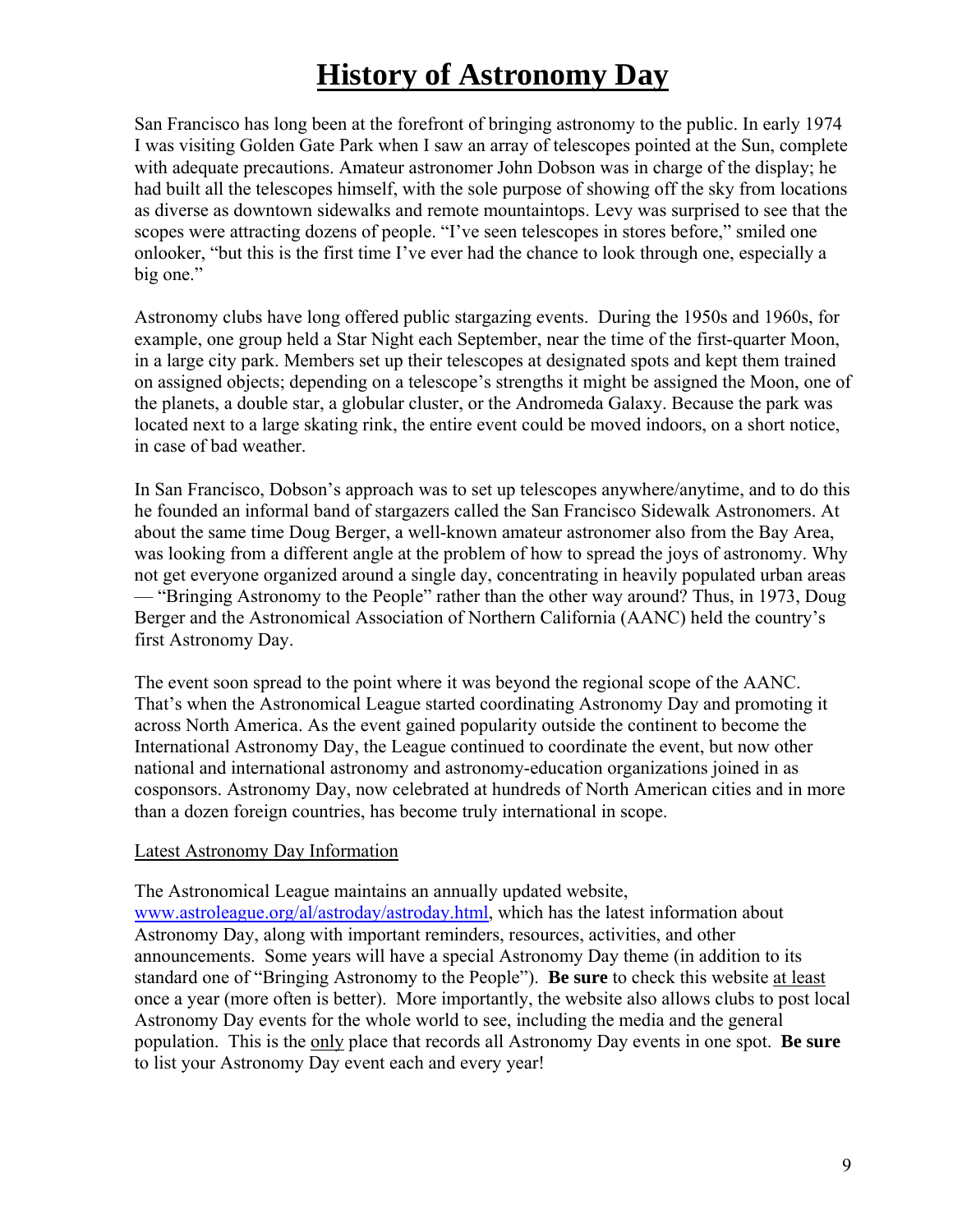## **PART I: Your Objectives**

#### What Is Astronomy Day?

What exactly is Astronomy Day? One day each spring astronomy clubs, planetariums, and other groups of sky lovers band together to show the public how much fun astronomy can be. "To promote the forerunner of all scientific endeavors and to provide information, resources, and encouragement in all facets of astronomy" is the event's official reading, but showing that astronomy is fun is really what it's all about. "Taking Astronomy to the People," "Astronomy Is Fun!" "Watch the Sky," and "Look Up!" are slogans that have been used successfully on Astronomy Day, and now we have the official slogan: "Bringing Astronomy to the People." Some amateur clubs have expanded the celebration into an entire "Astronomy Week." What a shame, they thought, to spend all that time designing a big mall display and then have to take it down after just one day!

#### When Is Astronomy Day?

Astronomy Day is usually celebrated between mid-April and mid-May, on the Saturday closest to the first-quarter Moon. You should, however, host events when they best suit your needs. The table below shows the dates for Astronomy Day and its more ambitious relative, Astronomy Week, for the next few years. Lunar highlights for each day from new Moon are detailed on page 26. Astronomy Day dates could be changed in the future to accommodate a special event like an eclipse, a planetary grouping, or a bright comet.

The formula for determining the dates for Astronomy Day is to first determine the date of the first-quarter Moon between mid-April and mid-May and then choose the Saturday closest to this date so that there is a Moon visible in the sky. If the date of the first-quarter Moon was a Sunday, Monday, or Tuesday, the preceding Saturday was selected. If that date was a Wednesday, Thursday, or Friday, then the following Saturday was chosen.

Astronomy Week is the week containing Astronomy Day, starting on the preceding Monday and ending on the following Sunday. Choosing Astronomy Week in this fashion allows for some groups to hold an Astronomy Weekend.

| Year | $1st$ quarter | Astronomy | Days from | Astronomy    | Theme**              |
|------|---------------|-----------|-----------|--------------|----------------------|
|      | Moon          | Day       | New Moon  | Week         |                      |
| 2007 | Tue. 4/24     | 4/21      | 4         | $4/16 - 22$  | <b>International</b> |
|      |               |           |           |              | <b>Heliophysical</b> |
|      |               |           |           |              | Year                 |
| 2008 | Mon. $5/12$   | $5/10*$   | 5         | $5/5 - 11$   |                      |
| 2009 | Fri. 5/1      | 5/2       | 8         | $4/29 - 5/3$ | <b>International</b> |
|      |               |           |           |              | Year of              |
|      |               |           |           |              | <b>Astronomy</b>     |
| 2010 | Wed. 4/21     | 4/24      | 10        | $4/19 - 25$  |                      |
| 2011 | Tue. 5/10     | 5/7       | 4         | $5/2 - 8$    |                      |
| 2012 | Mon. $4/30$   | 4/28      | 5         | $4/23 - 29$  | <b>Transit of</b>    |
|      |               |           |           |              | <b>Venus</b>         |
| 2013 | Thu. 4/18     | 4/20      | 9         | $4/15 - 21$  |                      |
| 2014 | Wed. 5/7      | $5/10*$   | 10        | $5/5 - 11$   |                      |

\*Mother's Day weekend in the US.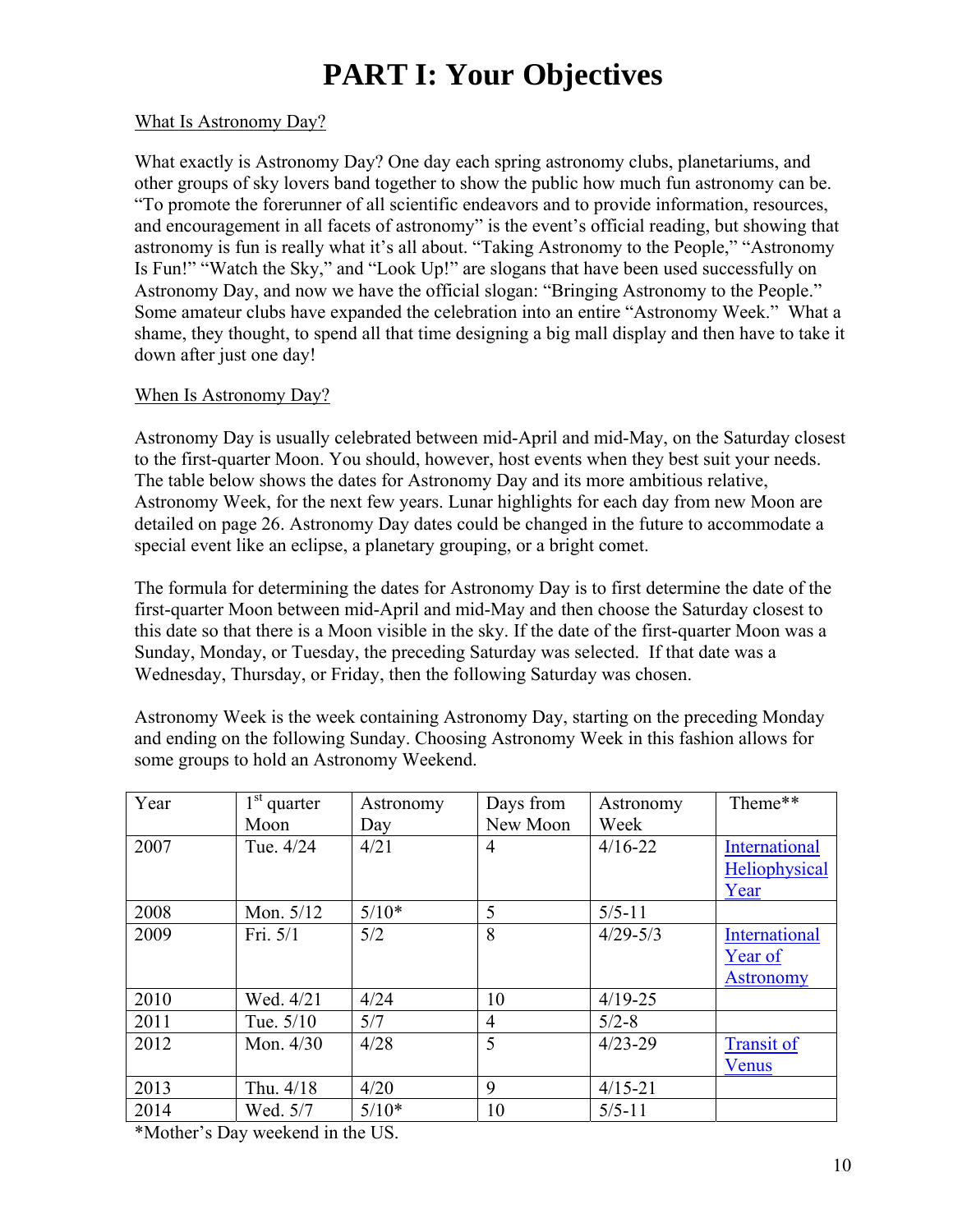\*\*The annual theme of Astronomy Day is "Bringing Astronomy to the People," but on occasion there is an additional theme when conditions warrant it. This additional theme is often decided just a few months prior to Astronomy Day so be sure to always check the Astronomical League's website [\(www.astroleague.org/al/astroday/astroday.html\)](http://www.astroleague.org/al/astroday/astroday.html) for the latest announcement.

#### Why Is Astronomy Day Held in the Spring Instead of the Fall and with a Visible Moon?

In a survey we did, four out of five respondents preferred a spring date. Although a few suggested holding the event at new Moon, 86% agreed that the purpose of the event was to attract urban viewers to the sky, and an evening quarter Moon filled with craters is one of the most impressive celestial sights visible from all city centers.

If you are concerned about holding Astronomy Day during a bright Moon, you may, of course, choose another date, but keep in mind that you don't have to show deep-sky objects to celebrate Astronomy Day. Since deep-sky objects are best viewed at new Moon anyway, why not entice Astronomy Day visitors to come by your dark-sky site at a later date? Use Astronomy Day as a "hook" to capture their attention.

#### Why Sponsor Astronomy Day?

Astronomy Day is a great way to put your organization(s) before the community. Having people look through a telescope and view your displays can generate a good deal of publicity, especially if the press gets involved. It spreads the message about the joys of astronomy throughout the community and could also help recruit new members. Perhaps most important, Astronomy Day is fun and a good boost of morale for your club members. It brings them together for a day of sharing their love of the sky with other people. Finally, it is an opening to talk about light pollution. When \$2 billion a year is spent lighting up the underbellies of airplanes and birds, this issue should concern everyone.

#### Where to Get Help for Your Astronomy Day Event

The first place to look is the Astronomical League's Astronomy Day website, [www.astroleague.org/al/astroday/astroday.html.](http://www.astroleague.org/al/astroday/astroday.html) There are several pages in this site so be sure to check them all.

Joining forces with other non-profit organizations, such as astronomy clubs, museums, planetariums, and space-advocacy groups, can enhance your event. Your local university's astronomy or physics department should be interested, as well as your high-school science clubs. The organizations listed at the end of this handbook might also have a few suggestions. The more people and groups that are brought into this event, the better your chances are for good publicity and a large turnout. Sponsors can help with financial contributions, providing free exhibit space or use of audiovisual equipment, helping with the publicity, and other things to bring in larger crowds and make the event even more successful. Besides, it would be a service to the local community to have every organization involved in astronomy represented — sort of a one-stop shop for local astronomical resources.

Other possible sources of help could be local governments, parks, nature centers, libraries, zoos, and/or military bases. They can provide observing sites as well as assist with mundane but important tasks like security and traffic control. The Star Night event described earlier was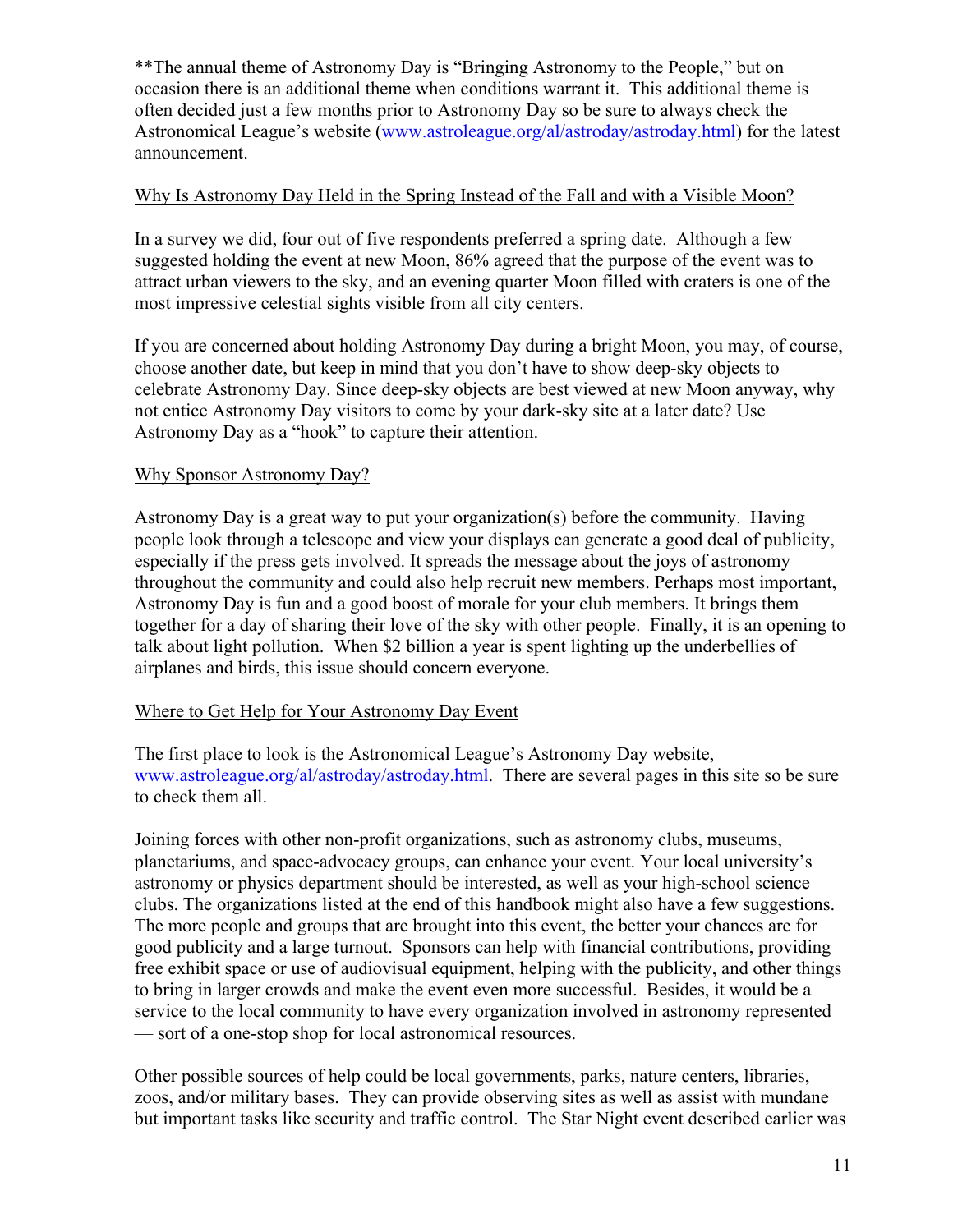arranged with the local parks department, which provided the venue, covers for the nearby streetlights, and the option of using the nearby skating rink in bad weather.

Commercial sponsors, such as camera stores and telescope dealers, can also provide needed resources. Real-estate companies, grocery stores, or any type of retail outlet might welcome the good PR that comes from being either a sponsor (by providing service or funds) or a host (by providing location). For example, the Berks County Amateur Astronomical Society in Kutztown, Pennsylvania, hosts Astronomy Day at its local SAM's Club. The Society not only sets up telescopes, but its members also host a bake sale, and SAM's Club matches dollar-fordollar the amount they are able to raise.

Of course, getting too many commercial sponsors can give you a big headache if you end up spending your time trying to please everybody. Our suggestion is to try for as many sponsors as the club needs, and as many that feels right for your club. Inviting one telescope store to participate and ignoring its competitor could generate some bad feelings and nasty letters if the left-out dealer thinks its business is being hurt. If you suspect that this could pose a problem, it might be better to avoid both dealers. Remember, Astronomy Day is supposed to be fun!

At any rate, it is best to put all arrangements in writing to all involved to avoid misunderstandings and to prevent any problems before they arise.

#### Dealing with the Public

Sometimes it's not easy dealing with the general public (but it's always a lot of fun). They can come up with unusual ideas and on top of that, they expect you to keep them entertained. To that end, listed below are articles everyone should read:

- "A Lesson from Hollywood" by Bob Berman, *Astronomy*, October 1997, pages 76-79
- "A Common Sense Guide to Cosmic Nonsense" by Phil Plait, *Sky & Telescope*, May 2004, pages 38-43 (see also [www.badastronomy.com](http://www.badastronomy.com/))

#### Simple 4-Stage One-Day Program

This handbook contains a lot of suggestions for various Astronomy Day programs. Don't let the details put you off. If you find that a far-simpler program would work better, try the model below, which is based on the one used by the Royal Astronomical Society of Canada's Montreal Centre. The Centre holds its main event only for one day.

Stage 1:

One month before Astronomy Day, club members approach the media and put up posters around town.

Stage 2:

On Astronomy Day, the club joins with other local astronomy-related groups and sets up a display at the Dow Planetarium. The display room looks like a trade show or exposition. It is impressive to see 10 booths, each with telescopes, exhibits, and other paraphernalia; there is a lot to see. The planetarium, with its special Astronomy Day show, is the main crowd draw.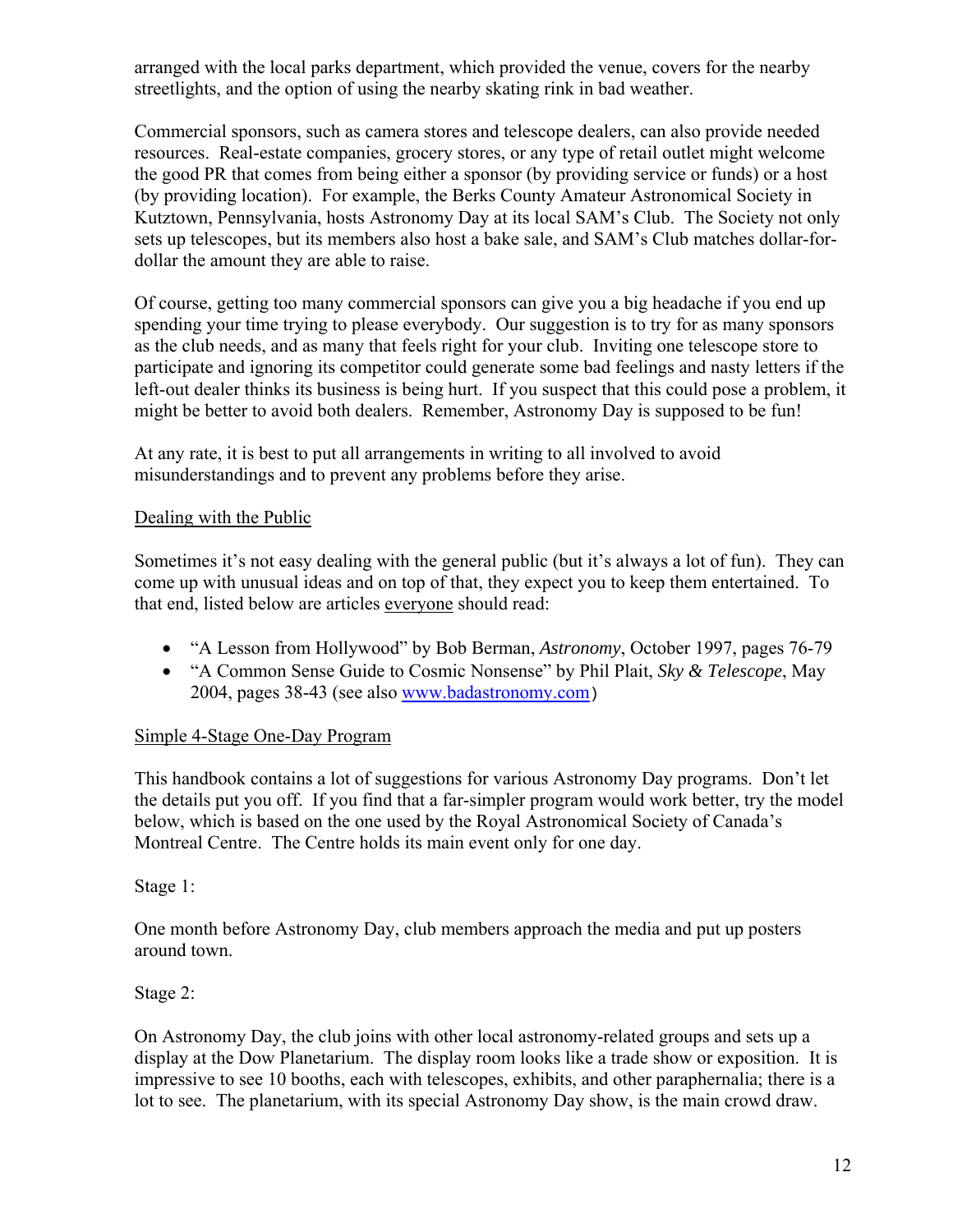The displays consist of video and slide shows and computer demonstrations. People are attracted to well-arranged, interactive exhibits. The setup also includes posters, photographs, and a big display on light pollution. During the day they attract up to 1,000 people.

After Astronomy Day, the members pack all the exhibits into boxes and store them for next year. After the initial investment of building the displays and planning the exhibits, managing the event from year to year is not difficult. "Once the displays are built," Montreal Centre president Louie Bernstein says, "they need little updating from year to year, and future Astronomy Days are quite easy to set up."

Stage 3:

A few weeks after Astronomy Day, the group offers the public a follow-up visit to its observatory. Owing to Canada's temperate climate, having an observatory session later in the spring makes a lot of sense. "Ten percent of our membership is out there for each event," Bernstein says. "We found that 12 reliable volunteers, working eight at a time on partially overlapping shifts, works very well."

Stage 4:

An open house is held at the observatory at the end of summer.

A seven-hour drive to the southwest, the RASC's Toronto Centre holds an Astronomy Week. They have telescopes set up every night of the week at three or four locations around the city. Part of the program involves displays and booths at Ontario Science Center and a local shopping mall. With 1,000 members, the Toronto Centre can handle such an extensive program.

Simpler 2-Stage Program

If the preceding four-stage process is still too much for your organization, here is a simpler, two-stage program:

Stage 1:

Generate publicity for your event.

Stage 2:

Put up a couple of telescopes at a central location.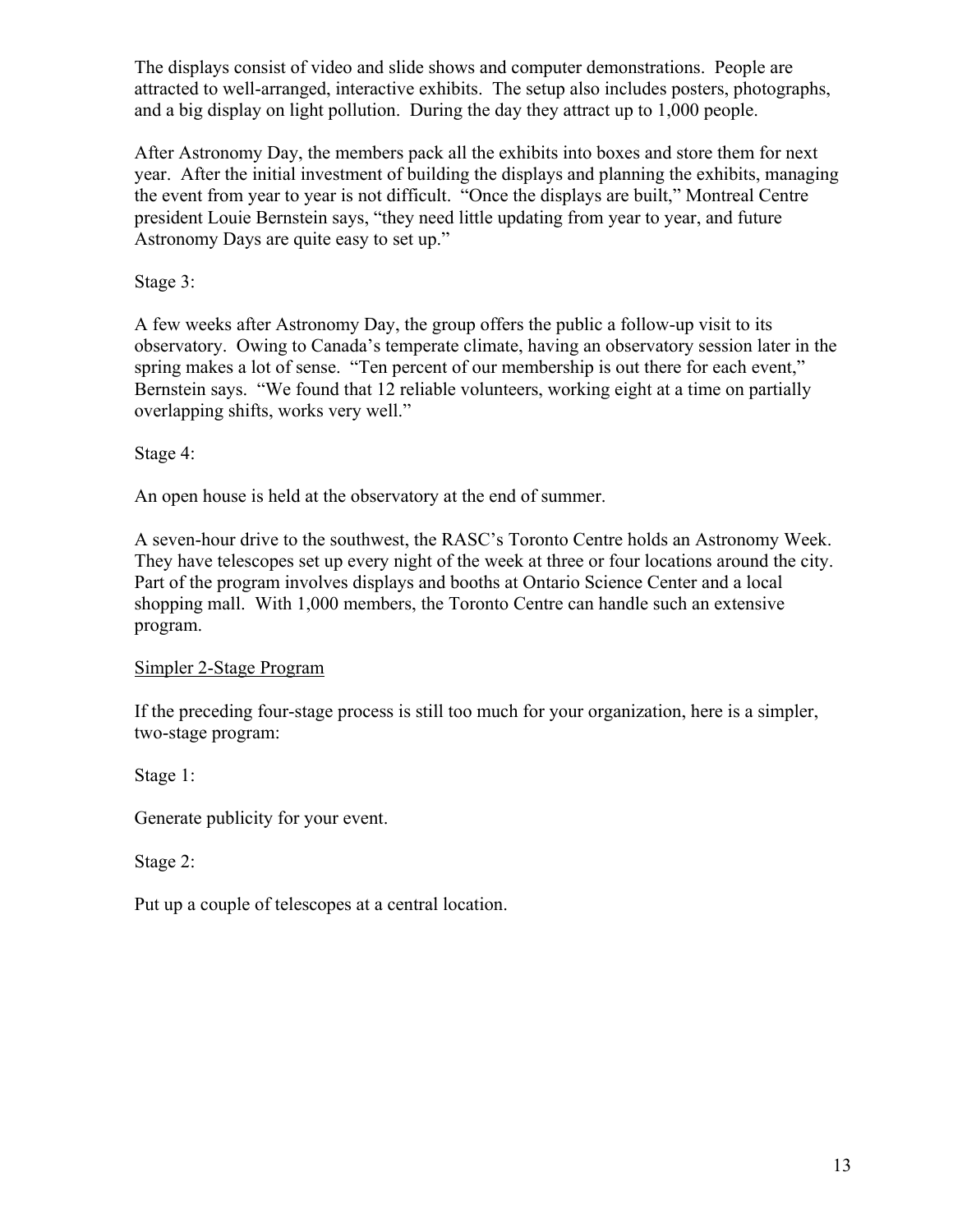## **PART II: Your Program**

#### Introduction

If your club is showcasing an expensive speaker, you might need to charge admission for people to get in; however, we believe that such fees are inappropriate on Astronomy Day. I remember when, at age 12, I walked down to my first Star Night. I had only 6 cents in my pocket, just enough for my bus ticket home. "What if the admission fee is six cents?" I thought. You can imagine my palpable relief when I arrived at the venue to see friendly faces, not moneyboxes.

#### Donations

Donations are another story. For instance, the Jackson County Astronomical Society printed tickets for Astronomy Day, listing "donation 25 cents." In reality, its members just gave the tickets away for weeks ahead of time (this also served as publicity for the event). They didn't charge anyone to attend their Astronomy Day activities, but the fact that people got something for nothing made them feel good. It also made people more willing to donate money (see the sample included in the Appendix).

#### Advertising Posters and Signs

If you want to create your own poster, you can have it professionally printed, but that is usually quite expensive. The important thing here is to have the poster look professional. If you cannot afford or do not wish to have posters commercially designed and produced, you can make them yourself. Various colors, sizes, and thicknesses of poster or illustration board are available from your local art store. The typical size of a working sign or poster in the US is 22 by 28 inches (55 by 70 centimeters).

For a quick and inexpensive poster, take any astronomy poster (see the section on posters as well as the Appendix for some sources of such posters) and mount it on a piece of poster board with spray glue. Write the information you wish to convey by placing ready-made vinyl letters over the poster's artwork. The best style for lettering is probably Helvetica, although you might prefer to use the more condensed Gothic. Vinyl letters range from ¼ inch to 6 inches in size and come in a variety of colors.

To affix the sticky vinyl letters, spell out your words first on a sheet of wax paper and then measure the words and lay them down on your poster. Don't try to remove the letters once you start, or you'll peel off the poster with them. Use drafting tape and the side of a large sheet of paper to carefully line up your letters. With a ruler, measure equal distances from both sides and from the top and bottom.

However, this is the computer age. Preparing exhibit labels no longer has to be done by hand. Many programs are available with which you can simply type in your information and print it out using laser printers. With some programs you can make high-quality, professional-looking signs, even banners. Don't print your carefully made signs and posters on a dot-matrix printer. If you don't have an ink jet or a laser printer, a copy store might have one (maybe even a color printer), as well as the computer to run it.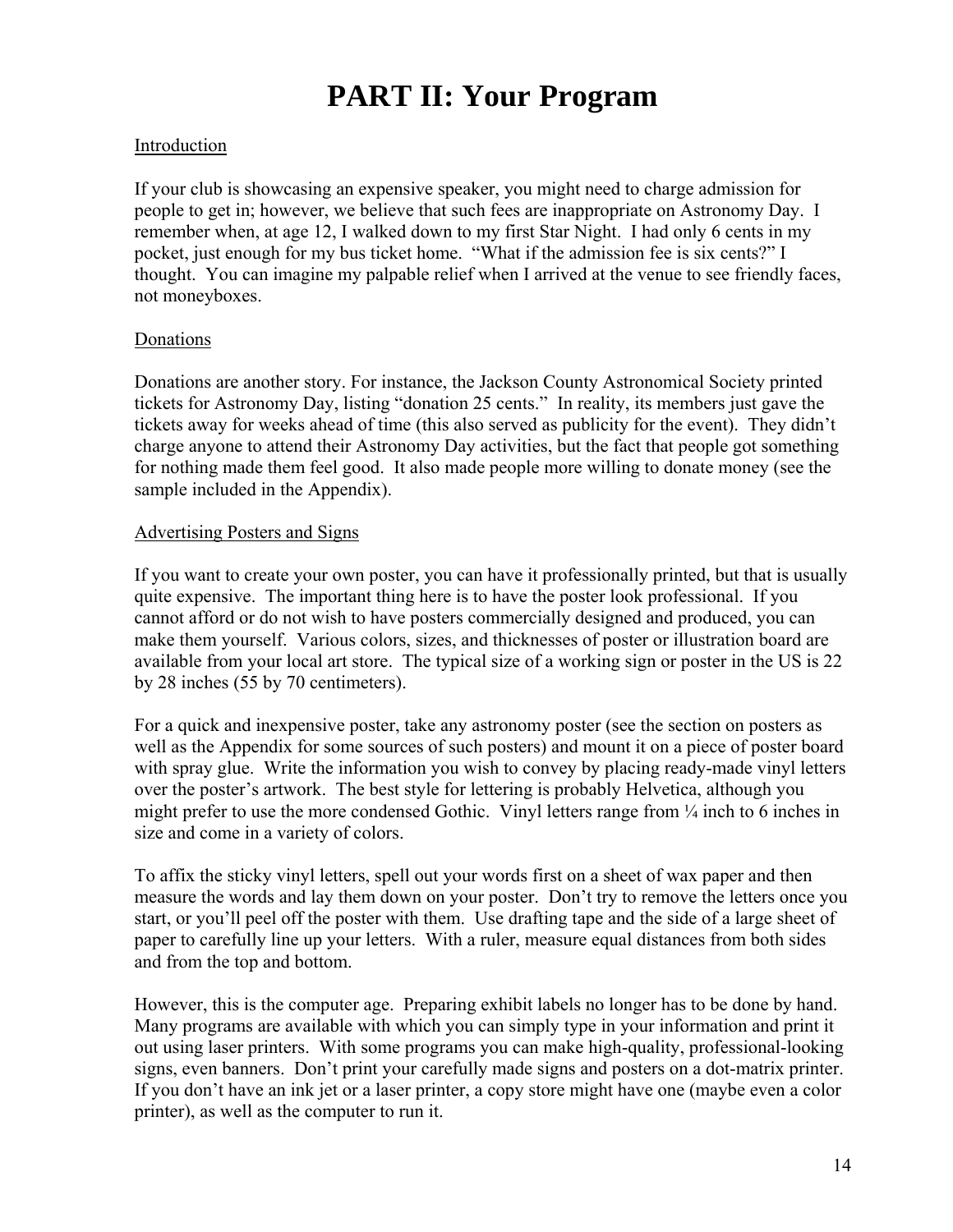If you are doing a lot of poster design, you might consider visiting your local college's art department, where you might find students willing to add your project to their portfolios. They would probably be delighted to work with you, and they might even get some credit for themselves in the process. Again, see the Appendix and the section on posters for more information.

#### **Displays: Sites and Topics**

#### Mall Display

These ideas are useful for smaller, self-contained activities or as part of one large display such as in an indoor shopping mall or other retail sites. Hosting Astronomy Day at such a wellattended public space is what the event is all about — Bringing Astronomy to the People. There are people already present there. These are the people you want to reach — the ones who might not realize their hidden interest in astronomy. With all the pre-publicity you generate, you might bring in additional people who already recognize their interest in the night sky — and the mall would be grateful.

You might set up all activities at Site A, or you could have mirror-grinding demonstrations at Site A, telescopes set up to look at the Sun (safely) at Site B, and posters and other exhibits at Site C. Some groups (those with plenty of volunteers) set up duplicates of everything at two or three locations.

When you design a display, keep in mind that the optimum viewing height is between 3 and 6 feet (about 1 to 2 meters). Labels or signs should be large enough to be readable from several yards (meters) away. Use an easy-to-read sans-serif letter style, using both upper and lower case. Keep the explanations short and to the point like the following example, which describes an antique refractor:

*MEET BETELGEUSE, a refracting telescope from another time and place. Telescopes can help us unlock secrets of the universe of which we are a part. Refractors like this one use an objective lens at the front to gather light from planets, stars, and other objects in space. The light is bent as it travels down the tube, until it reaches a focus at the back. We look through an eyepiece placed at this focus point.* 

*Betelgeuse was built around 1900 by the French firm of Bardou, whose telescopes were popular and respected throughout Europe and North America. This telescope is part of the Jarnac Observatory collection.*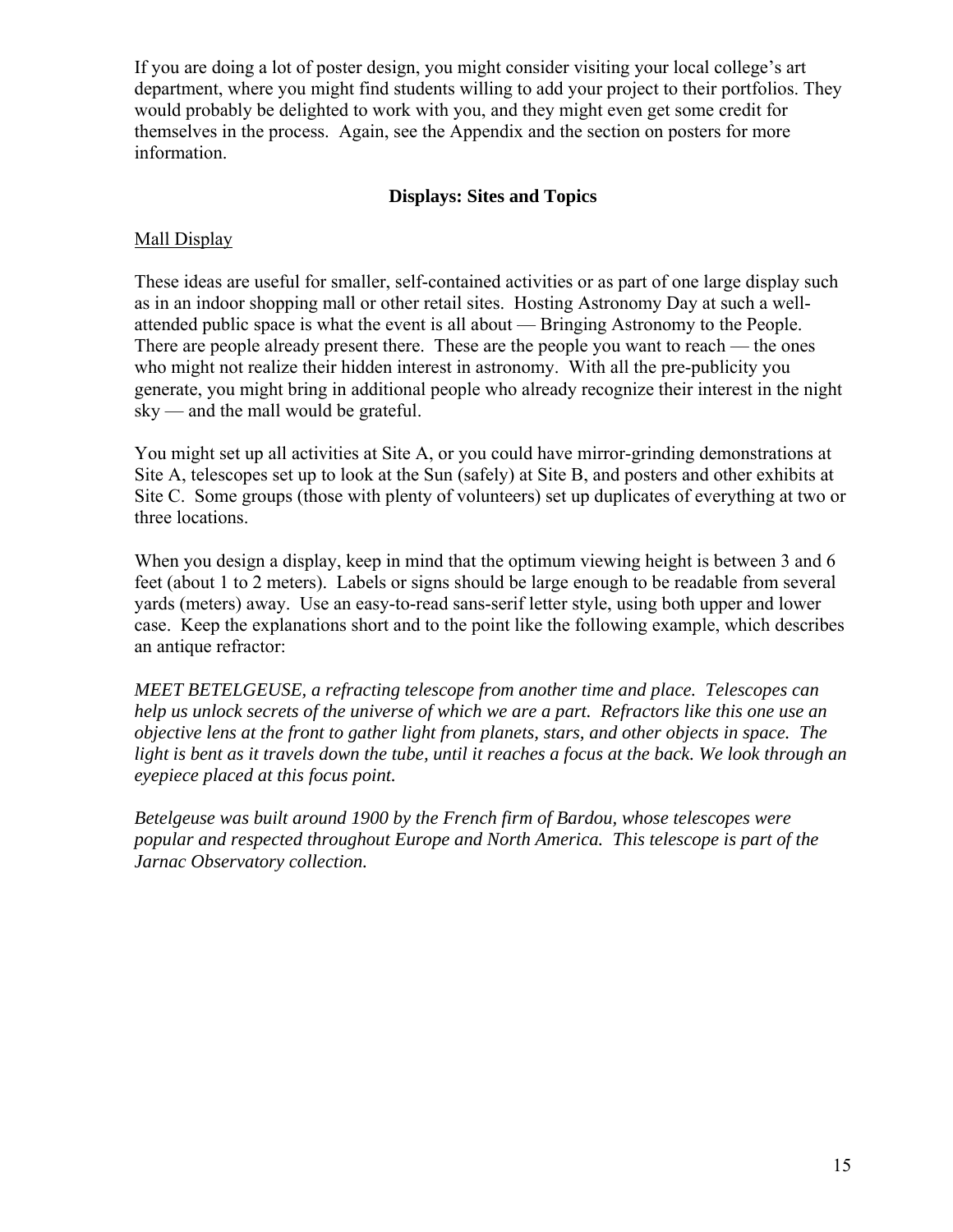#### **Specific Display Ideas**

Each cosponsoring institution should be given an opportunity to put up a display. The exhibits should show the extent of astronomical activity in your area, including your organization and the local planetarium. A local observatory, for example, might want to make up its own display and even send its own people to staff it, but be sure the display meets your (and the mall's) quality standards! You might want to write up guidelines and requirements to insure that each organization uses the same style so the displays will have a consistent look.

Large Dobsonian telescopes attract attention like the dinosaur room in a museum. Different types of telescopes belong in such a display, including historical refractors and perhaps a model of a radio telescope. Behind each kind of telescope there should be a poster detailing how it works and showing pictures of larger models of its type.

With the possible exception of an antique brass refractor, these telescopes are not there just to be looked at. Have them set up to look at a distant store sign or at an astronomical postcard taped to a far-off wall.

Photographic displays usually work well, especially dramatic photos of total eclipses. Comet photos, including demonstrations of the orbit of a comet compared to that of Earth, often attract considerable attention. A large, three-dimensional model of a black hole, perhaps using fancy fiber optics to simulate in-falling matter, would be a challenge for club members to prepare, but would attract a great deal of attention.

#### Astronomy Careers

The American Astronomical Society ([www.aas.org/education\)](http://www.aas.org/education) has a brochure on careers in astronomy. Young people might be especially drawn to such an exhibit, so be clear in your description of what astronomers do and what preparations are involved. Don't be too starry eyed or too pessimistic. The best way to do this is to get a local professional astronomer to lead a workshop and be available to answer questions. Be sure to highlight local educational institutions that offer astronomy courses.

#### Telescope Making and Clinics

Why not grind a telescope mirror from start to finish on Astronomy Day? You can also conduct a telescope clinic. People can bring in their telescopes for advice on how to use or repair them.

#### Astronomy and Computers

Computers running astronomical software have become popular for Astronomy Day displays. Programs describing the sky at night, complete with motions of the planets and comets, are probably the most appropriate. A satellite-tracking program is also a possibility. Having the Sky-Q Quiz (see page 31) running on a computer can also make for a fun activity. Downloading Hubble or other space images from the Internet draws a lot of attention too. See, for example:

<http://heritage.stsci.edu/gallery/galindex.html> <http://antwrp.gsfc.nasa.gov/apod/astropix.html> [http://hubblesite.org/newscenter](http://hubblesite.org/newscenter/)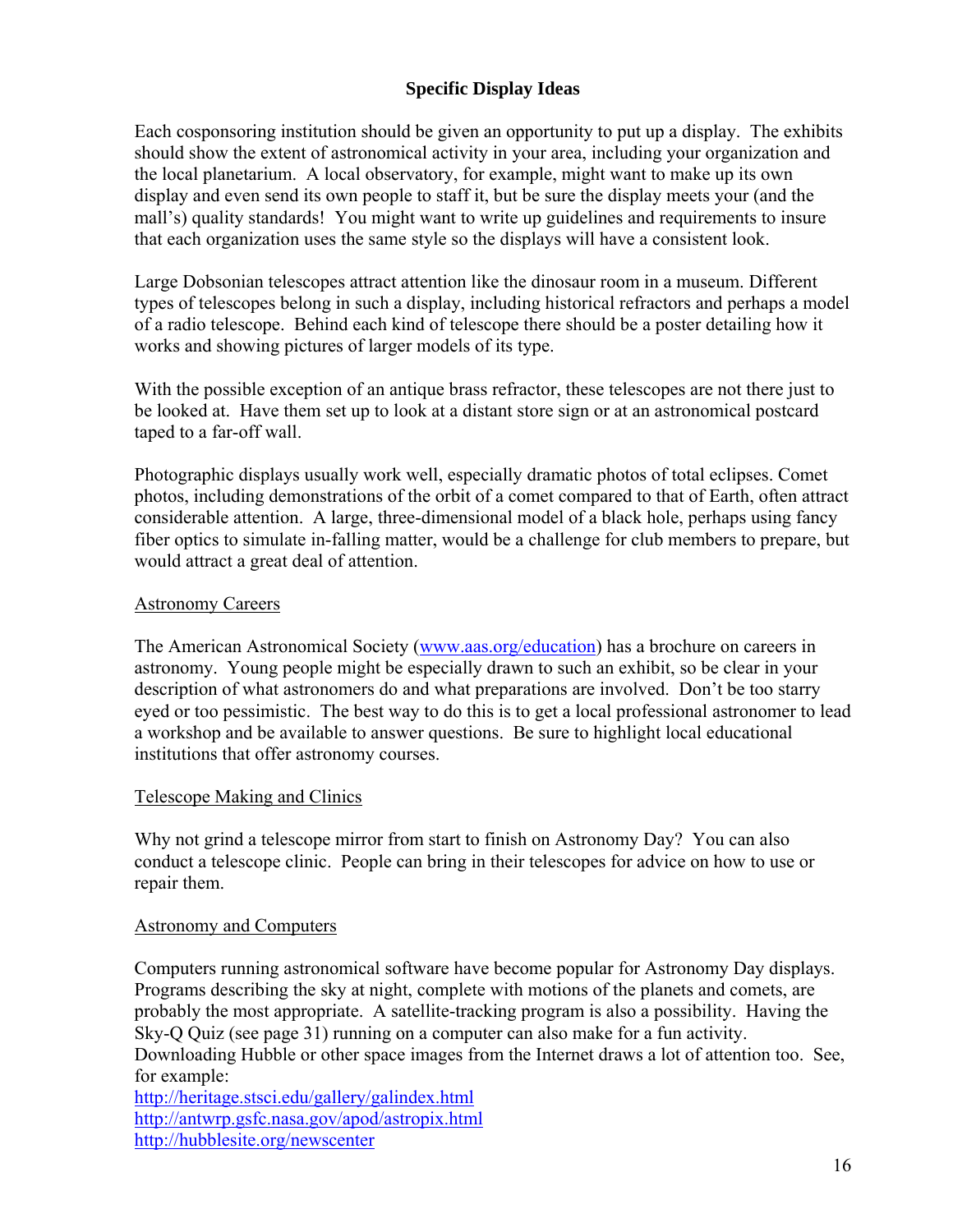If there is a computer store in the mall, perhaps you can get them to loan you some equipment or a connection to the World Wide Web.

#### Starry Bumper Stickers

- Turn off your lights!
- Turn on to astronomy!
- I would rather see starlight than streetlights!

The Astronomical League (<http://www.astroleague.org/NoBookstore.html>) and the Astronomical Society of the Pacific [\(www.astrosociety.org/cgi-local/SoftCart.exe/online-store/scstore/shophome.html?E+scstore](http://www.astrosociety.org/cgi-local/SoftCart.exe/online-store/scstore/shophome.html?E+scstore)) offer astronomy-themed bumper stickers that you can buy in quantity and then sell to the public on Astronomy Day. But do make sure that the mall or museum will let you sell them. If not, just display the stickers.

#### Postage Stamps

Many nations have issued stamps that highlight astronomy or space exploration. The US Postal Service offer space stamp packets and some philatelic companies sell first-day covers. If you want more information on stamp collecting, see the following articles: *Mercury*, Jan./Feb. 1977, pages 17-19, and *Sky & Telescope*, Nov. 1977, page 336; Jan. 1978, pages 23-26; Mar. 1978, pages 207-10; May 1978, pages 391-94; and Jul. 1978, pages 15-18.

#### Astronomy and the Arts

This exhibit offers a way to involve the arts in astronomy. Stained glasses, rugs, and quilts can add immeasurably to the tone of your display. So can a performance of astronomically oriented music like the Halley's *Comet Rag* or Holtz's *The Planets.* Having a live musical group on-site performing astronomical music would add a lot to any display. An off-site special performance by the local high school or college band or local orchestra would be another great Astronomy Day event.

The Great Lakes Planetarium Association [\(www.glpaweb.org/tips.htm\)](http://www.glpaweb.org/tips.htm) has published three booklets of interest:

- *Anthology of Astronomical Poetry* (ask for TIPS booklet 12). This is a compilation of more than 450 astronomical poems along with references to more than 40 other poetry sources, including entire books of astronomical poems. Poems published in *Sky & Telescope* are also listed (but unfortunately were not able to be reprinted).
- *Astronomical Poems* (ask for TIPS booklet 13b). This reprints more than 275 additional poems and sayings that were missed in the first booklet above.
- *Music for the Planetarium* (ask for TIPS booklet 20). This lists more than 1,500 astronomical songs, both lyrical and instrumental, along with references to astronomythemed performers.

Each booklet is relatively inexpensive (less than US\$20), but you must be a member of the GLPA to order. Membership is open to all individuals in any way connected with the operation of planetariums, regardless of geographic location, and costs only US\$20 a year (as of 2007).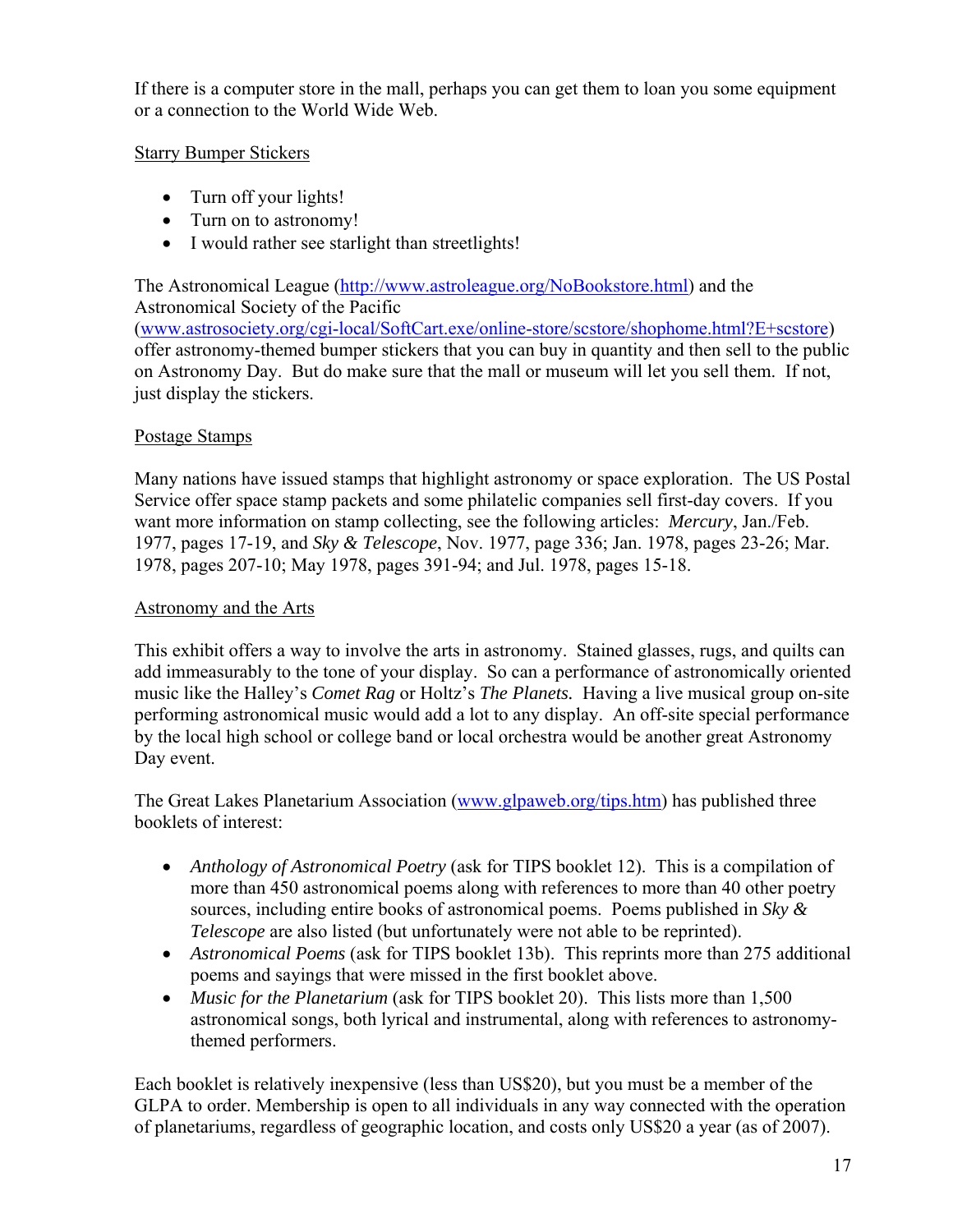#### Solar-System Scale Models

If you have large indoor-mall space, why not construct a scale model of the solar system, with Pluto at one exit and the Sun at the other? At each planet's location, place a display (this could be as simple as a poster) about the planet together with directions on how to get to the main Astronomy Day display area. This way, you use the entire mall to advertise your location. "Here is where Halley's Comet would be if the solar system were the size of this mall!" an appropriate poster might say. "At the speed it is going, it will reach our main display area by the year 2061. But you can get there in five minutes by turning left and proceeding to the mall's lobby area outside Sears."

#### Portable Planetariums

A few companies, such as Learning Technologies, Inc. ([www.starlab.com](http://www.starlab.com/)) produce simple but surprisingly effective planetariums made to fit inside a portable dome. With one of these you can arrange a special demonstration for teachers or the general public. To get in touch with an owner of a portable dome (e.g. Starlab) in your area, contact:

> Learning Technologies, Inc. 40 Cameron Ave. Somerville, MA 02144 E-mail: [starlab@starlab.com](mailto:starlab@starlab.com) Phone: 617-628-1459

#### Astrophotos

Today, amateur astrophotos are so good that it's often difficult to tell them apart from those obtained at professional observatories. Displaying them side by side, to illustrate what can be done with backyard equipment, would make a very interesting display.

#### Posters

Displaying large photographs or posters of astronomical objects is an effective attention-getting strategy. If you download an image from the Web, just be sure you have permission to reproduce and display this image. Besides Sky Publishing [\(SkyandTelescope.com\)](http://skyandtelescope.com/) and Kalmbach Publishing [\(www.astronomy.com\)](http://www.astronomy.com/), here are some other sources for pictures and posters:

- Astronomy Picture of the Day:<http://antwrp.gsfc.nasa.gov/apod/astropix.html>
- Hubble Space Telescope: [www.stsci.edu](http://www.stsci.edu/)
- Space photos and posters: [www.spaceshots.com](http://www.spaceshots.com/)
- Astrographics : [www.astrographics.com](http://www.astrographics.com/)

#### Benefits of the Space Program

Sometimes the general public forgets or is unaware of the return on its money invested in the space program. This is an extremely difficult subject to present effectively. People often hear of the vast amounts of taxpayers' dollars being spent on the space program and believe that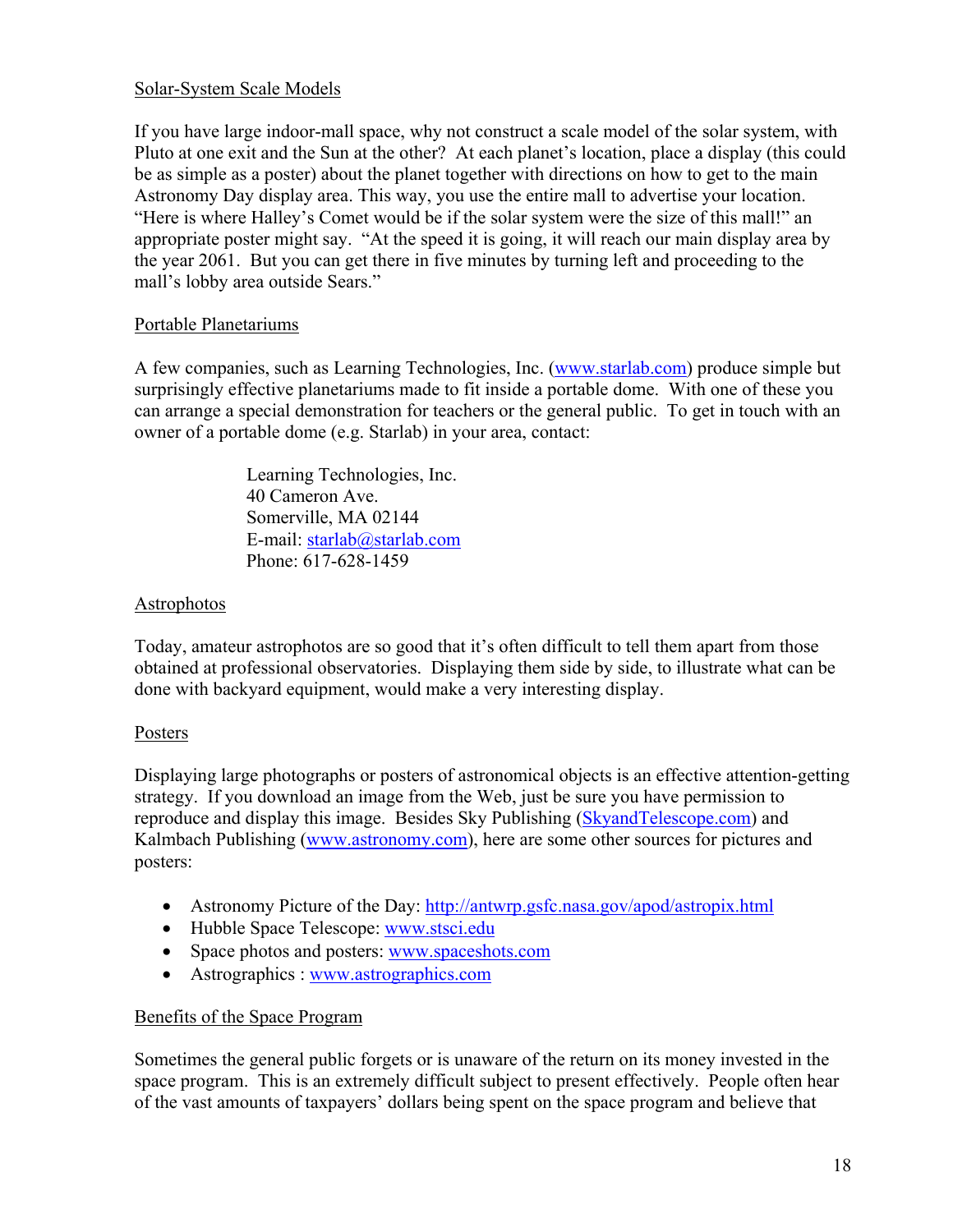money would be better spent "closer to home." A display reminding them of what they are getting out of the space program might be helpful.

The United States is one of the biggest spenders on space exploration. Although the actual figure varies from year to year, oftentimes the percentage of the federal budget allocated to it remains close to be the same. With a little research, you can calculate the federal budget allocations. Here's an example:

#### US Budget Allocations by Category (late 1990s)

- 53% Social Security, Welfare, Medicare
- 14% Interest on the national debt
- 15% National defense
- 17% Roads, education, and everything else
- 1% Entire NASA budget

Each year NASA publishes a booklet entitled *Spinoff* [\(www.sti.nasa.gov/tto](http://www.sti.nasa.gov/tto)), which highlights NASA technology that has been utilized for the public good.

#### Bad Astronomy

There has been a lot written in the past few years about misconceptions in astronomy (but that's a whole other topic). People with these misconceptions often present their beliefs as facts or sometimes they just plainly misinterpret media reports of scientific findings. One website that EVERYONE should visit is Phil Plait's Bad Astronomy [\(www.badastronomy.com\)](http://www.badastronomy.com/). Plait points out some incorrect conclusions that are often generally accepted by the public. Doing a display on some of the bad science in print, movies, and TV can be interesting.

#### **Building a Display**

You can borrow, rent, buy, or build display stands or cases. If you are doing a mall display, ask for assistance.

Making a display case is difficult. Before you accept a club member's offer to build one, make sure that he or she knows what is involved, lest you end up with a piece of work that you cannot use. The simplest display setup, of course, is a table on which you mount your exhibit. Be sure you have tablecloths and skirts to cover the table's top and front to hide any unsightly boxes and supplies stored underneath.

Making a flat panel to display posters or photos is easier. Stiff, corrugated cardboard will work if your displays are not too large, but plywood is better. Two sheets of plywood connected along the long edges with regular door hinges makes for a transportable display that can stand like an open book. If you need more panels for your displays, you can put hinges on both sides of each plywood and connect several sheets in any number of shapes.

To finish the plywood, you can paint it or cover it with contact paper or cork. If you're going to paint it, buy smooth birch plywood. To secure the visuals to the display panel, use picture hangers, thumbtacks, double-sided adhesive tape, or spray glue. The problem with all these is that they will damage the visuals somewhat when you try to remove them — in fact, glue is considered permanent. For temporary displays, you might try Velcro. This way you can easily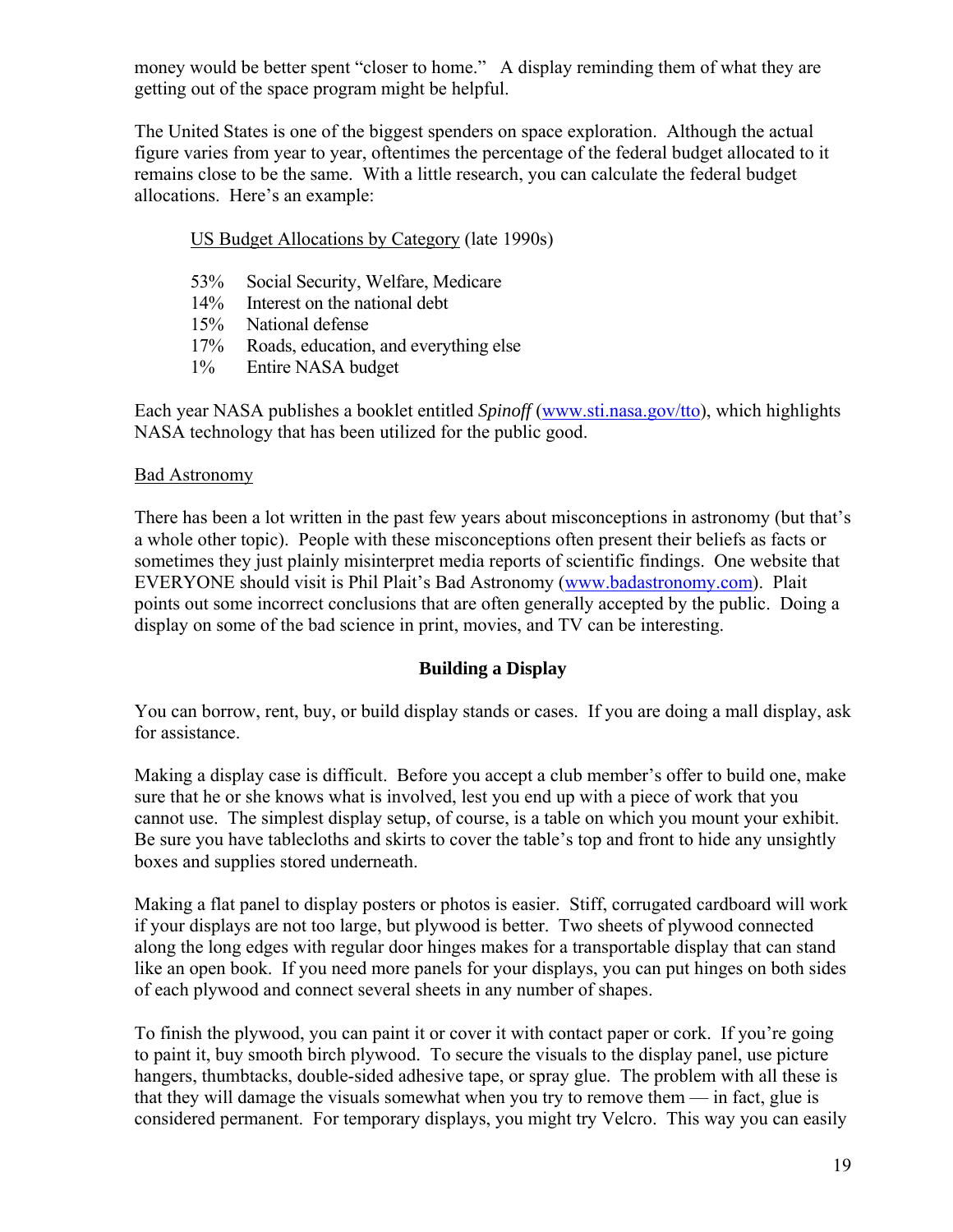position and transfer displays and quickly tear them down when the event is over. This is especially useful if you've covered the panels with cloth (e.g. felt) that accepts Velcro.

You can also use giant mural astronomical wallpaper available from local wallpaper stores or from Space Toys [\(www.spacetoys.com\)](http://www.spacetoys.com/) to create a fairly attractive display environment.

With any of these panel systems, you can cut an opening for speakers and a rear-projection screen.

Keeping up with the latest trends in exhibits actually requires a magazine, and there is one. It's called *Exhibit Builder* ([www.exhibitbuilder.net\)](http://www.exhibitbuilder.net/).

#### Attracting Attention to Your Display

Now that you have your displays built, you need to get people to look at them. Adding showy things to your display will attract attention more effectively. Holograms, optical mirage mirrors, plasma sculptures, chase lights, and even moving holiday decorative lights are just a few examples.

#### **Events and Activities**

Astronomy Day can be as simple or as complicated as your wishes and resources will allow. What follows are some ideas that have worked in the past.

#### Slides, Videotapes, and DVDs

Any number of presentations can be shown on Astronomy Day, whether they are professional films or documentaries of your own club activities. For simplicity, it is best to use rearprojection screen systems for these shows; this way, there are no big projectors to trip over and you can show the videos in full light. If you do show visuals this way, however, make sure that they are projected properly; this system means that you have to load the slides differently and/or select "rear projection" on the video projector. There are a variety of sources for videotapes, possibly including your local library. For other sources see the next section.

#### Film Festivals

Movies often draw crowds, so why not have a film or videotape/DVD festival? Bob Summerfield of Astronomy to Go ([www.astronomytogo.com\)](http://www.astronomytogo.com/) rented a laser-disc player and a large bass speaker from a band and played the Space Shuttle launch sequence from the movie "The Dream Is Alive" through a TV monitor. It was loud. People came running to watch it and stayed afterward to view the rest of the exhibit.

Short films like the "Powers of Ten" with Philip Morrison or the National Film Board of Canada's "Universe" with William Shatner, both available from the Astronomical Society of the Pacific [\(www.astrosociety.org\)](http://www.astrosociety.org/), could be easily rented and shown repeatedly as part of a mall display or as shorts before longer feature films, or even as part of an all-night sciencefiction festival. Showing films usually involves rental fees, but if you can get a theater for free, this event could actually become profitable for your club. However, make sure that you can charge a fee to show the film you have rented and that the rental includes the rights to show the film in public. There are permutations of this plan: in Grand Rapids, Michigan, for example, the Museum Association paid for the rental fees but kept all the proceeds.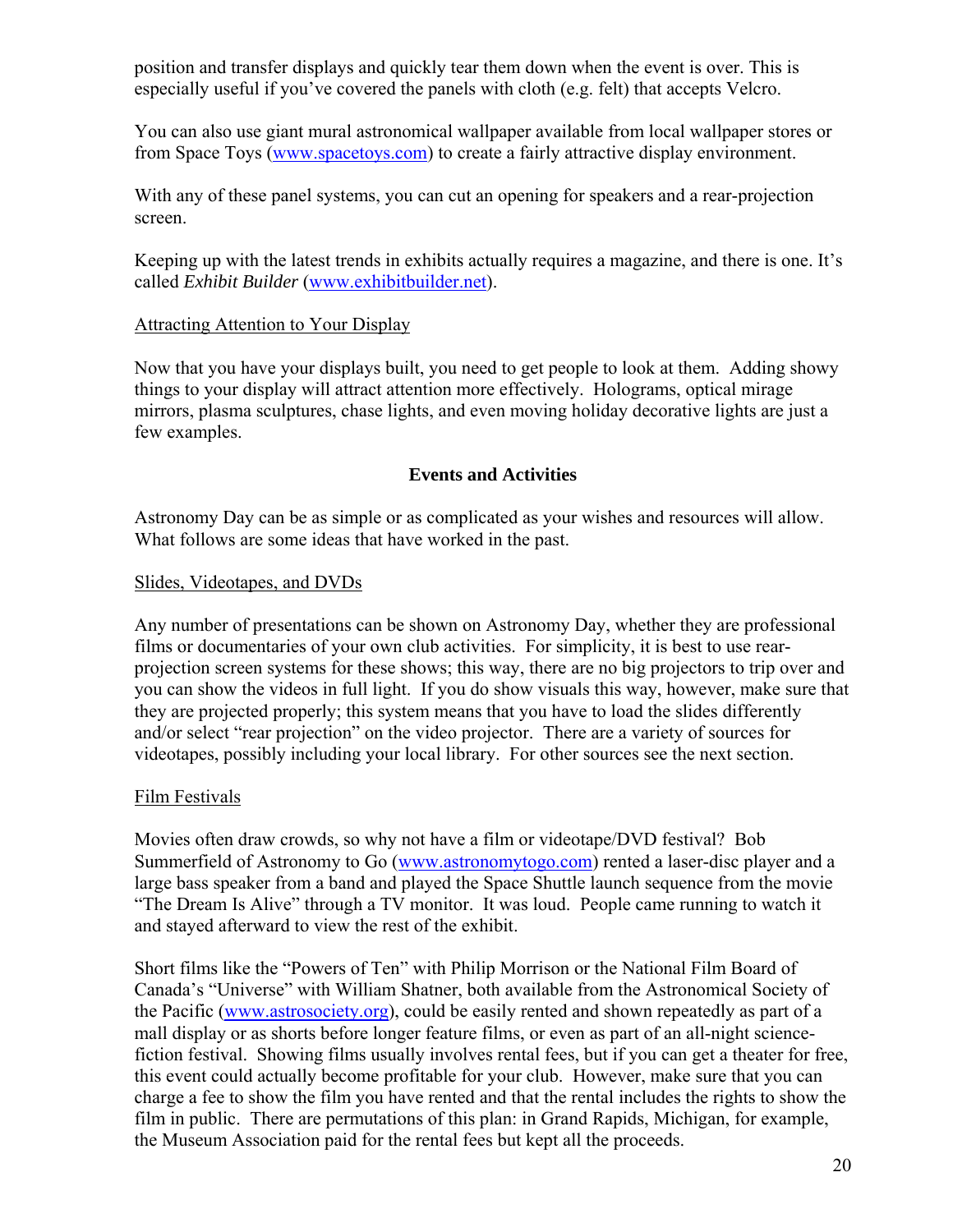Screening films, videotapes, or DVDs for teachers or setting up a workshop for them is an activity you could do on Astronomy Day (or leading up to it). The Astronomical Society of the Pacific ([www.astrosociety.org](http://www.astrosociety.org/)), the regional NASA centers, and NASA's CORE program [\(http://core.nasa.gov](http://core.nasa.gov/)) have a good selection of space-oriented films. A local film critic could serve as host for this event. Renting video-projection equipment is not nearly as expensive as it was a few years ago.

#### **Lectures**

Featured talks by famous astronomers or astronauts can be a big part of your program. The key to choosing a good speaker lies in a combination of interesting speaker plus interesting subject. Some speakers are so good that they could talk about the manufacture of clothing and still keep the audience at the edge of its seat. Be careful, however, not to have someone who is a better astronaut than speaker talk about the latest Shuttle flight and have the crowd fall asleep before it is over.

The best way to get a good lecturer is by reputation. Do you know anyone who has attended a national convention and heard a fabulous speaker? There are a dozen or so really excellent speakers across the United States; speakers good enough to bring tears to your eyes and make you want to rush out and embrace the night sky. These speakers deservedly charge for their appearances; a fee of \$500 plus expenses is typical. Authors of astronomy books usually would love to come, give a talk, and sell their books. Authors, too, vary in their fees and in the quality of their presentations.

For clubs on a tight budget, the American Astronomical Society has its Harlow Shapley Visiting Lectureship program [\(www.aas.org/education/education.htm](http://www.aas.org/education/education.htm)), which sends an astronomer to talk to local college students and the public. This program is available only to colleges without astronomy programs and its cost typically is in the \$300 range. According to the society's membership directory, the Shapley lectures "are designed to strengthen and stimulate interest in astronomy and related sciences and to enhance the understanding of this discipline by the general public."

#### NASA Lectures, Astronauts, Moon Rocks, and the Spacemobile

Although some astronauts are excellent lecturers, you should keep in mind that astronauts are chosen for certain skills, of which public speaking is not at the top. Astronaut speakers may be requested through NASA's Office of Astronaut Appearances at the Johnson Space Center in Houston, Texas, at 281-244-8866. General NASA speakers (scientists, engineers, etc.) may be requested through Community Affairs at 281-483-4754. Other NASA centers operate a nonastronaut speaker's bureau as well. Contact your regional NASA center (see Resources in the Appendix).

NASA has an interesting "Tele-lecture" program in which you receive a set of slides in advance. You provide a speakerphone, slide projector and screen, and the audience. The NASA scientist gives a presentation over the speakerphone. This is not a one-way conversation; the lecturer can take audience questions and hear reaction to his or her presentation. For more information, contact your regional NASA center (see Resources in the Appendix).

You can also schedule the NASA Spacemobile for Astronomy Day. You can arrange with the local school board for the Spacemobile to visit schools as well as present public programs.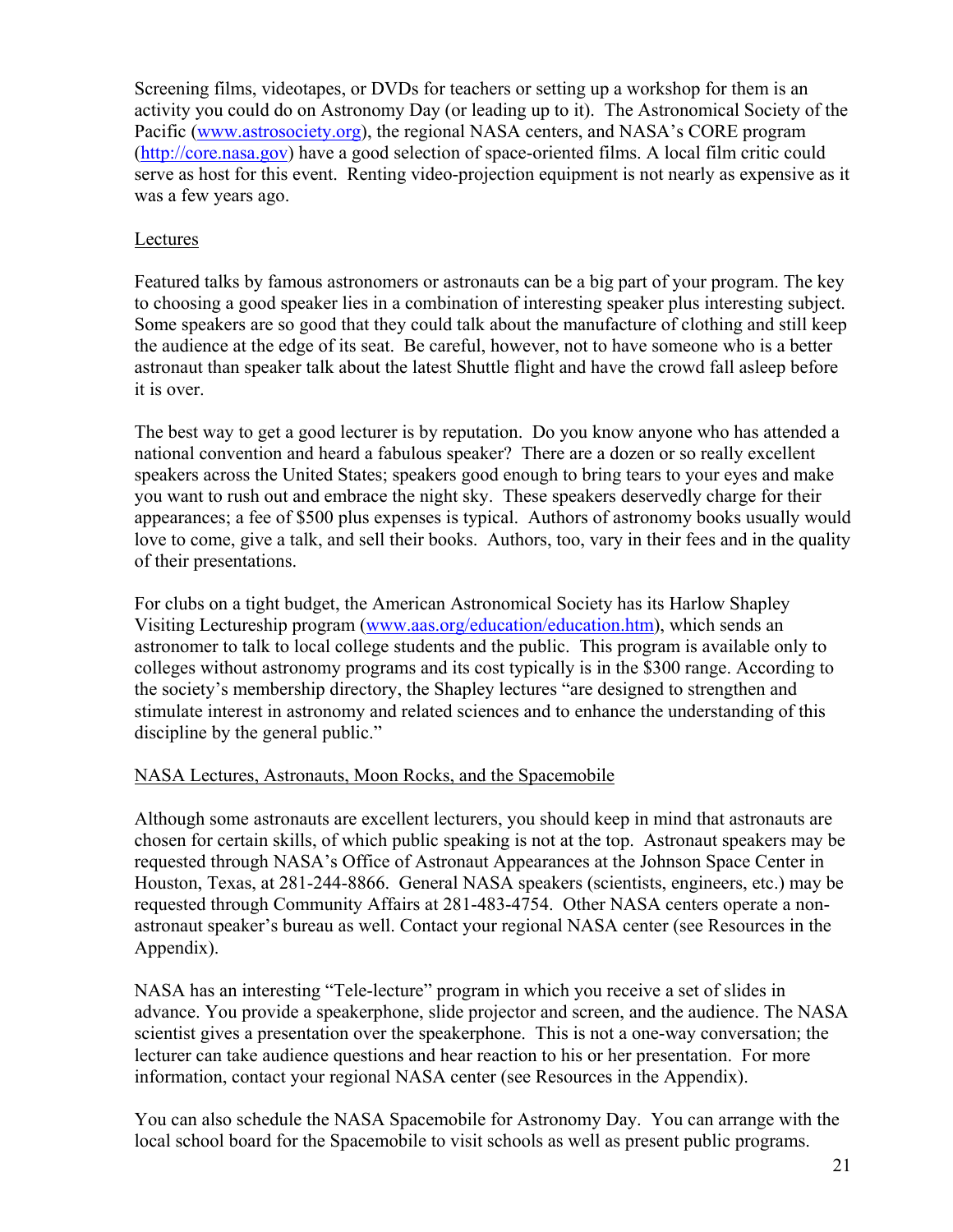Contact the education officer at the NASA center serving your area to see if it would be possible to arrange for a loan of a Moon rock or the Spacemobile. Shuttle tiles may be easier to obtain, along with a host of other NASA artifacts.

There are two types of Moon rocks that NASA loans. One is a museum-quality display in a pyramid-shaped acrylic encasement. These require high security and are available to qualified individuals or organizations without special training (contact your regional NASA center listed under Resources in the Appendix). The other type contains five small samples in a cylindershaped acrylic encasement. These require less security (they can be mailed; the other type cannot) but require special training. The samples are designed to be viewed under a microscope in a classroom. Check to see if a local teacher has had this special training. If so, he or she can contact the Johnson Space Center on behalf of your club. Also, you can put together a display on meteorites or how to make a comet, as detailed in the ASP's *The Universe in the Classroom,* [\(www.astrosociety.org/education/publications/tnl/tnl.html\)](http://www.astrosociety.org/education/publications/tnl/tnl.html) See also the chapter Astronomy Day for Children and Teachers on page 47.

NASA operates several Teacher Resource Centers (one at every regional NASA center plus several satellite locations) where teachers may view and copy NASA materials, including slides, videotapes, filmstrips, etc. Viewing these materials requires a personal visit to the facility. However, if you know what you want, NASA has established the Central Operation of Resources for Educators (CORE), [http://core.nasa.gov](http://core.nasa.gov/), where audiovisual resources may be purchased via mail order. Unlike the NASA resources listed above, which are available for US locations only, NASA's CORE program will sell materials to non-US locations.

#### **Tips for Films and Talks**

If you plan to host a talk on Astronomy Day, the following hints might prove helpful. They are adapted from an article written by the late Jim Loudon, an amateur astronomer and highly successful speaker who could hold his audience's attention for hours.

1. Take care choosing a topic. People are interested in subjects like black holes, volcanoes on Io, how many H-bombs it would take to cover the Moon with 50-mile (80-kilometer)-wide craters, or how Venus came to be covered with thick clouds of sulfuric acid.

2. Select a room of appropriate size. Loudon suggested always getting a room bigger than you think you need. But what if your room is so large that it contains just a handful of people scattered about? It is hard to decide on this. One suggestion: sell tickets for the lecture, say, \$1 in advance and \$3 at the door. Besides the money you can use to help fund Astronomy Day, it will give you an idea on the size of the room you need. If possible, reserve two rooms (a big and a small one). A few days before the lecture, pick and pay for the most appropriate size.

3. Preview the lecture hall. Make sure the sound system works; avoid those with humming or intolerable feedback. Test the projectors, remote controls, and light switches.

4. Appoint someone to your committee who will be fully in charge of the speaker's needs: airport greetings, special-needs dining, and a glass of water or juice at the lecture hall. Most lecturers appreciate a "no-hassle" journey to your city as compensation for taking time out of their busy schedules.

5. Giving a talk is actually a very complicated process. We have heard people say that the trick is to concentrate on only one or two people in the audience. WRONG! Imagine the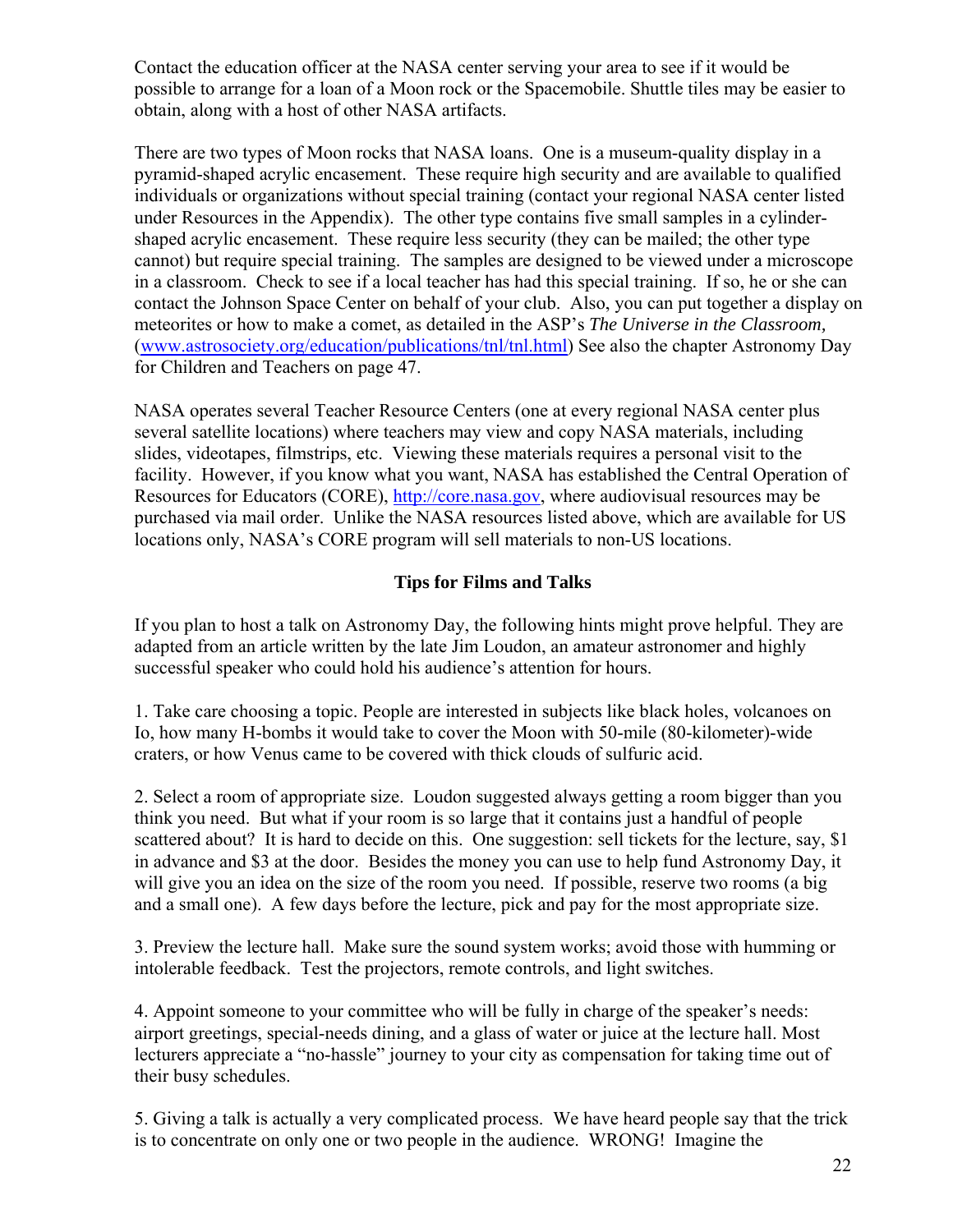consternation of the poor people in the audience you are staring at for an hour. You are talking to everyone, not just two people. There is no trick to giving a good talk, short of developing confidence in yourself and your subject. David Levy — who has been in high demand as a speaker ever since he codiscovered the "pearls on a string" comet that crashed into Jupiter in 1994 — finds that at the height of a talk, his mind is busy with four things at once: what he is saying, the audience's reaction to what he is saying, how that reaction should affect what he says next, and how the clock is affecting what's left in the talk. He has added or eliminated whole sections based on split-second decisions made at such moments.

6. Encourage questions during appropriate parts of the talk. And remember that the only stupid question is the one that is never asked. Answer every question with dignity; never make the questioner feel stupid.

#### **Sky Observations**

#### Observing the Sun

Shopping-mall parking lots, the bane of light-pollution activists, are actually good sites for star parties, especially if your telescopes are set up right next to a major entrance. No matter how many lights there are, the waxing quarter Moon presents a fine target, as do any bright planets that might be up. The following thoughts on observing the Sun and Moon are adapted from David Levy's The Sky: A User's Guide, published by the Cambridge University Press in 1991 and used with its permission:

#### Sun Safety

Whether we worship it, plan our lives by its schedule, tan ourselves by its light, bask in its warmth, or study it, this *G*2-type star called the Sun has an importance that cannot be overstated. Close and always here, the Sun is convenient to study. It is so easy to find that we take it for granted, spending our nights observing distant stars, while during the day this brightest star of all shines, ignored by many astronomers.

The key to a pleasant study of the Sun is to do it in safety. Direct solar viewing is safe if you use the appropriate filters. Eclipse glasses (they should read "safe for direct solar viewing") are available from Rainbow Symphony [\(www.rainbowsymphony.com](http://www.rainbowsymphony.com/)).

Do you own a small refractor with a "Sun" filter that attaches to its eyepiece? You do? Then put this handbook down, find a hammer, and destroy that filter! Eyepiece filters are dangerous because they are situated where the Sun's focused rays are hottest. All that concentration of light is likely to break the filter sooner or later, probably at the moment your eye is looking through it. The resulting eyeful of Sun will injure your vision permanently in an instant.

A good way to demonstrate the dangers of looking at the Sun without adequate protection is to use a cheap plastic garbage bag (they, and the human eye, are damaged faster than the expensive ones). Ask your audience to imagine that their eyes are the equivalent of the bag. Then move the bag to the focus point of the eyepiece, the place where the Sun's rays are hottest (and the spot where the observing eye is placed) and ask them to count the seconds until the bag ignites. If the sky is not hazy or covered with light clouds, the plastic should ignite almost instantly, burning a clean hole. You can even carve someone's initials into the material and offer it as a souvenir. When the experiment is over, ask if anyone still wants to look directly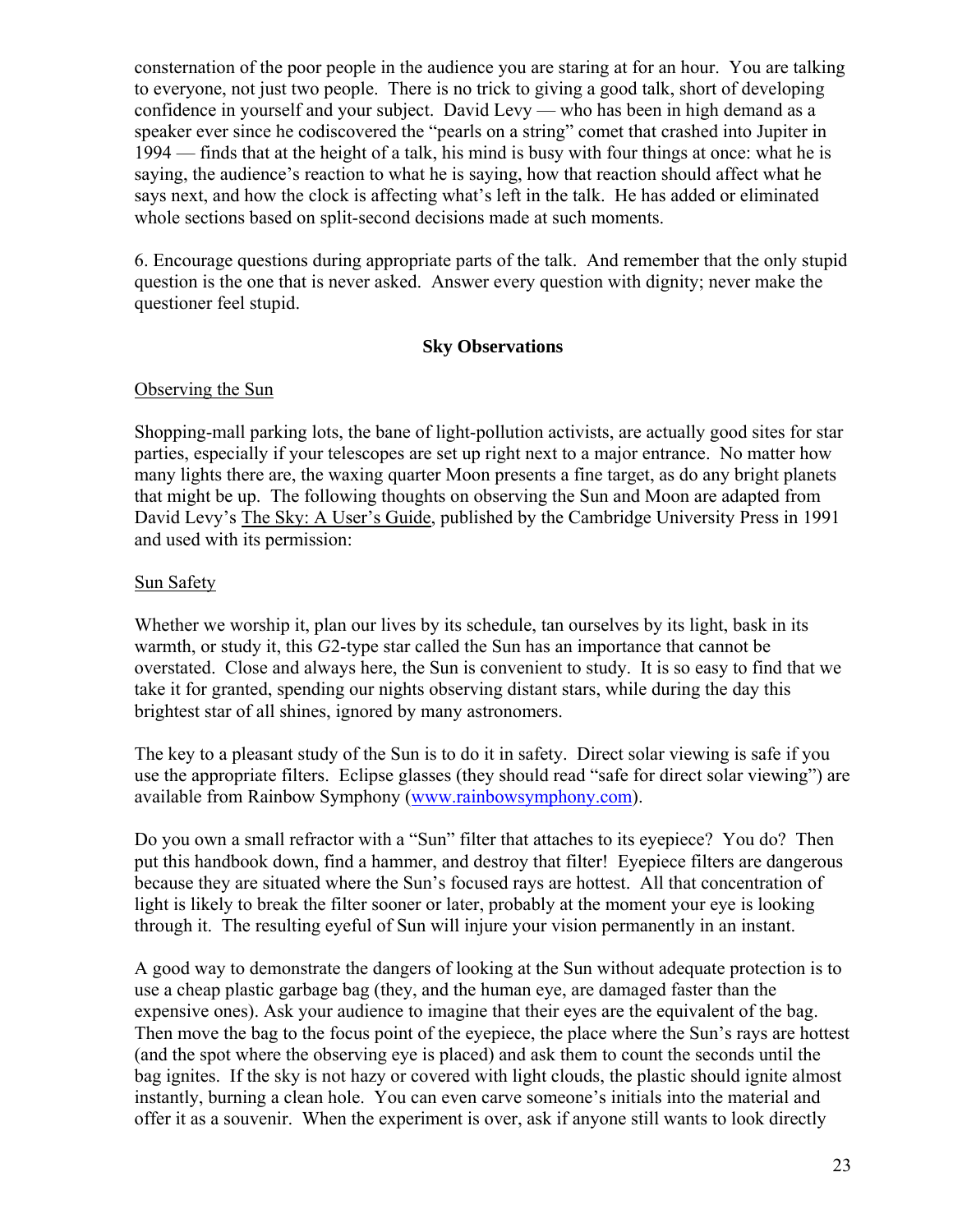into the unprotected eyepiece. "Are you crazy?" the people should inquire, and you know that they learned an important lesson.

How do you find the Sun safely in a telescope? First, do not use its finderscope. In fact, make sure that the finderscope is either covered or removed so that no one accidentally looks through it. Find the Sun by moving the telescope around until its shadow appears as small as possible. The Sun should then be close to shining its rays straight down the tube.

There are only two safe ways to look at the Sun with a telescope: by eyepiece projection and by direct viewing through a filter that covers your telescope's front end. With eyepiece projection, you point your telescope toward the Sun and allow the Sun's rays to project through the eyepiece onto a piece of white cardboard or paper at the bottom of a cardboard box. This way, you can produce a solar image a few inches in diameter, which several people can then observe at once. The advantage for teachers is obvious. Children can see the projected image at the same time, and the whole session need not take more than five minutes. Moreover, you can repeat the session day after day so viewers can see visible spots march across the Sun's surface.

The other safe way is to place a filter, not at the eyepiece but at the front end of the telescope, before the Sun's rays hit the primary mirror or objective lens and gets focused. The advantage of this filter method is that the telescope's optics doesn't get hot at all, and if the filter is of good quality, it will deliver a solar image of the Sun that you can enjoy safely and comfortably through your eyepiece.

Make sure that the filter material is of good quality. The major astronomy magazines carry advertisements by several companies that sell solar filters (some made of glass, others of aluminized Mylar). Although we have tested some filters and find that the Mylar ones to be comfortable, the material yields an oddly blue solar image. Glass filters are safe too and produce a more pleasing yellow or orange Sun. No matter what type of filter you choose, be very careful: if the material is torn or has pinholes or if the coating on the glass is scratched, do not use it. If you look through a filter that has worked well and suddenly lets in too much light, discard it. Once again: the only safe filters are those designed to fit completely over the front end of your telescope. Those that fit on the eyepiece of an otherwise unprotected telescope are not safe.

#### What to See on the Sun

The most obvious solar features are the sunspots, magnetic storms on the solar surface that appear dark because they are relatively cooler than the rest of the Sun's visible disk. These spots usually appear in groups, and if you look carefully around these groups you may notice some brighter regions called faculae, especially near the Sun's limb, or edge.

Exactly what constitutes a sunspot group? Although in most cases it is not difficult to determine where one group ends and another begins, when groups become large and complex, the answer is not straightforward. A sunspot group is normally characterized by at least two large spots, known as the preceding and following spots. Sunspot groups also have a number of smaller tag-alongs.

A group evolves from the smallest detectable solar feature — a granule — which, as it begins to darken, becomes a pore. If a pore continues to darken and expand, it becomes what is known as an umbral sunspot. With further growth a lighter penumbra will form around the umbra. Often several nearby pores darken concurrently, in an elliptical cluster. As the pores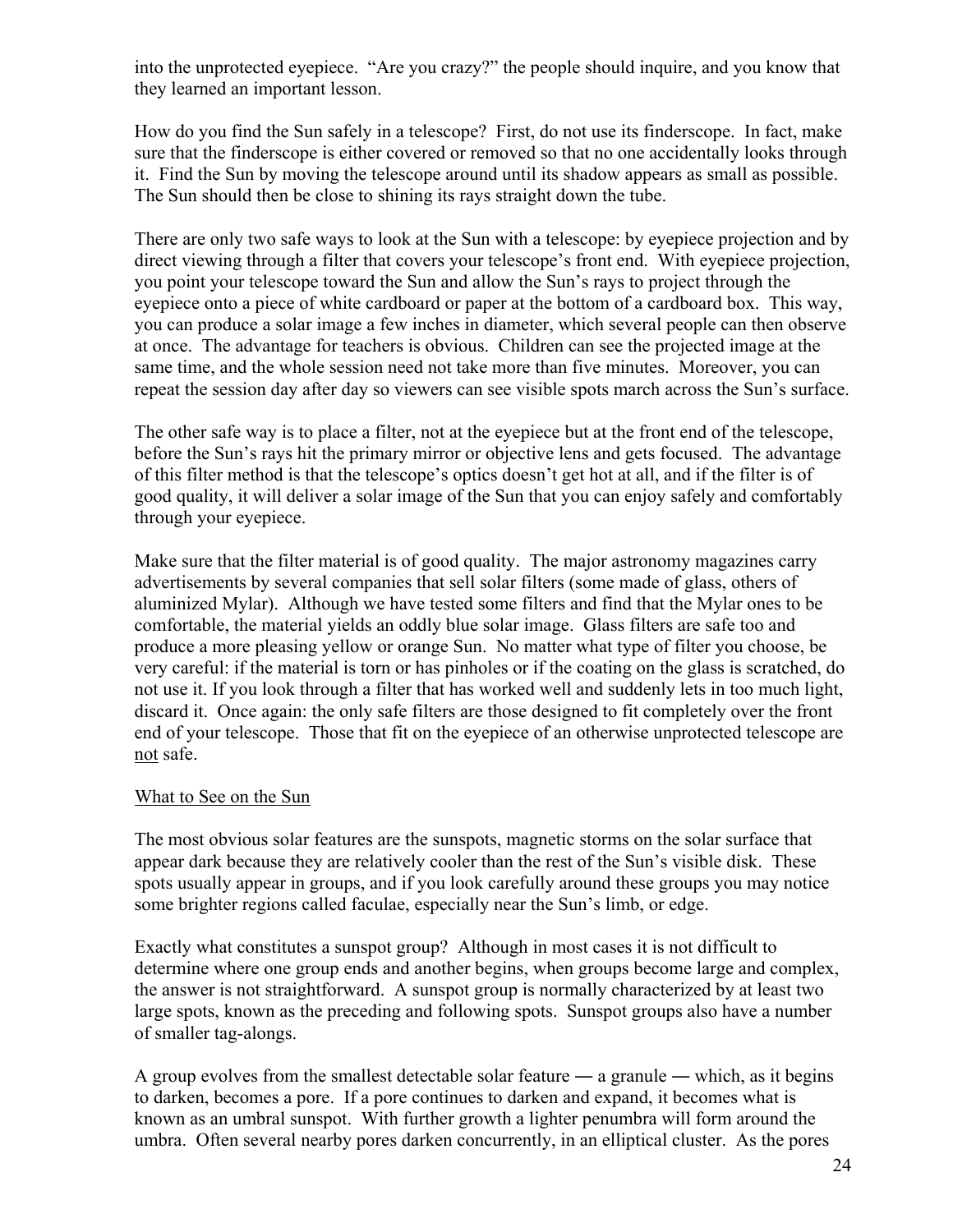evolve into sunspots, they often divide into two regions ― the preceding one forming faster than the following one.

At the height of its development a sunspot group, with its two major sets of giant spots, can be quite a sight. As the group begins to fade, the following spot dissolves first, while the preceding one becomes round, loses its penumbra, and eventually disappears as well.

When you get a good look at the active Sun you may be treated to much more than simple sunspots. On a very clear day with steady air and a quality telescope you may see the Sun take on a mottled appearance. This is called granulation; the Sun's surface is covered with convective cells that are separated from each other by slightly darker intergranular material. These cells are always being replaced with others, as each individual granule rarely lives longer than 10 or 15 minutes. When a granule is as dark as its surrounding material, it becomes a pore, a possible precursor to a sunspot.

Near the Sun's limb and around a sunspot group, look for obviously brighter patches or spots; these faculae often exist before a sunspot group is formed, and they outlast a group as well. Sometimes faculae may actually cross the surface of a spot, forming a light bridge. Occasionally, a very bright spot appears on the Sun's surface near a major spot group. Those who have seen these flares assure the rest of us that you cannot miss such an event if it is takes place while you're looking at the Sun through a telescope. As seen in ordinary white light, these eruptions are very rare, reported once or twice each sunspot cycle, and they do not last more than a few minutes.

Hydrogen-alpha filters open up a whole new world of Sun viewing. Attached near the telescope's eyepiece, these special filters pass only the red light emitted by excited hydrogen atoms and allow us see prominences and filaments, solar flares, and other features that are normally invisible in white light.

#### Observing the Moon

We see the Moon as poetry, the way we were taught when we were young. Its ever-changing phase elicits moods, its soft light shines off clouds to paint beautiful pictures of night, and its eclipses are wonderful. With the smallest telescope we can climb its mountains and explore its craters from our backyards. With huge lava plains called Serenity, Tranquillity, Clouds (Mare Nubium), and Storms (Oceanus Procellarum), the Moon is indeed a poetic place.

Questions such as "How much later does the Moon rise each night?" are not as simple to answer as they might seem. Although the average time is some 50 minutes, the real answer depends on your latitude, on how far north or south the Moon is on its ecliptic path, and on where the Moon is in its elliptical orbit around Earth. In the northern hemisphere, the latesummer Moon may rise less than 15 minutes later than it did the night before. And on winter mornings it may rise more than an hour later each successive night.

The Moon's phases allow you to observe our satellite on its own terms night after night. Because the Moon rotates and revolves at the same rate, we can see only about half of the Moon; the other half, known as the far side, always faces away from Earth. When a crater or mountain range is illuminated by the Sun straight on, such as during the time of full Moon, there is little contrast to show it clearly. However, when the Sun rises or sets on the Moon, it creates beautiful shadows that accentuate these features. The changing border between the Moon's light and dark sides is called the terminator, and it provides the most dramatic views of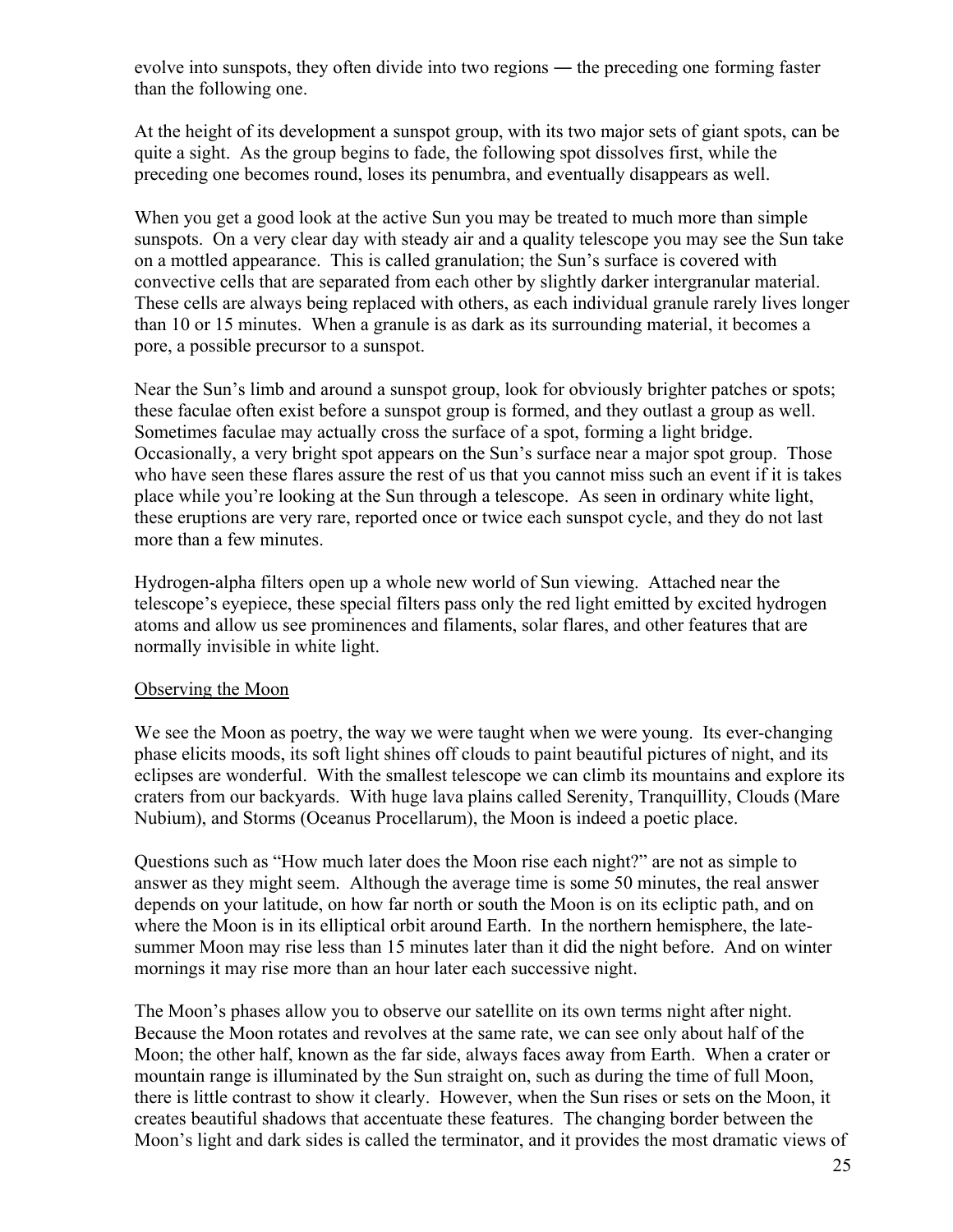the lunar surface. You can follow the terminator as it marches across the Moon's face, taking you on a tour of our celestial neighbor's most scenic features.

#### **Day-to-Day Notes for the Moon Near First Quarter**

If you check the Astronomy Day schedule in Part I, you'll see that the event falls between 3 and 9 days from new Moon. Below are descriptions of the Moon on these days, plus Days 10 and 11; these descriptions will make more sense if you read them while consulting a Moon map.

Day 3: Mare Crisium is almost completely visible. Can you see any "ghost" craters on its floor? These are ancient impact features that had been partly covered by younger lava flows. Crisium's southern neighbor, Mare Fecunditatis, is now making its debut. Although Fecunditatis is considerably larger than Crisium, it' less conspicuous because it lacks high mountains along its borders. An extension of Fecunditatis passes just west of the craters Vendelinus and Petavius. For the first time tonight we'll also get a good look at a chain of craters running north from Crisium: the large and prominent Cleomedes, Burckhardt, and Geminus and the harder-to-see Messala.

Day 4: Mare Crisium is now fully visible, and what an area it has turned out to be! Surrounded by a host of beautiful and varied craters, it's truly a sight to behold. If we "drive" along the shores of this immense lava plain, we can stop by crater Proclus (lying just outside the mare) and even take a look at Picard, which stands out like an "island" amid Crisium. Picard is named for a prominent 17th-century observer known particularly for his observations of Comet Halley in 1682 and for his suggestion that a great observatory be established in Paris. Toward the north is another "island" ― the crater named Peirce. One of the oldest lunar features is also prominent tonight: Janssen, a 190-km-wide depression whose early history had been overwritten by more recent impacts. Janssen's walls had been shattered in several places so that it no longer appears as a completely formed feature.

Mare Fecunditatis is also fully visible, and we now turn our attention to some of the other maria emerging from the shadows. Mare Tranquillitatis and Mare Nectaris are just beginning to yield to sunrise. We also get to see the sharply defined, 56-km-wide crater Taruntius, whose walls act as a border crossing between Tranquillitatis and Fecunditatis.

Day 5: The "star" tonight is the huge crater Theophilus, easily found right where the now-fully visible Mare Nectaris meets Mare Tranquillitatis. Theophilus, which measures 100 km across, is one of the Moon's finest craters, displaying several high central peaks. It forms an interesting pair with its neighbor, Cyrillus, whose outline looks so square that it is hard to define it as a crater. South of Theophilus is a 480-km-long scarp called Rupes Altai, just beginning its day as a curved fault line right against a darker surface background. It parallels the shores of Mare Nectaris so closely that they must have been formed at the same time. At the scarp's southeast end is Piccolomini, a sharp, 88-km-wide deeply excavated feature. Mare Nectaris is also easily visible tonight.

Fracastorius once had been a complete crater, but today all that is left is a semicircular indentation on the southern rim of Mare Nectaris. Here is a place where a chapter of the Moon's geological evolution is written in clear language for us. Where is Fracastorius's north wall? When the lava flows that filled Mare Nectaris reached this ancient crater, they eroded much of the wall down, leaving behind only some rounded ridges and hills.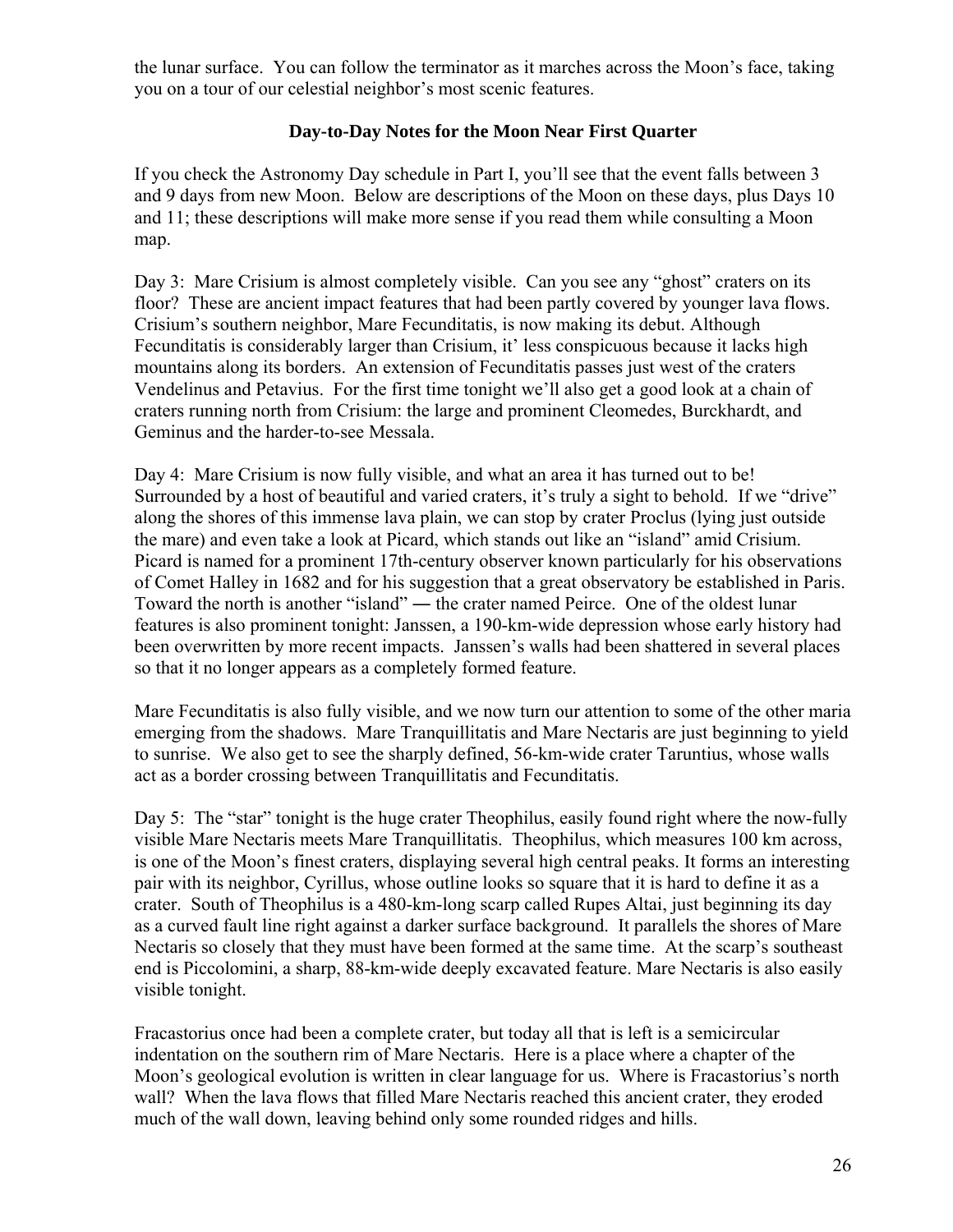Day 6: As the Moon approaches first quarter, Maurolycus is just beginning to reveal its large dimensions. Like Theophilus, this 114-km-wide, 4,730-meter-deep crater has complex central peaks. On this night, Mare Serenitatis is completely visible. The Haemus Mountains, acting as the southwestern border of Serenitatis, are also beginning to appear, complete with Menelaus, a small but well-defined crater 27 km in diameter. The Caucasus Mountains are still mostly hidden in the shadows, but two sharp-edged craters, Eudoxus and Aristoteles, are prominently visible along the Caucasus' northern terminus.

Day 7: First quarter. The Caucasus and Haemus Mountains are now fully visible, but the special feature to see tonight is 150-km-wide Hipparchus, for it shows up well only on the night the terminator passes across the crater's face. Along its ruined, ancient walls are some newer craters, particularly Horrocks and Halley. Two lava plains have also appeared ― Mare Vaporum and Sinus Medii ― as well as the oval, 136-km crater Albategnius. Sunrise has also hit Piton, the most prominent of the Moon's isolated peaks. Tonight is the best night to see its sharp, 2,250-meter-high summit right on the terminator.

Day 8: Perhaps the most interesting night of the lunar month, this session is devoted to mountain ranges, craters, and the Straight Wall. The Alpine Mountains and Valley are both now visible. The Moon's finest range, the Apennines, shows its full glory. Also, the best known of the vast lava plains, Mare Imbrium, is becoming prominent as the rising Sun exposes more of its surface. Archimedes, which spans 83 km across, is also in sunlight now, forming a beautiful triangle with two other craters: Aristillus (the larger one) and Autolycus. Nearby we can see the Spitzbergen Mountains. We likewise get our first good look at Plato, a huge, 101 km oval crater whose dark floor is quite prominent. South of Plato the towering, 2,400-meterhigh peak of Pico lights up the terminator.

On this night we get our first good look at Alphonsus, whose central peak has been the object of some strange reports. This is also the night we see the "Straight Wall," a 110-km-long fault line. It looks like a cliff with a vertical drop, but actually it's more of a steep slope, angled at about 45°.

Can you see Deslandres and Walter, a pair of features southeast of Mare Nubium that represents events at different times in the geologic history of that area?

Deslandres is a very large, 234-km-wide ancient crater whose eastern wall was obliterated by the impact that created Walter. On the eastern floor of Deslandres, near Walter's crater wall, is a strange brightening first seen by 17th-century Italian-French astronomer Giovanni Cassini and now known as "Cassini's bright spot." If you don't see it very well tonight, the spot should become easier to detect as the Sun shines more strongly on Deslandres's floor over the next few nights. Probably related to Tycho's ray system, the brightening is likely more recent than Walter. On the other side of Deslandres is a small, 33-km-wide crater we should look at, if only because it is named for an astronomer and clergyman named Hell.

Day 9: This is the night of Copernicus and Tycho, as both craters dominate the terminator. When Tycho is near the terminator, the rays near it are not easily visible, although the ones farther away can be seen. Named for the late-16th-century astronomers who so radically changed our thinking about the universe, these craters honor Nicolaus Copernicus, the Polish scientist who devised the Sun-centered theory of the solar system, and Tycho Brahe, whose observations of the supernova of 1672 called into serious question the unchanging nature of the "heavenly sphere" of stars.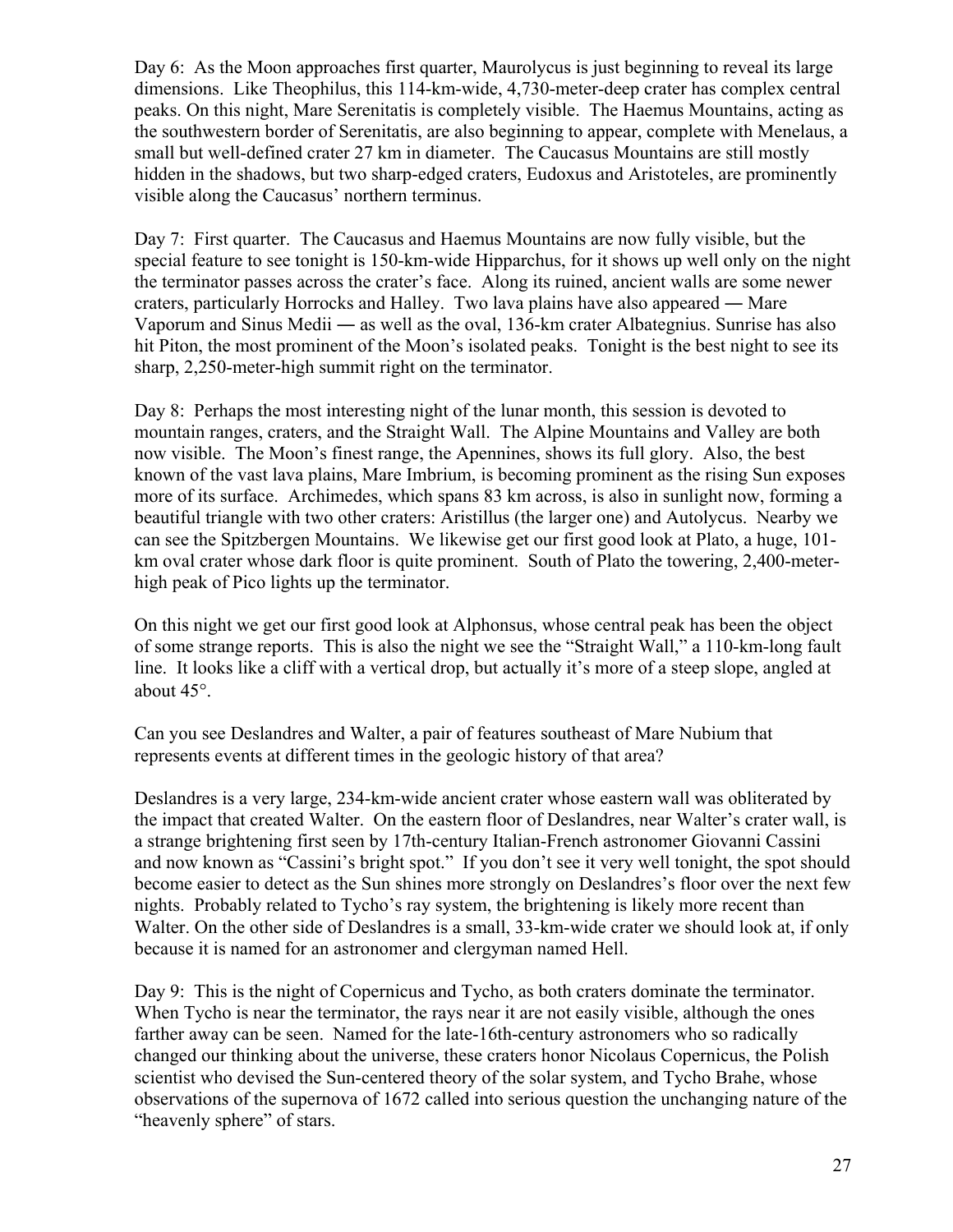The 58-km-wide crater Eratosthenes is almost fully visible tonight. Named for the astronomer of Cyrene who, around 240 BC, made the first observational estimate of the size of Earth, Eratosthenes is deep and sharply defined, though nearby Copernicus tends to draw our attention from it. North of Copernicus is a small but sharp crater called Pytheas, and still farther north is the larger but less well-defined Lambert. South of Tycho is the impact basin named Clavius. This is an immense feature, its long side being some 225 km across. It is named for the Bavarian Jesuit astronomer Christopher Clavius, who, in the late 16th century, helped prepare the Gregorian calendar.

Notice how well Plato shows up this night, along with the Teneriffe Mountains that are near its border with Mare Imbrium. North of Plato is Mare Frigoris, an often ignored lava plain which is longer than any other observable mare except Oceanus Procellarum.

Day 10: Tonight's highlights are mountains and ridges rather than craters. A line of peaks known as the "Straight Range" (Montes Recti), as well as the Jura Mountains, Sinus Iridum, and the Laplace and Heraclides promontories, are all prominent tonight. Promontory is a good word; you can see how Laplace and Heraclides protrude into Mare Imbrium. Southwest of Copernicus a small, bright crater called Lansberg is coming into view, and even farther to the southwest are the Riphaeus Mountains. Finally, west of Clavius and just receiving the first rays of Sun, is Scheiner, a large impact feature that measures 110 km in diameter.

Day 11: As the Moon continues to wax into a strongly gibbous phase, the rest of the sky is brightening up remarkably. However, the Moon's brightness is still less than half of what it will be on the night of full phase! We are already losing our chance to observe deep-sky objects, so we'll concentrate on observing the Moon. You'll immediately notice that lunar features that looked so obvious just a few nights ago are now difficult to see, as they are now fully lit by sunlight.

This is a night for the maria, and the largest of the lava plains, Oceanus Procellarum, is showing more of itself with each night. Not far from the terminator is Kepler, now almost fully bathed in sunlight. Although it is only about 32 km across, it is a complex crater with an extensive system of bright rays. Johannes Kepler, of course, was the great German astronomer and mathematician who formulated from Tycho's observations the three laws of planetary motion. He was also the discoverer of the great supernova of 1604.

North and west of Kepler is Aristarchus. Named for the Greek astronomer from Samos who estimated the relative sizes of Earth, the Moon, and the Sun, Aristarchus is the brightest spot on the Moon. Like Alphonsus, it is suspected of occasionally showing a dull red glow. Hidden in the glare of Aristarchus is Herodotus, a 35-km-wide flooded crater with a bright rim, but not given its due because of its proximity to bright Aristarchus. North of Herodotus lies Schröter's Valley. Resembling a snake, its southern end is known as the Cobra's Head.

#### Observing Artificial Satellites

People are fascinated seeing artificial satellites pass overhead at night, and the International Space Station (ISS) is a nice bright one that holds a lot of public interest. During favorable passes, it appears as a brilliant, fast-moving "star." A very good website that will calculate the visibility for your particular location for not only the ISS but also such things as the Space Shuttle (when in orbit), Iridium flares, etc. is [www.heavens-above.com.](http://www.heavens-above.com/)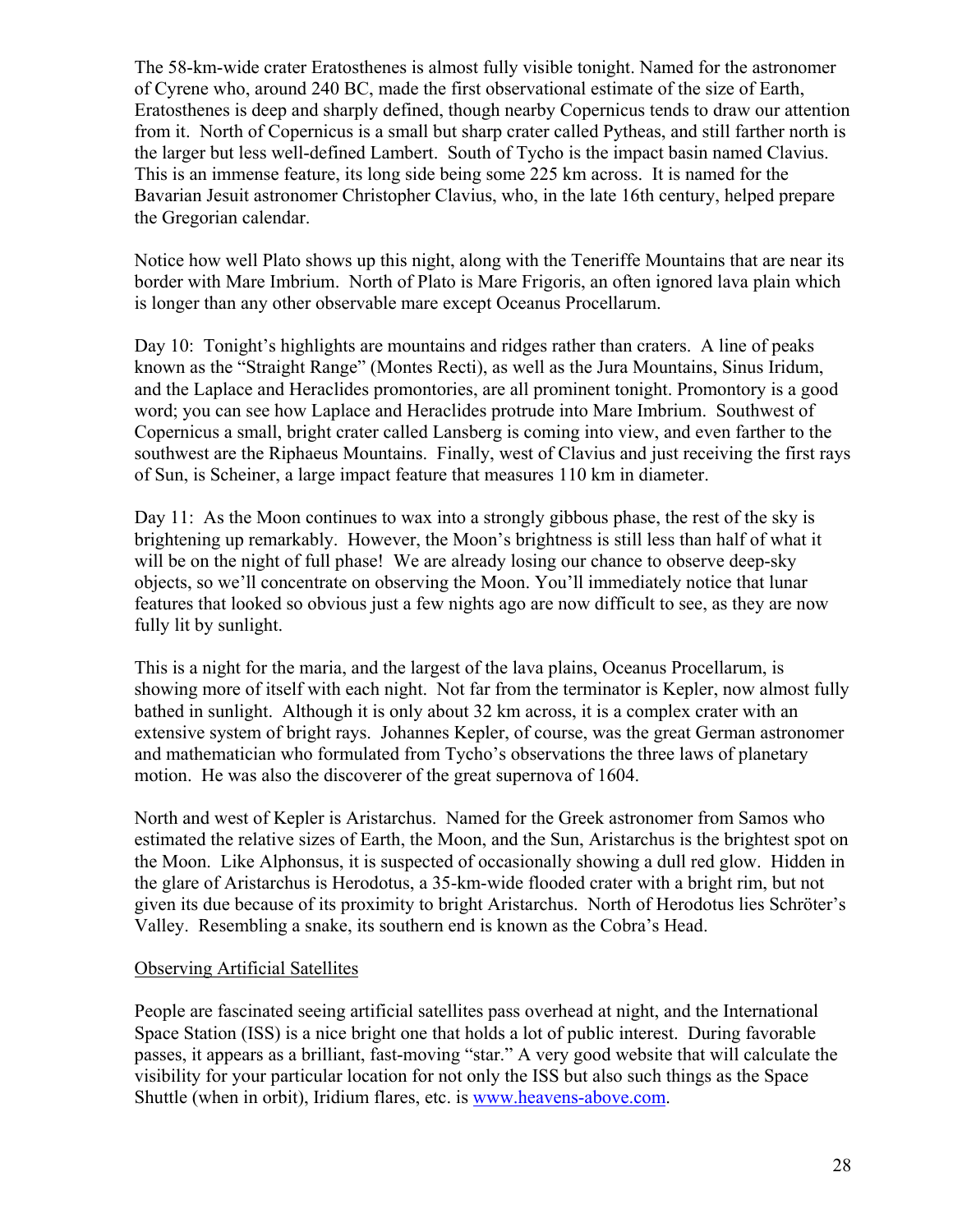The Astronomical League also has many observing programs, including the Earth Orbiting Satellite Observers Club ([www.csastro.org/eosoc\)](http://www.csastro.org/eosoc/).

#### Observing Other Objects

If you're holding a public stargazing session, you should assign telescope guides/operators to celestial objects based on the level of their observing experience and the nature of their equipment. Small reflectors should be assigned to the Moon, a planet, or a bright double star like Beta Cygni, and larger telescopes, with their presumably more experienced operators, to globular clusters, planetary nebulae, and bright galaxies.

Label each telescope so that the viewers know what they are looking at. The telescope operators should stick to their assigned objects, unless clouds or some other problem force them to aim their scopes at the Moon. If someone stands in line to see Jupiter and instead gets the Dumbbell Nebula, then the new observer might not be happy about it as he or she may have just viewed the Dumbbell at a previous telescope.

You should have a cloudy-night program of slides that can be shown nearby. Also, an "Ask the Astronomer" session will allow viewers to interact with program leaders. Remember that many of the visitors' questions will be basic in nature and that there is no such thing as a stupid question. It might be worthwhile to have an audio program running alongside telescopes where the wait is long. A taped presentation about observing or club members on hand to answer questions will show visitors that you have not just abandoned their queue.

#### Birthday Stars

Showing a person a star that is the same number of light-years away as that person is old would not only have more meaning to the person but would also educate him or her that space is three dimensional. The problem, of course, is to find naked-eye "birthday" stars that are visible early on Astronomy Day. The following list is for the Northern Hemisphere (our apologies to Southern Hemisphere celebrants) and is, of course, missing several "years." Just pick out the star with a distance closest to the person's age. Note that the list contains only fairly bright (greater than magnitude 2.6) stars since Astronomy Day always occurs with a moonlit sky.

An article by Jeff A. Farinacci entitled "Stellar Guides for Your Birthday" (*Sky & Telescope,*  November 2001, pages 63-66) describes a computer program that does similar calculations, along with additional (although fainter) stars.

| <b>Distance</b><br>(light-years) | Star Name                     | Apparent<br>Magnitude |
|----------------------------------|-------------------------------|-----------------------|
| 11                               | Alpha Canis Minoris (Procyon) | $+0.4$                |
| 26                               | Alpha Lyrae (Vega)            | $+0.0$                |
| 35                               | Beta Geminorum (Pollux)       | $+1.2$                |
| 36                               | Alpha Bootis (Arcturus)       | $-0.1$                |
| 42                               | Beta Leonis (Denebola)        | $+2.1$                |
| 46                               | Beta Cassiopeiae (Caph)       | $+2.3$                |
| 46                               | Alpha Aurigae (Capella)       | $+0.1$                |
| 46                               | Alpha Geminorum (Castor)      | $+1.6$                |

#### "Birthday" Stars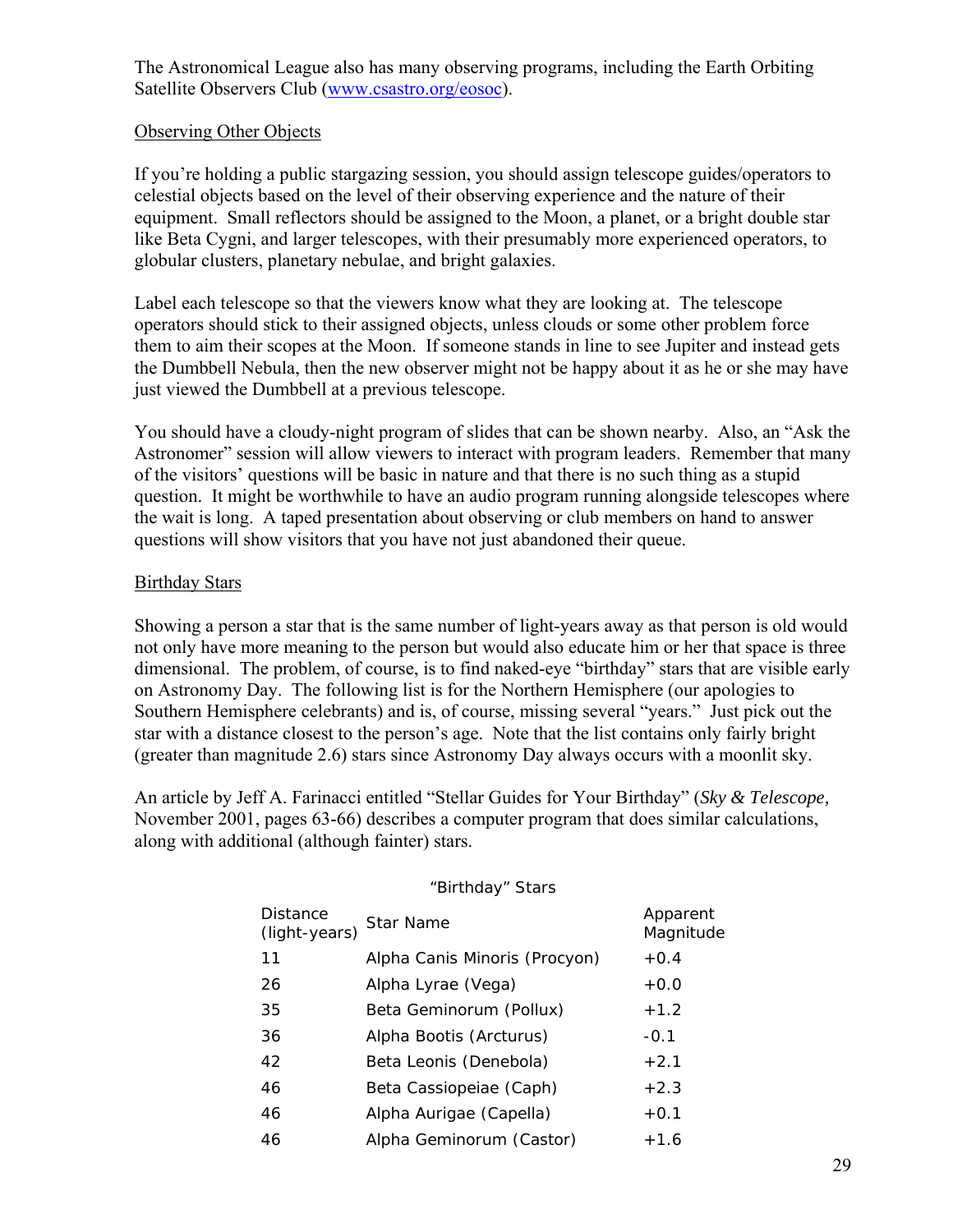| 49 | Alpha Cephei (Alderamin)               | $+2.4$ |
|----|----------------------------------------|--------|
| 55 | Alpha Ophiuchi (Rasalhague)            | $+2.1$ |
| 69 | Eta Ophiuchi (Sabik)                   | $+2.4$ |
| 72 | Alpha Coronae Borealis (Alphecca) +2.4 |        |
| 75 | Beta Ursae Majoris (Merak)             | $+2.4$ |
| 75 | Delta Leonis (Zosma)                   | $+2.6$ |
| 82 | Epsilon Ursae Majoris (Alioth)         | $+1.8$ |
| 85 | Beta Aurigae (Menkalinan)              | $+1.9$ |
| 85 | Alpha Leonis (Regulus)                 | $+1.3$ |
| 85 | Zeta Ursae Majoris (Mizar)             | $+2.1$ |

#### **Other Astronomy Day Activities**

#### Getting the Public's Attention

In addition to developing Astronomy Day displays and activities, give some thought on planning other activities that will attract attention. Prize drawings, for example, are invariably lots of fun. You could get a sponsor to donate a prize, such as a pair of good binoculars. Your club could award a year of free membership or free tickets to the local planetarium. Giveaways are another way to publicize Astronomy Day. Companies that make items named after celestial objects might be enticed to donate samples of their products. Who knows, you might get a Saturn car!

In the past few years, *Astronomy* Magazine ([www.astronomy.com](http://www.astronomy.com/)) has set up a cooperative program with major Astronomy Day sites that includes a telescope give-away plus many more perks. Be sure to contact them for details.

#### Astronomical Art Contest

Create an Astronomy Day art contest with local schools. A project similar to this is conducted each year in Oklahoma City. Students from all over the area take part in this major, highprofile event, and the quality of the hundreds of entries on display is superb. A citywide astronomical art contest is by no means a small event; it takes a lot of coordination, logistical support, and judging, but it can be a good way to involve schools and generate publicity for Astronomy Day.

#### Rocket Launches

Launching model rockets is a definite attention-getter. Handled by professionals, it can be a lot of fun for the whole family. It can also be dangerous and should not be tried without the proper safety precautions. Your local hobby store or the National Association of Rocketry [\(www.nar.org\)](http://www.nar.org/) might be able to help.

Observing at Business Sites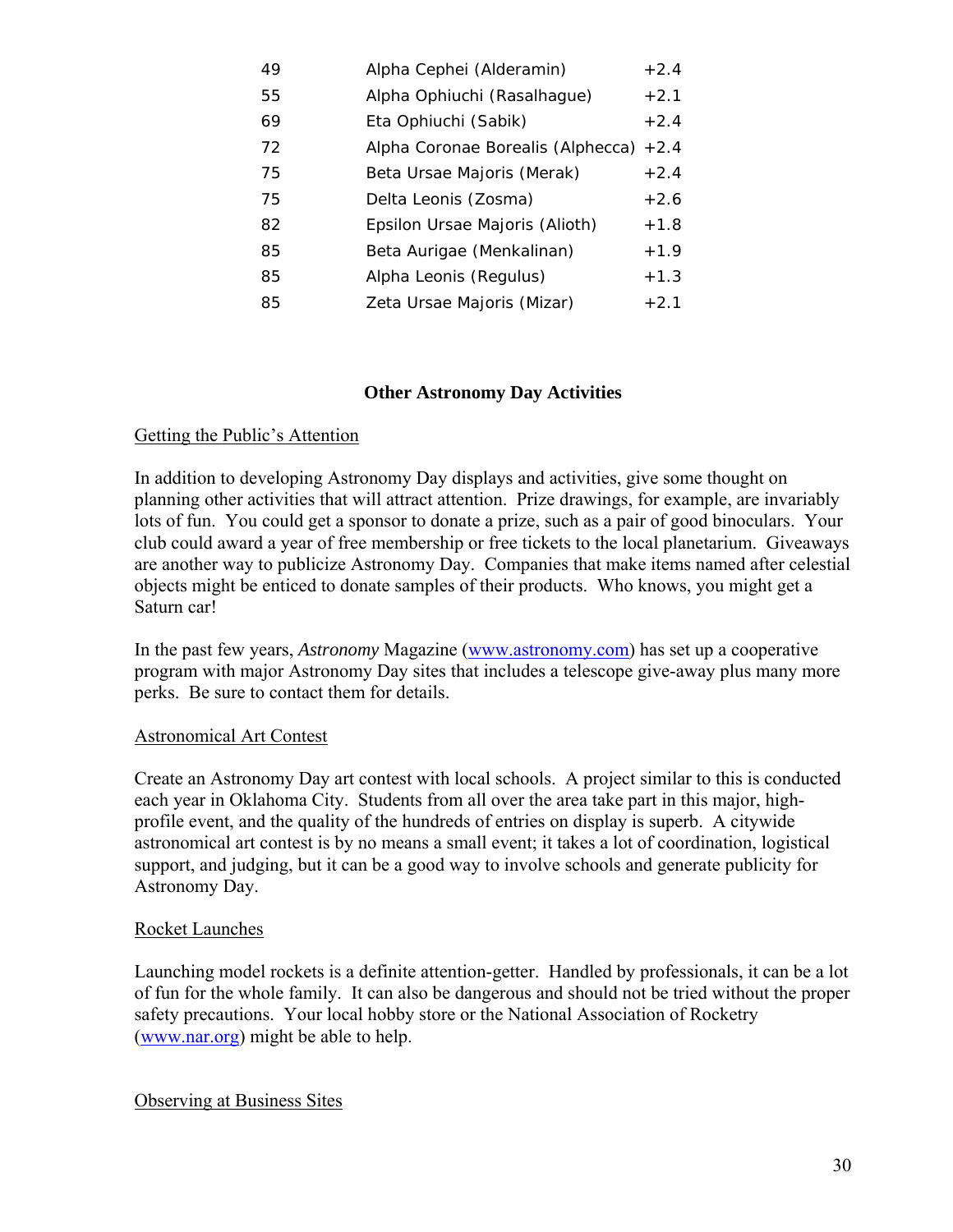Set up daytime or evening outdoor observing at local businesses such as a car dealership, especially one that might provide financial support for Astronomy Day activities. You would be providing the company with some publicity in return for their donation. This idea might also help persuade a reluctant firm to become a major sponsor.

#### Sky-Q Quiz

Why not have fun testing the public's Sky-Q? The questions on this test were developed by Sheldon Schafer of the Lakeview Museum. Don't overdo the competitive aspect of this quiz; if you do it at all, it is supposed to be fun.

Have a copy with the correct answers circled and be sure to have someone there who can discuss the concepts with the quiz takers.

Answers:

| 1. d  | 14. d |
|-------|-------|
| 2. a  | 15.c  |
| 3.c   | 16. b |
| 4. d  | 17. a |
| 5. a  | 18. d |
| 6. c  | 19.b  |
| 7. a  | 20. d |
| 8. b  | 21.c  |
| 9c    | 22. a |
| 10.d  | 23. d |
| 11. a | 24. d |
| 12.c  | 25.b  |
| 13.c  |       |
|       |       |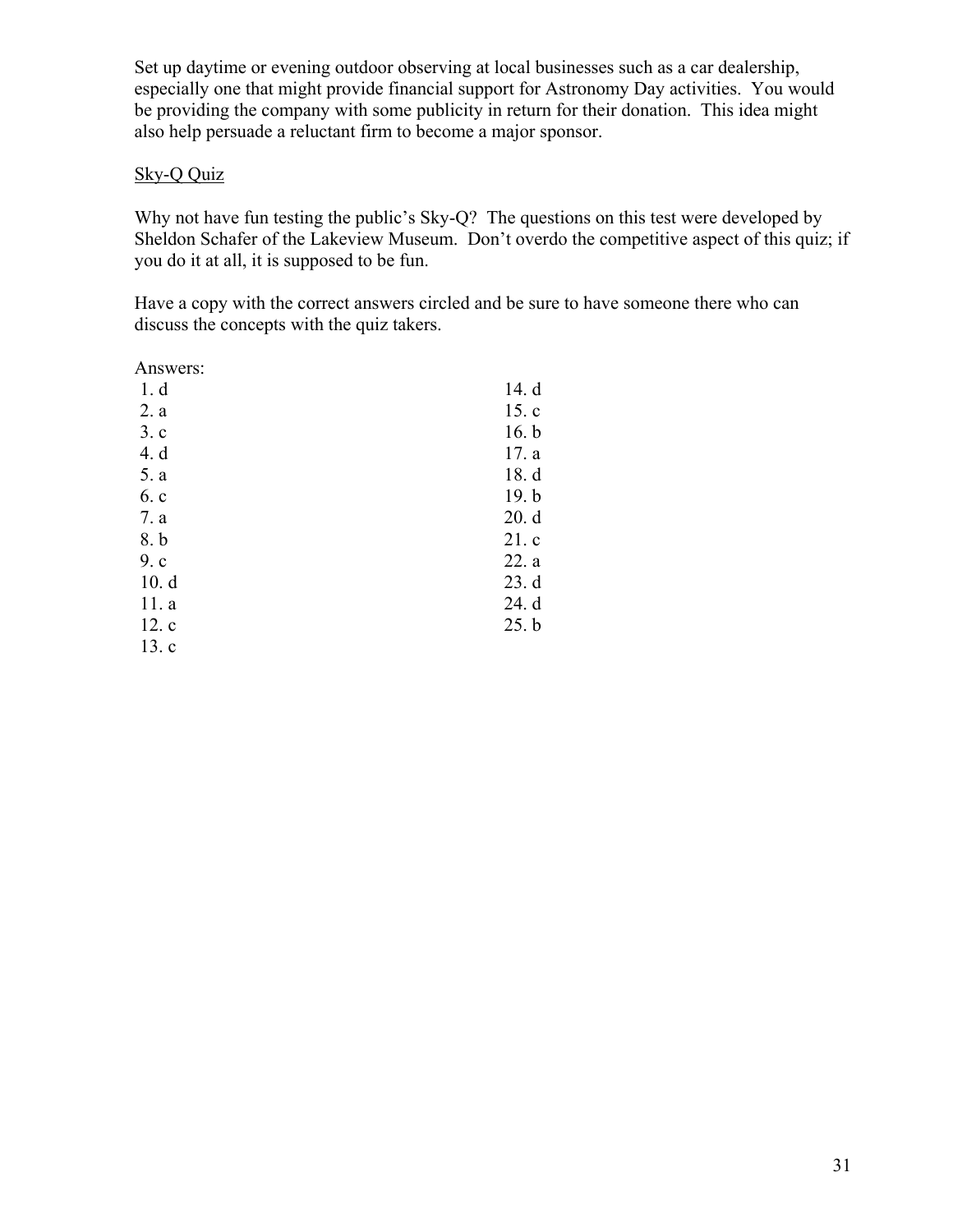## **Sky-Q Quiz**

1. On which day(s) of the year is the Sun directly overhead from locations in the continental United States?

- a. March 21 and September 23 b. June 21
- c. Every day
- d. Never

2. On which day(s) of the year does the Sun rise due east?

- a. March 21 and September 23 b. June 21 c. Every day
- d. Never
- 3. How does the Sun produce its energy?
	- a. By reflecting light from other stars
	- b. By chemically burning its fuels
	- c. By fusing hydrogen into helium
	- d. By explosive chemical reactions near its surface

4. If the Sun were the size of a quarter and the rest of space sized accordingly, where would the nearest star be?

- a. About 3 feet (0.9 meter) away
- b. About 33 feet (10 meters) away
- c. About 3,300 feet (1 kilometer) away
- d. More than 60 miles (100 kilometers) away
- 5. What is the brightest star in the night sky at any time?
	- a. Sirius
	- b. The North Star
	- c. Orion
	- d. Venus

6. Of the stars we normally see in the night sky, how many are part of the Milky Way galaxy?

- a. Just the brightest
- b. All of the faint stars
- c. All those visible
- d. None of those visible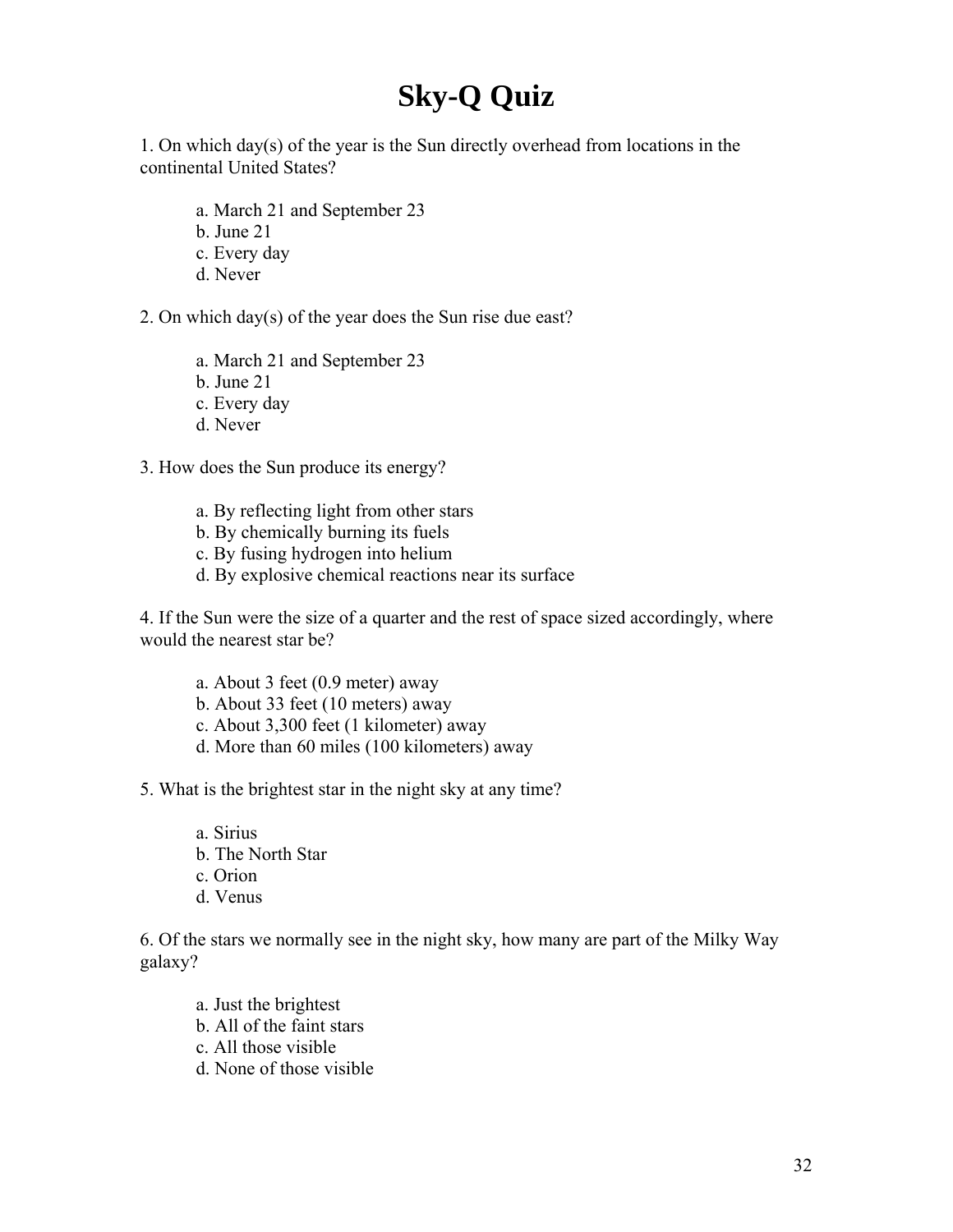- 7. About how many stars are there in our galaxy?
	- a. 200 billion b. 200 thousand c. 2 million d. 2,000
- 8. Why does our Sun look so different from stars seen at night?
	- a. Because it really is much larger than they are
	- b. Because it is much closer than they are
	- c. It is altogether different from them
	- d. It is much hotter than they are
- 9. What is the difference between an astronomer and an astrologer?
	- a. Not very much; in the long run, both study the stars b. An astronomer predicts the future; an astrologer studies the stars c. An astronomer scientifically studies the universe; an astrologer casts horoscopes
	- d. An astronomer studies the galaxy; an astrologer studies the planets
- 10. Which planet is closest to the Sun?
	- a. Mars
	- b. Venus
	- c. Earth
	- d. Mercury
- 11. Which planet has a surface and atmosphere most like the Earth?
	- a. Mars
	- b. Venus
	- c. Jupiter
	- d. Mercury
- 12. Which is most like the Sun in terms of composition?
	- a. Mars
	- b. Venus
	- c. Jupiter
	- d. Mercury
- 13. Which planets are known to have rings?
	- a. Only Saturn
	- b. Mars and Saturn
	- c. Jupiter, Saturn, Uranus, and Neptune
	- d. Venus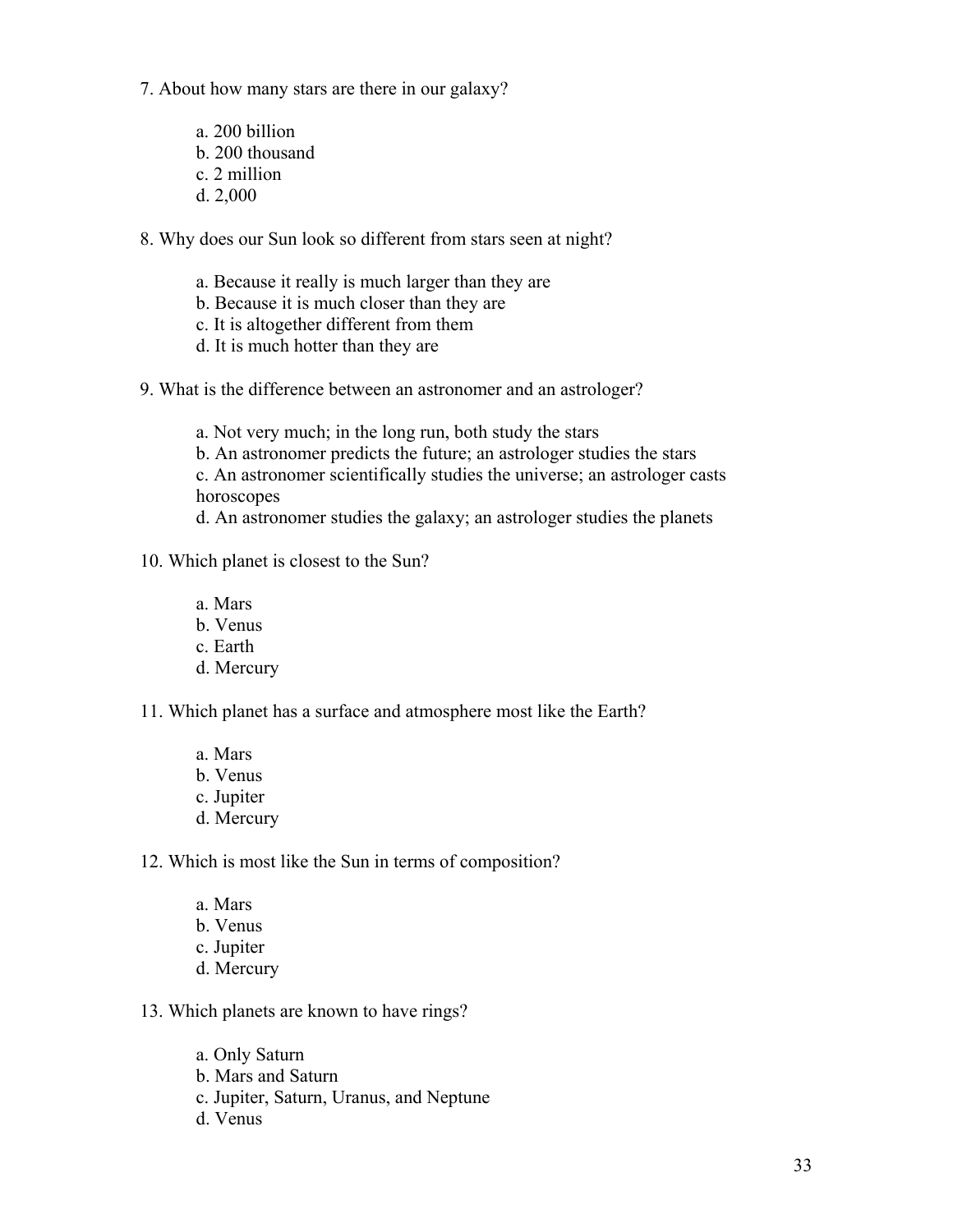14. Which of these planets is the smallest? (Hint: some old encyclopedias are out of date on this one)

- a. Mercury
- b. Jupiter
- c. Saturn
- d. Pluto
- 15. Where do stars go in the daytime?
	- a. To the other side of the Earth
	- b. Their light automatically dims
	- c. They are still there but their light is too feeble to be seen
	- d. There are stars only on one side of the Earth at a time
- 16. Which best describes the Sun?
	- a. It is a bright planet
	- b. It is an average size star
	- c. It is similar to the Moon but brighter
	- d. It is a bigger-than-average star
- 17. Which best describes a comet?
	- a. A large, dirty snowball surrounded by a thin veil of gas and dust
	- b. A flaming ball of gas
	- c. A star streaking across the sky
	- d. A rock burning up in the atmosphere
- 18. When can the Moon be seen in the daytime?
	- a. Only right after sunset
	- b. Never
	- c. Only during an eclipse
	- d. Nearly as often as it can be seen at night
- 19. Based on their average distance from the Sun, what is the order of the planets?
	- a. Venus, Earth, Mars, Mercury, Saturn, Jupiter, Neptune, Uranus, Pluto
	- b. Mercury, Venus, Earth, Mars, Jupiter, Saturn, Uranus, Neptune, Pluto
	- c. Mercury, Venus, Mars, Earth, Jupiter, Saturn, Uranus, Neptune, Pluto
	- d. Mercury, Venus, Earth, Mars, Jupiter, Saturn, Uranus, Pluto, Neptune
- 20. Which best describes a "falling star"?
	- a. A large dirty snowball
	- b. A flaming ball of gas
	- c. A star streaking across the sky near Earth
	- d. A tiny rock vaporizing as it enters Earth's atmosphere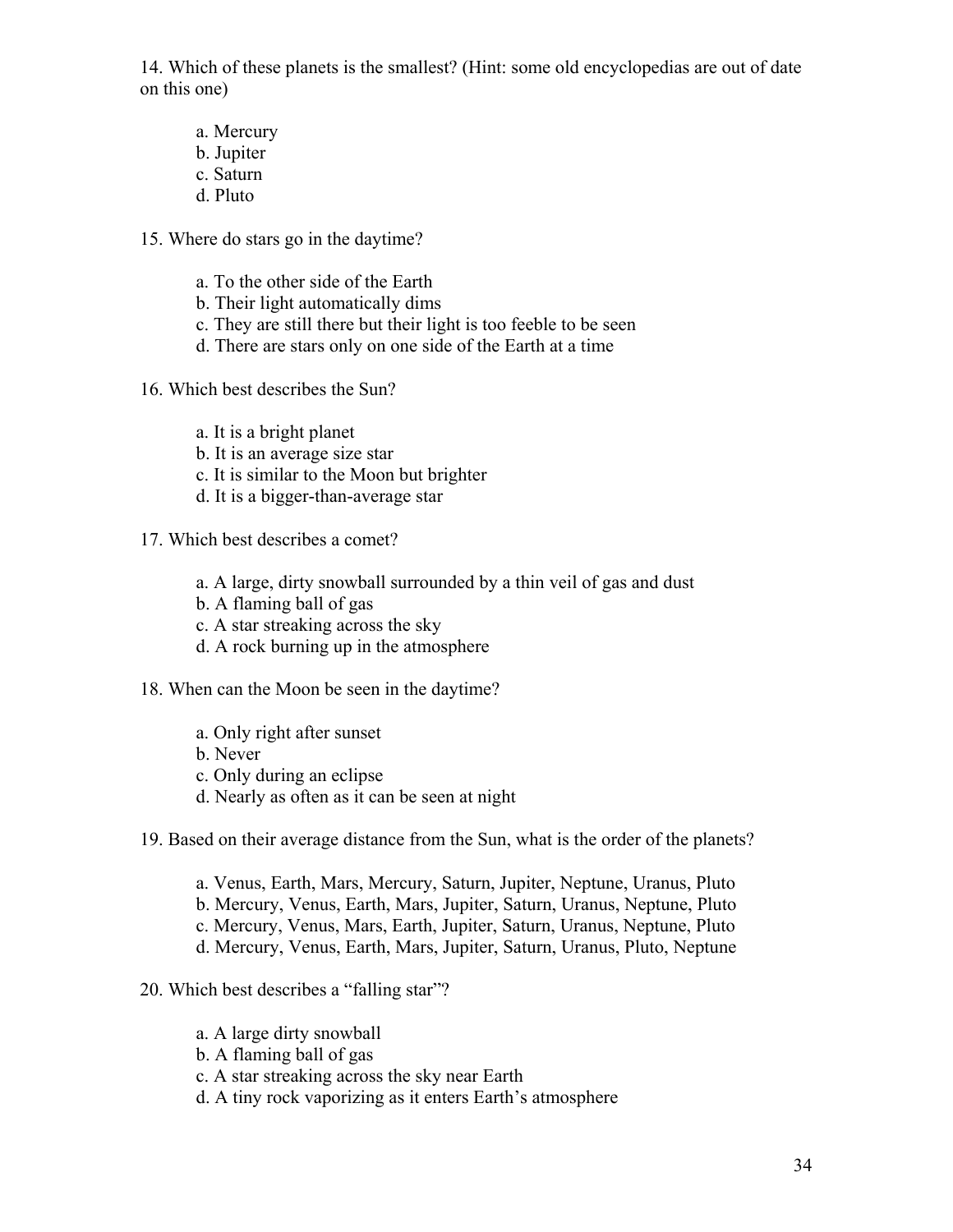- 21. What is the Moon's period of revolution around the Earth?
	- a. 1 day
	- b. 1 week
	- c. 1 month
	- d. 1 year
- 22. What is Earth's period of rotation?
	- a. 1 day
	- b. 1 week
	- c. 1 month
	- d. 1 year
- 23. What is Earth's period of revolution around the Sun?
	- a. 1 day
	- b. 1 week
	- c. 1 month
	- d. 1 year

24. What is the order of planets based on their size, from largest to smallest?

- a. Jupiter, Saturn, Uranus, Neptune, Mars, Venus, Earth, Pluto, Mercury b. Jupiter, Saturn, Uranus, Neptune, Venus, Mars, Earth, Pluto, Mercury
- c. Jupiter, Saturn, Uranus, Neptune, Pluto, Earth, Venus, Mars, Mercury
- d. Jupiter, Saturn, Uranus, Neptune, Earth, Venus, Mars, Mercury, Pluto
- 25. The first day of summer in the United States happens when
	- a. The Earth is closest to the Sun
	- b. The Northern Hemisphere is tilted toward the Sun as far as it will go
	- c. The Sun is directly overhead at noon
	- d. Both a and c

### **Thank you for taking the Sky-Q Quiz**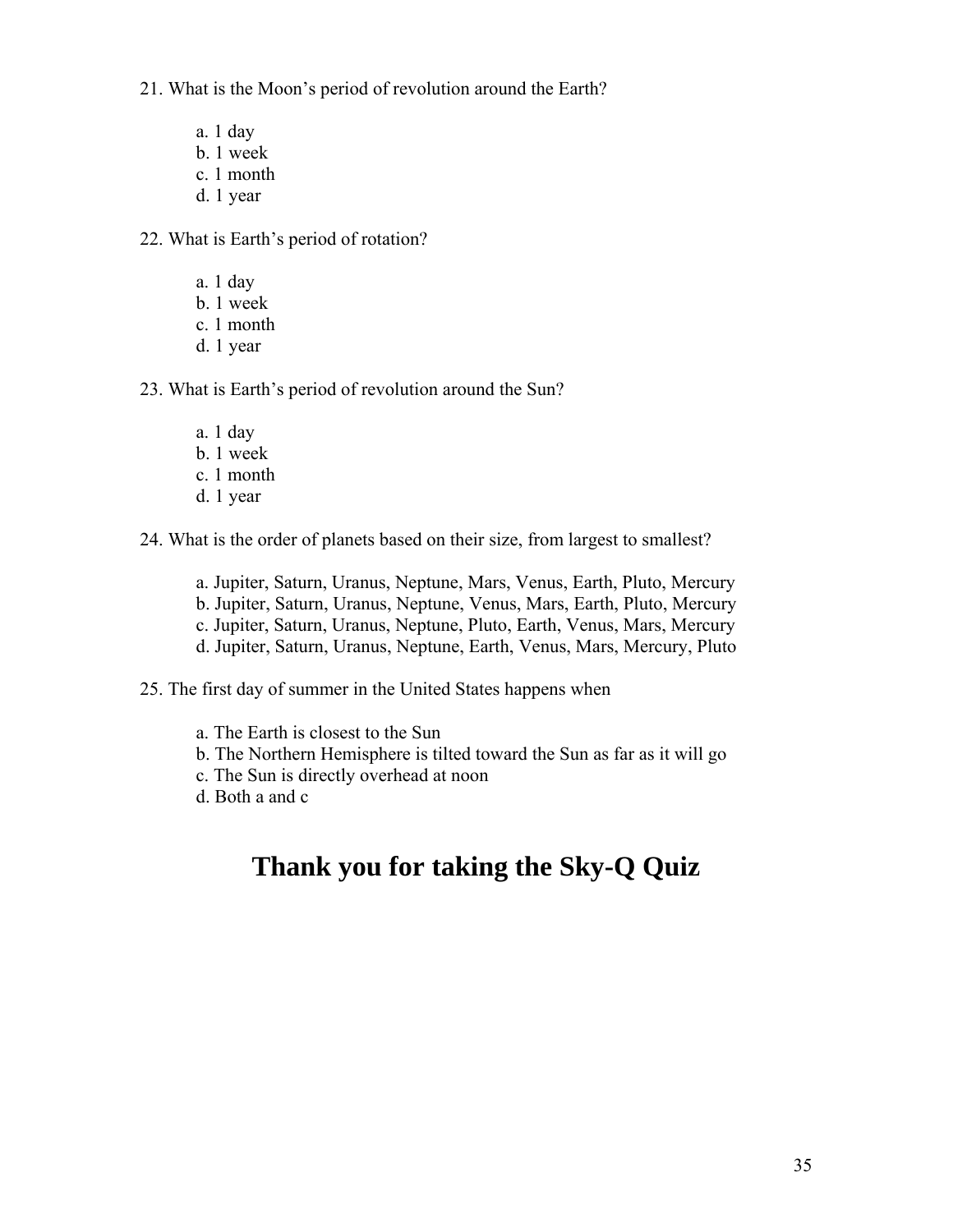#### Neighborhood Star Parties

This is an activity that can be part of a larger event (that is, just one event of many) or as an individual activity when no other Astronomy Day events are planned. In local communities, set up telescopes on the front yards or driveways and invite the neighbors and their kids over for a star party. In Evansville, Indiana, for example, people have set up telescopes at multiple locations across the city such that no one was more than a few miles from an observing site.

#### Booklets and Handouts

Why not have a special newsletter or booklet about your organization or how to observe the night sky in your area? The Abrams Planetarium has granted permission for anyone hosting an Astronomy Day event to reprint its *Sky Calendar* for the month that features Astronomy Day. This calendar can be downloaded at [www.pa.msu.edu/abrams/SkyCalendar.](http://www.pa.msu.edu/abrams/SkyCalendar)

Don't forget the free handouts that you can obtain from major companies and astronomical societies (including yours). Sky Publishing has a nifty little publication entitled "Let's Go Stargazing," which you can request free of charge for distribution on Astronomy Day. To get your copies, contact:

Astronomy Day Information c/o Jeannette Beckerdite *Sky & Telescope*  90 Sherman St. Cambridge, MA 02140-3264 E-mail: [jbeckerdite@SkyandTelescope.com](mailto:jbeckerdite@SkyandTelescope.com)  Phone: 617-864-7360

*Astronomy* magazine also has a little guide called "Welcome to Amateur Astronomy," which they can send you in quantity upon request, along with other publications. Go to [www.astronomy.com/donations](http://www.astronomy.com/donations).

Don't forget about your local library. It might be willing to produce a flyer for Astronomy Day that lists all its available astronomy books and videos.

#### Astronomy versus Astrology

A display pointing out the difference between astronomy and astrology is important, but we don't recommend that you make a big deal of this part of your exhibit. Since many astronomy club members have strong feelings against astrology (and with good justification), this is actually a difficult exhibit to do. Remember, Astronomy Day is for fun and smiling, not heated arguments.

Maybe you can devise a game that will cause people to start questioning the validity of astrology. One possibility would be to cut the current horoscope out of a newspaper, removing the astrological "signs" and arranging them in random order. Then ask people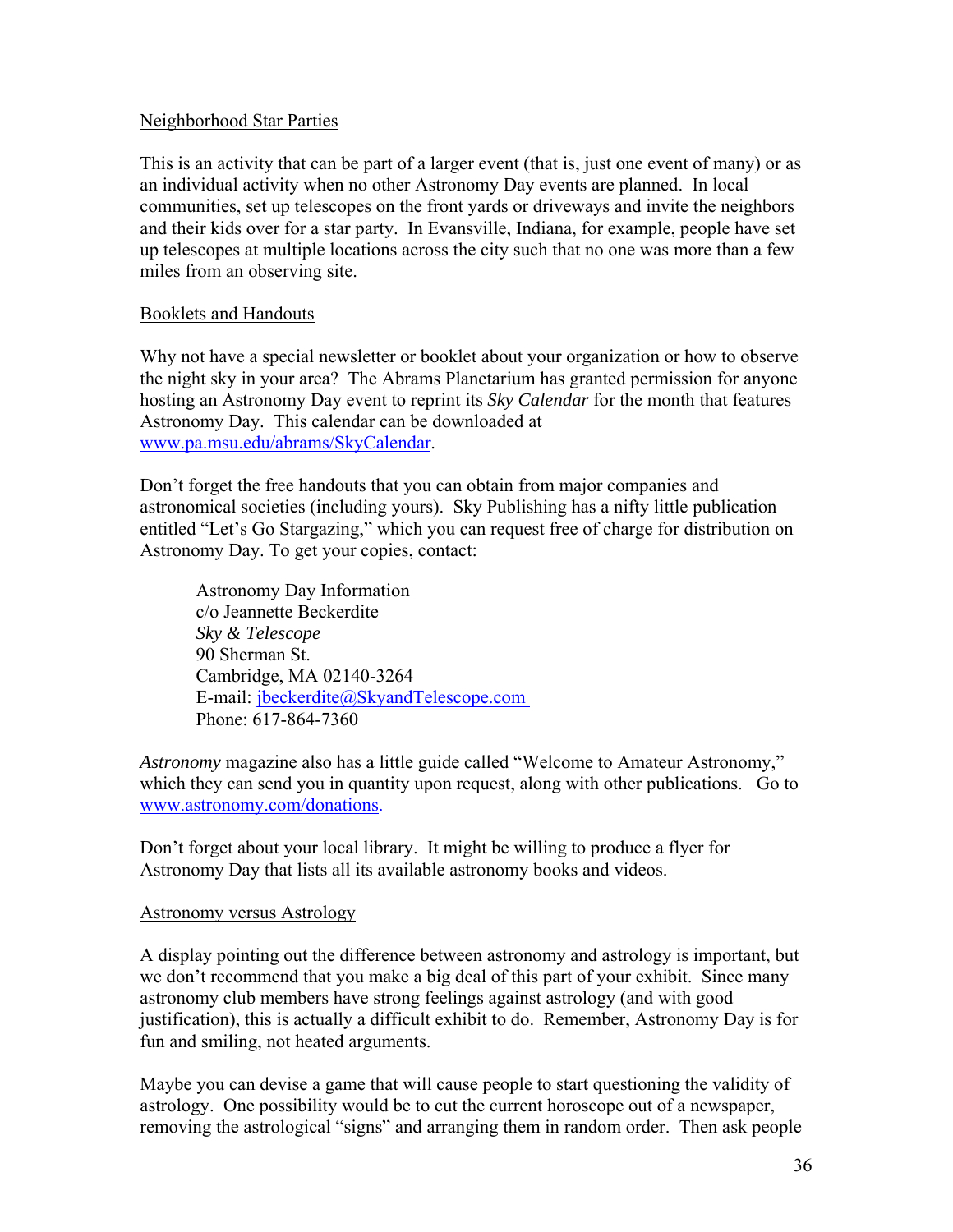to choose the one horoscope that most closely fits the day they are having so far. It should soon be very obvious that just guessing would produce equally valid results. Give it a try!

### The Astronomical Society of the Pacific

([www.astrosociety.org/education/astro/act3/astrology.html](http://www.astrosociety.org/education/astro/act3/astrology.html)) also has some very useful resources on astrology.

Some interesting facts about astrology:

- More money is spent on astrology in the United States each year than on the space program.
- There are about 10,000 professional astrologers in the US. That's more than the number of professional astronomers (maybe people go where the money is).
- The earliest known horoscopes dates back about 400 BC.

Here are some interesting thoughts to ponder about astrology:

- 1. If two babies were born in the same hospital five minutes apart, would you expect
	- o Their horoscopes to be so similar that their lives would feature substantial parallels?
	- o Their horoscopes to be so different that their lives would have few parallels?
- 2. Consider the above for
	- o Twins born a few minutes apart
	- o Non-related babies born at the same time in the same or nearby delivery rooms
- 3. In great battles, tens of thousands of people died on the same day. Would you expect their horoscopes to be similar?
- 4. What would the horoscope of a child born on Mars be like? How would Earth influence the life of that child?
- 5. Since the astrological "sign" rising at the moment of birth is so important, what happens to a child born at Earth's North Pole where no "sign" would be rising?
- 6. Is the mass of celestial objects important in a horoscope? If it is, why isn't Jupiter the most effective planet? If not, why aren't each of the thousands of asteroids and comets in the solar system considered in the horoscope?
- 7. Should horoscopes be based on the moment of birth or conception?
- 8. Are the astrological signs or the constellations more fundamental? If it is the sign, why was it when astrology first "got its start" (about 2,000 years ago) that the signs and the constellations just happened to line up?

### Light Pollution

A big poster showing North America or the entire Earth at night (available from Spaceshots, [www.spaceshots.com](http://www.spaceshots.com/)) could showcase the growing problem of light pollution. An even more effective way would be to display a before-and-after set of photos (1930 and 1990, for instance) of your city at night to show the dramatic change that had occurred. Making this environmental issue a big thrust of your Astronomy Day exhibit is a good one, for it could point out ideas for safe, glare-free outdoor lighting that will benefit everyone.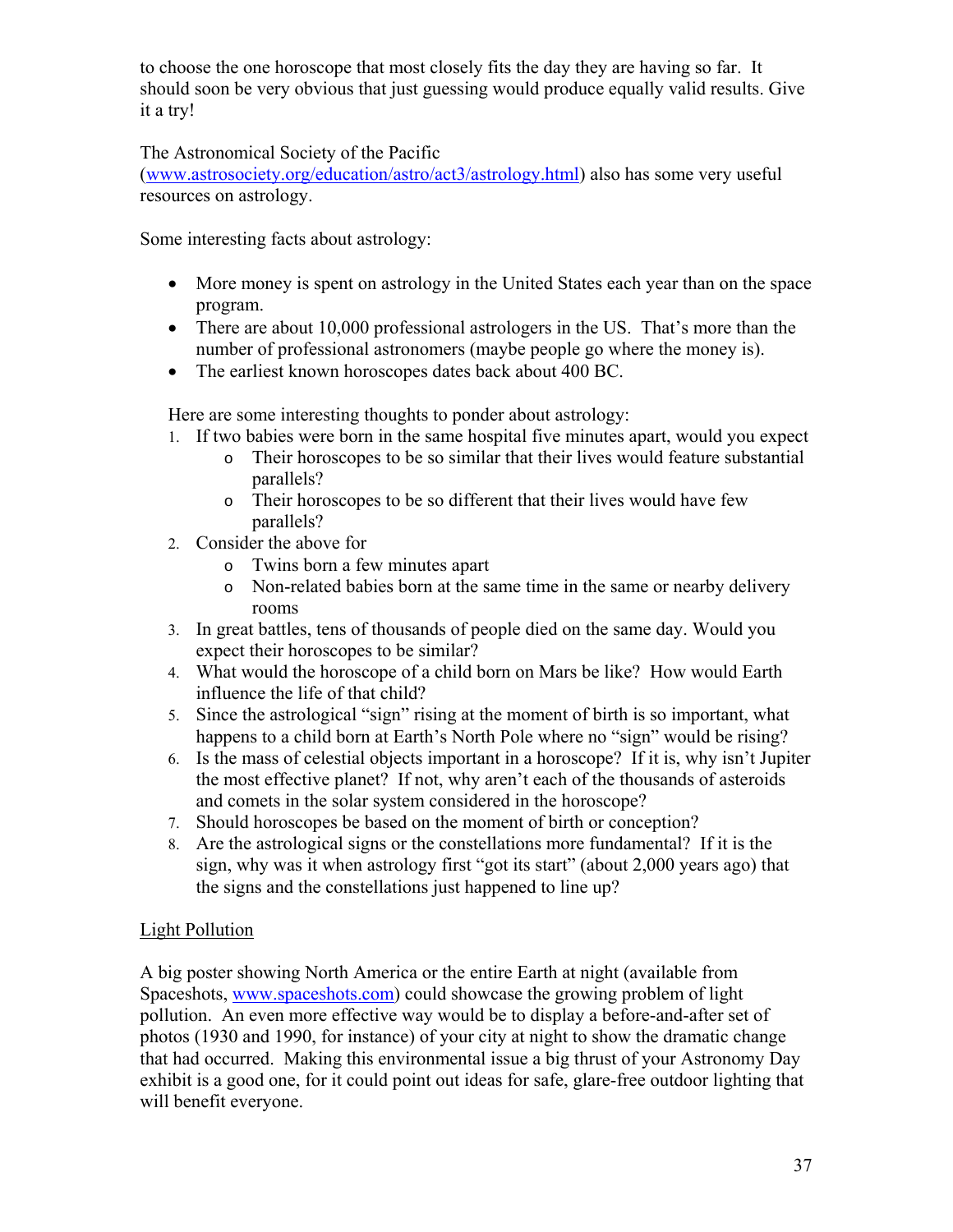One of the greatest amateur observers of his generation, Leslie Peltier wrote the following words in his classic book *Starlight Nights* in 1965:

"A short time after the new observatory had been completed, I was returning home after dark from a lecture in a nearby town. At the crossroads where the highway spans the river I turned off on the old country road and drove the quarter mile north with a sudden desire to see what the home farm still looked like late at night. A couple of minutes later I stopped the car on the deserted road in front of the house. I turned off the motor and the car lights and then just sat there, for a time, utterly bewildered by what I saw. Night no longer came to the farm!

"Not two hundred yards from the spot where my old observatory once stood a powerful light atop a high pole flooded the surrounding acres with a bluish glare. I got out of the car and looked around. From where I stood I could see five other lights on other farms, all spilling out their garish glow. Here at my pasture observatory, during the years when it was the center of my little universe, this midnight sky was seldom shattered by a single ray of man-made light. Today, as evening falls, a sinuous constellation of farm floodlights, like some incandescent Hydra, wraps its coils about the skyline, and glows with baleful eyes throughout the night.

"I recalled that years ago I sometimes drove past these same farm homes late at night. To me each seemed like a tiny village with its house, its barn, and all its odd array of smaller buildings. But whether I saw it by starlight or underneath the Moon, it always impressed me how gently and how peacefully each village slept.

"The Moon and the stars no longer come to the farm. The farmer has exchanged his birthright in them for the wattage of his all-night sun. His children will never know the blessed dark of night."

The next three sections are courtesy of the International Dark-Sky Association ([www.darksky.org](http://www.darksky.org/)), which encourages you to make copies of them for distribution during Astronomy Day: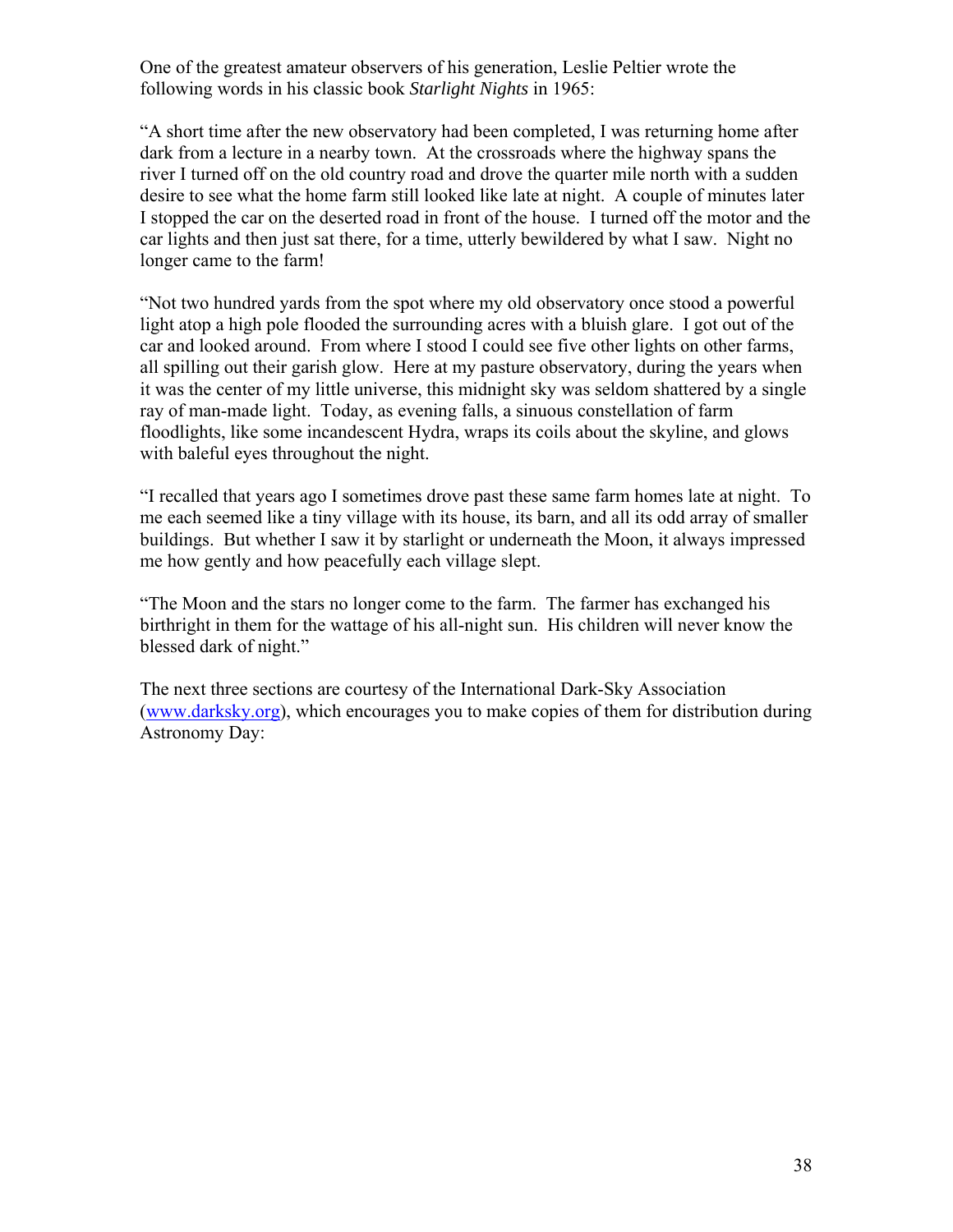### **Theft of the Night**

### International Dark-Sky Association Information Sheet No. 18 [www.darksky.org](http://www.darksky.org/) By David L. Crawford

A priceless part of our human heritage is fading into the night sky.

Most Americans are growing up unable to see the stars their grandparents knew so well. They see the night sky only in pictures or at planetariums. This is true not only in cities, but also in many suburbs where street lamps and other sources of "light pollution" have obscured our view of constellations, meteor showers, and planets.

Indeed, many youngsters may now say, after viewing the night sky in a rural area for the first time, that "it looks just like in the planetarium."

Light pollution is not a matter of life and death. Yet it is important nonetheless, profoundly so. We human beings lose something of ourselves when we can no longer look up and see our place in the universe. It is like never again hearing the laughter of children; we give up part of what we are.

Such a loss might be acceptable if light pollution were the inevitable price of progress, but it's not. Most sky glow, as scientists call it, is unnecessary. The light that obscures our view of the night sky comes mainly from inefficient lighting sources that do little to increase nighttime safety, utility, or security. It produces only glare and clutter, costing more than \$1 billion annually in wasted energy in the United States alone.

For science, the impact has been even more tangible and adverse. Astronomers require observations of extremely faint objects that can be made only with large telescopes at sites free of air pollution and urban sky glow. For example, scientists interested in how the universe was formed may study the light of galaxies and quasars at incredibly vast distances from Earth. These images offer information about faraway corners of the universe, helping us understand how our own world was formed. Yet, after traveling countless light-years, the light from these objects can be lost at the end of its journey in the glare of our own sky.

Space-based telescopes, such as Hubble, offer one way around the problem. However, large telescopes on Earth will always be used, if only because they are accessible, cost much less than orbiting devices, and can do many jobs more cheaply.

In fact, our experience over the past two decades has shown that space-based astronomy, far from reducing the need for ground-based observations, actually increases the demand for these facilities. New telescopes now planned or under construction on Earth will complement the knowledge we gain from telescopes in space — but only if they are not compromised by encroaching light pollution, as has occurred at Mount Wilson, near Los Angeles, and several other older observatories.

Reducing light pollution is not difficult, but it does require that public officials and ordinary citizens be aware of the problem and act to counter it. Low-pressure sodium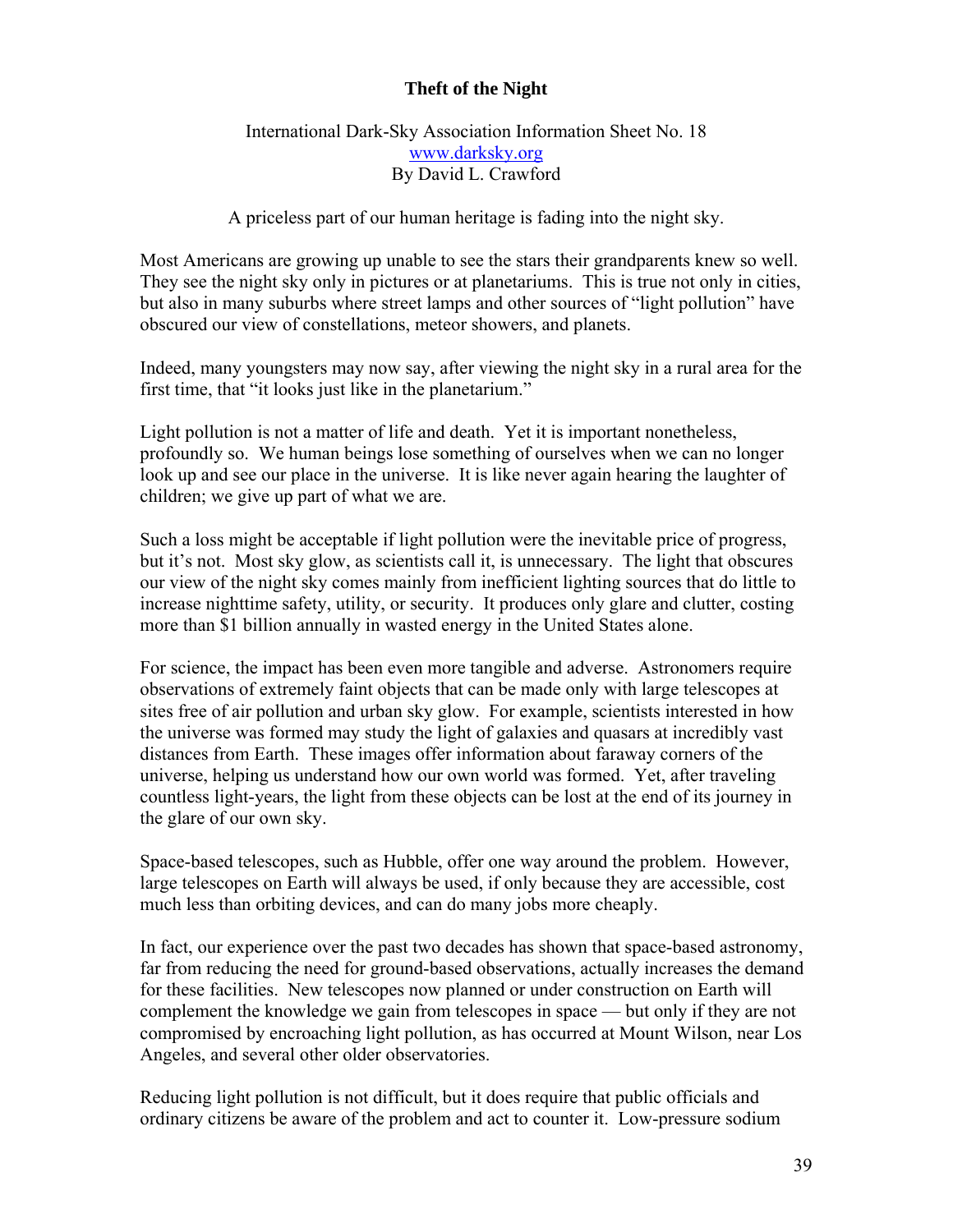lights, for example, can replace existing fixtures for most streets, parking lots, and other locations. They reduce glare and save money.

Another fairly painless way to reduce light pollution is with outdoor lighting control ordinances, over 50 of which have been enacted throughout Arizona and in several key cities and counties in California and Hawaii. These measures typically require communities to prohibit inefficient, low-quality lighting. Not only do they help preserve dark skies, but they also enhance energy efficiency. An outdoor light system recently installed at a prison in Arizona, for example, improved security and reduced light pollution while cutting energy costs by 50 percent. There is no reason why all communities should not have such efficient lighting.

On an individual level, people can help reduce sky glow by using night lighting only when necessary, choosing well-shielded fixtures and turning off lights when they are not needed.

Curing light pollution saves money while reducing glare. Unlike other issues involving pollution, it presents us with a rare case where we should strive to be kept in the dark. The stars above us are a priceless heritage — not only for scientific knowledge, but also for our identity as human beings.

More of our children — and their children — should be able to look up at night and see that the Milky Way isn't only a candy bar.

*David L. Crawford, Astronomer Emeritus at Kitt Peak National Observatory in Tucson, Arizona, is executive director of the International Dark-Sky Association (IDA).*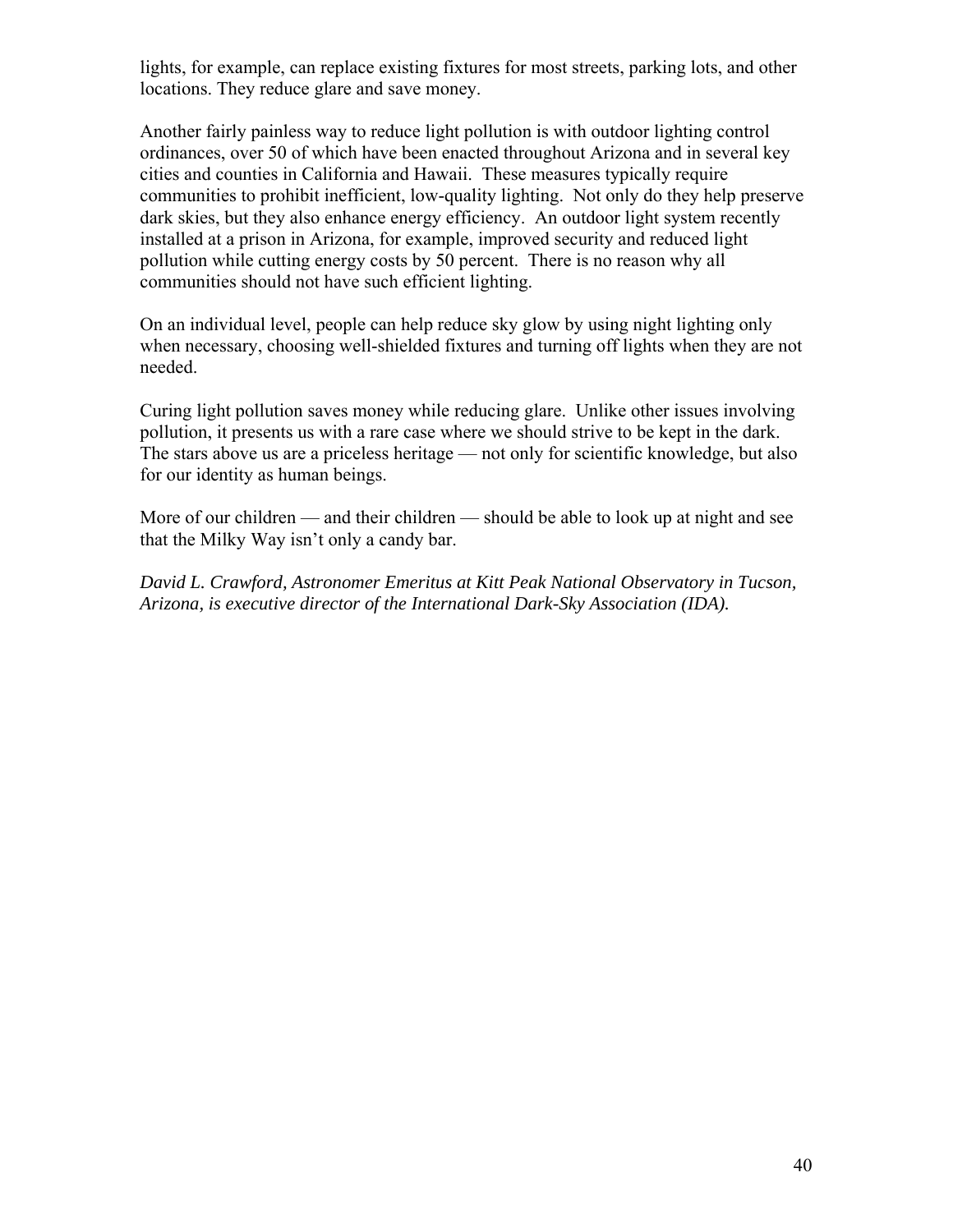### **How to Get Started**

### International Dark-Sky Association Information Sheet No. 40 [www.darksky.org](http://www.darksky.org/)

There are probably many people who would like to do something to help combat light pollution. Many feel that the problem is overwhelming and too large to tackle. Many others would like to get started but don't know where to begin. This information sheet addresses that question. The key thing to remember, perhaps, is that the problem will not get solved, anywhere, locally, nationally, or internationally, in a short period of time. We will get there one step at a time. Bit by bit. As individuals working alone or together. We hope and expect that the International Dark-Sky Association will be able to be a help to those who want to do something, by being an information source and an inspiration.

Remember the bumper sticker that says: Think globally, act locally. We can share experiences and information and resources, but we must act as individuals as well in order to solve the problem of light pollution, one step at a time. Here are some specific advice:

1. Read the key IDA Information Sheets. Relate the information to your own experience and to your own community. Read any other reference sources you can find in libraries.

2. Look over your own area, by night and by day. Identify the best and the worst lighting installations. Write down the location and the type of installation. Take photographs. Take foot-candle readings, if possible. Compare. Learn what makes for good lighting.

3. Tell those with good lighting that you appreciate it. Ask who did the design.

4. Identify those involved in your area: Lighting designers, city and county staff and elected officials, environmentalists, utility company staff and officials, and/or energy saving organizations.

5. Find what resources are available in the local libraries. Do they have the Illuminating Engineering Society of North America (IES or IESNA) handbooks? What else?

6. Is there a local astronomy club or society? Who are the members? Are they active? Are they active in the light-pollution issue? Can you help them? Can they help you? Are they an IDA organizational member? Likewise, get to know local reporters and media people.

7. Who else can help? Who knows who that may be useful or helpful? Again, the media are allies.

8. Check out the local stores, lighting suppliers, discount shops. What lighting do they have? Do they have anyone on their staff that understands lighting? Are they interested in selling good lighting? Collect information on what they have.

9. What is the electricity rate locally? Does the local utility have a conservation program? Who is involved? What are they doing? Do they understand about good lighting?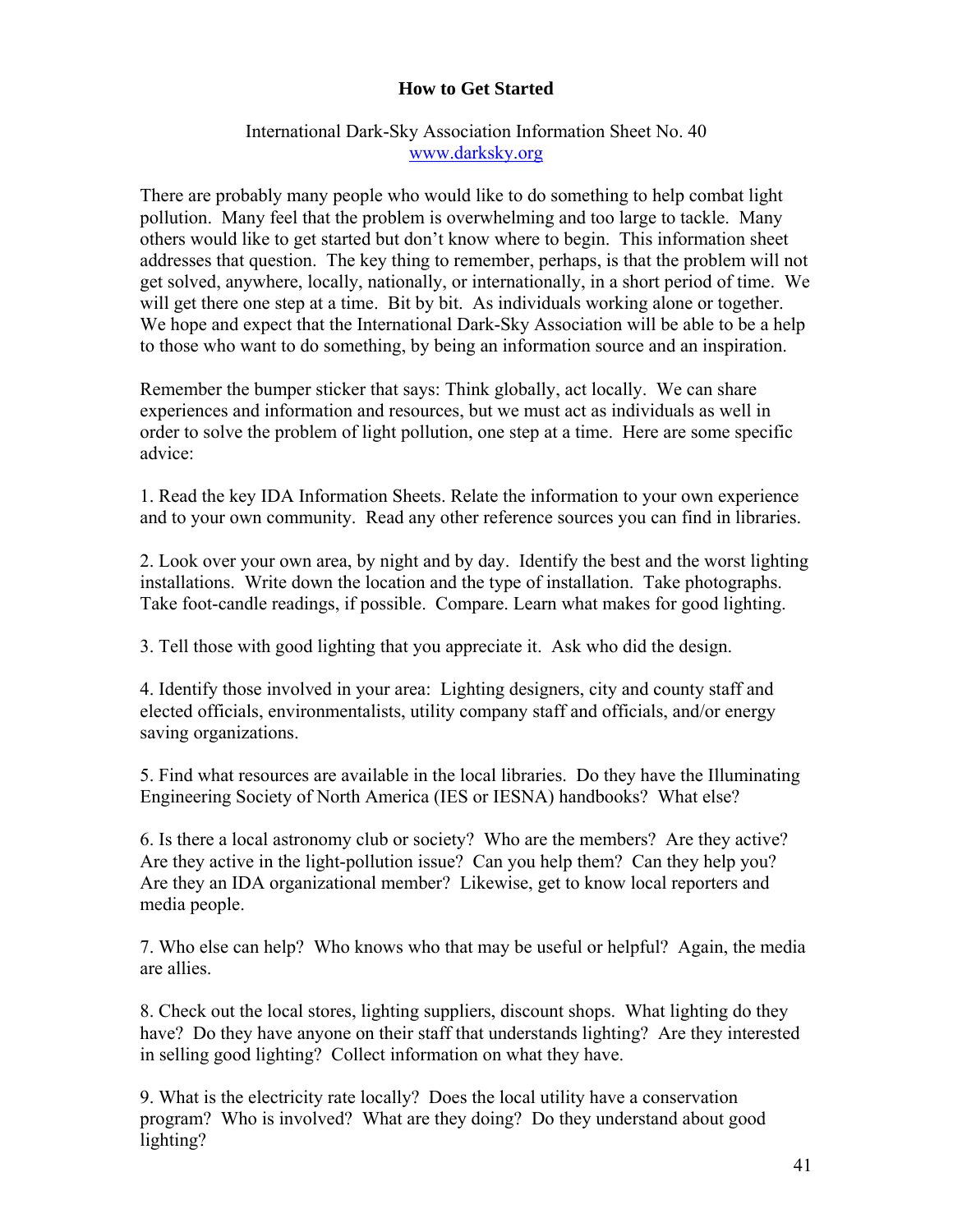10. Begin to talk to individuals and to groups. Get out on the "rubber-chicken circuit," talking to local social and service clubs. Talk to school groups, to retirees, to anyone you can get to invite you to share your knowledge with them. Word will spread and you will get many invitations. It is a new and interesting issue. One in which "We All Win." Distribute the IDA Information Sheets. Use the IDA or the IDA/ASP slide sets; they are well tested and are very useful for talks about the issues. Collect clippings from local papers (and elsewhere). Start your information files.

11. Don't forget the astronomy issue too. People like astronomy! If you can, show people the sky, with the naked eye, with binoculars, and with telescopes. Almost everyone likes the experience and likes the vista of a really dark sky.

12. Finally, share your experiences and your new knowledge with the IDA. We can learn from your experiences and share that with members and others. Together we can accomplish more than we can alone. Light pollution is truly both a local and a global issue.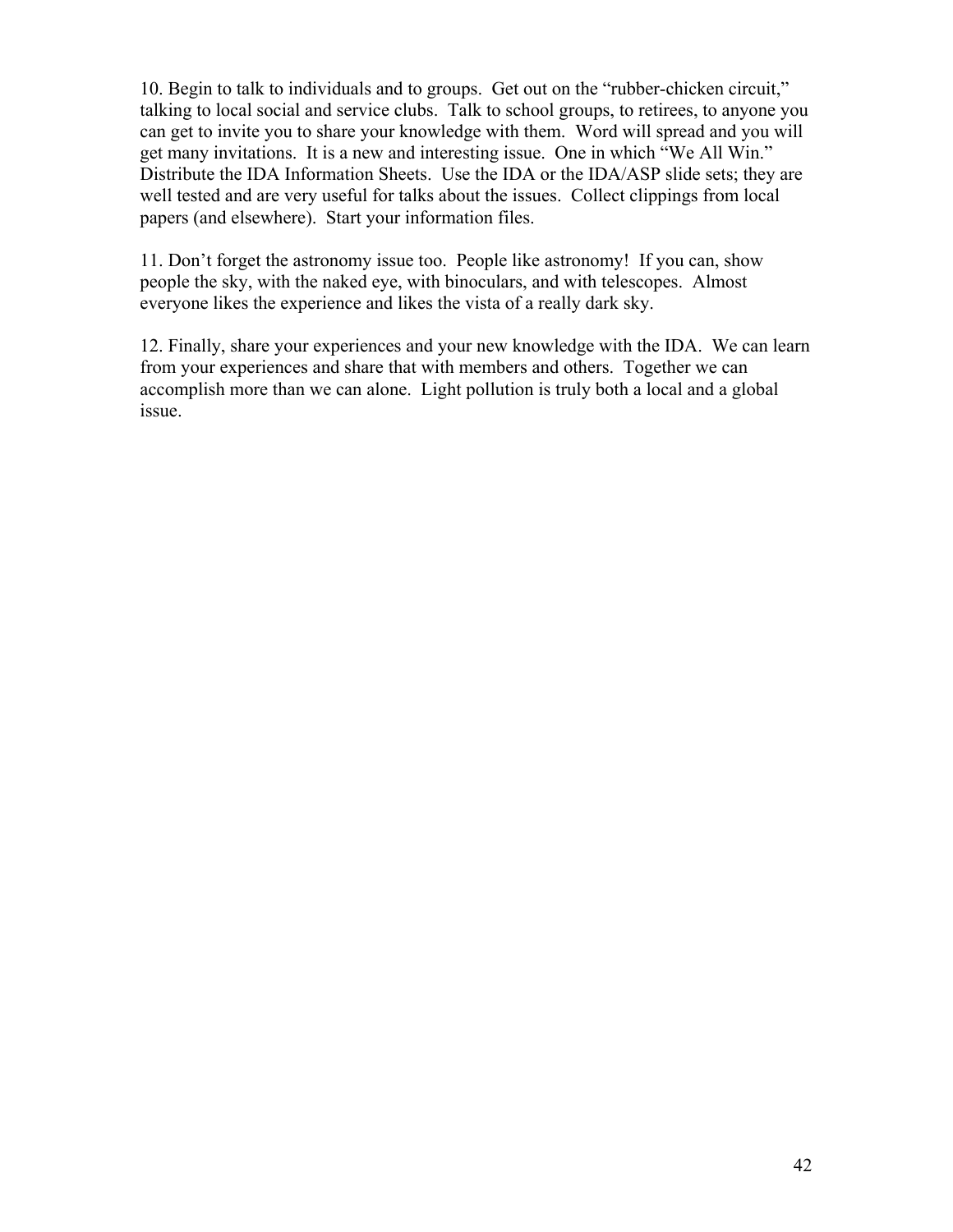### **Some Lighting Myths**

### International Dark-Sky Association Information Sheet No. 42 By Tim Hunter [www.darksky.org](http://www.darksky.org/)

**1. The more light the better.** This is the same type of reasoning as saying the more salt on your food the better, or the more fertilizer the better, or the more medicine the better. Obviously, there comes a point where you can have too much of a good thing. Eventually, it becomes wasteful or even harmful. Nighttime lighting is the same way. We all need well-lit main streets, security lights, and parking-lot lighting. However, we do not need glare, clutter, confusion, light trespass, light pollution, and energy waste. Excessively bright, numerous, unshielded lights cause exactly these things.

You only need enough light to perform the task at hand. For example, you use low-watt colored bulbs for Christmas-tree lights, and a 100-watt bulb for a porch light. If more light were better, why are nightlights in a bedroom dim instead of bright? The next time you are at an airport at night look at the brightness of the tarmac's taxi lights (blue color) or the runway lights (white color). They are relatively dim so as to not harm the pilot's night vision and cause confusion. Even the rotating airport beacon is not especially bright. The strobe lights on tall chimneys and radio towers are of low wattage, yet visible for miles. Those who claim the more light the better often are salesmen or manufacturers more interested in sales than effective, safe, environmentally sound lighting.

**2. Light pollution only affects astronomers.** Light pollution affects all of us. It robs the professional astronomer of his or her livelihood and hinders the amateur's enjoyment of his or her hobby. It deprives us all of one of nature's grandest wonders -- the night sky. Many persons who claim this is of no importance have never gone far out of town to see what they are missing. Those who grow up in an urban environment may never see the Milky Way. How can someone miss something he has never seen?

The loss of this part of nature desensitizes us to other insults upon the environment. It's the same as saying the loss of a virgin forest is of no concern because most people don't get to see it anyway, and there are plenty of trees for lumber. The loss of wildflowers, polar bears, wolves, whales, and other threatened species, to be honest, don't affect the average person. Their loss only directly impacts biologists. After all, mankind has done very well without mammoths, mastodons, and passenger pigeons. However, no one supports the extinction of magnificent animals.

Why should we permit the loss of our skies? Not only does light pollution dim the stars for the astronomer, but it dims them for all persons. Everyone has a right to the stars. Light pollution takes away one of mankind's oldest heritages. And it represents visible destruction of the environment in several ways: the dome of light hanging over most cities blots out the stars; electricity is generated and wasted to light the night sky -- light needs to be on the ground, not up in the sky; the wasted electricity represents wasteful burning of coal, oil, and natural gas; the byproducts of these wasteful burnings show up as acid rain, smoke, and carbon dioxide emission; strip mining and underground mines ravish the land to produce the coal for the wasteful burnings; runoff from this mining pollutes rivers and streams. Thus, light pollution is far more than some astronomers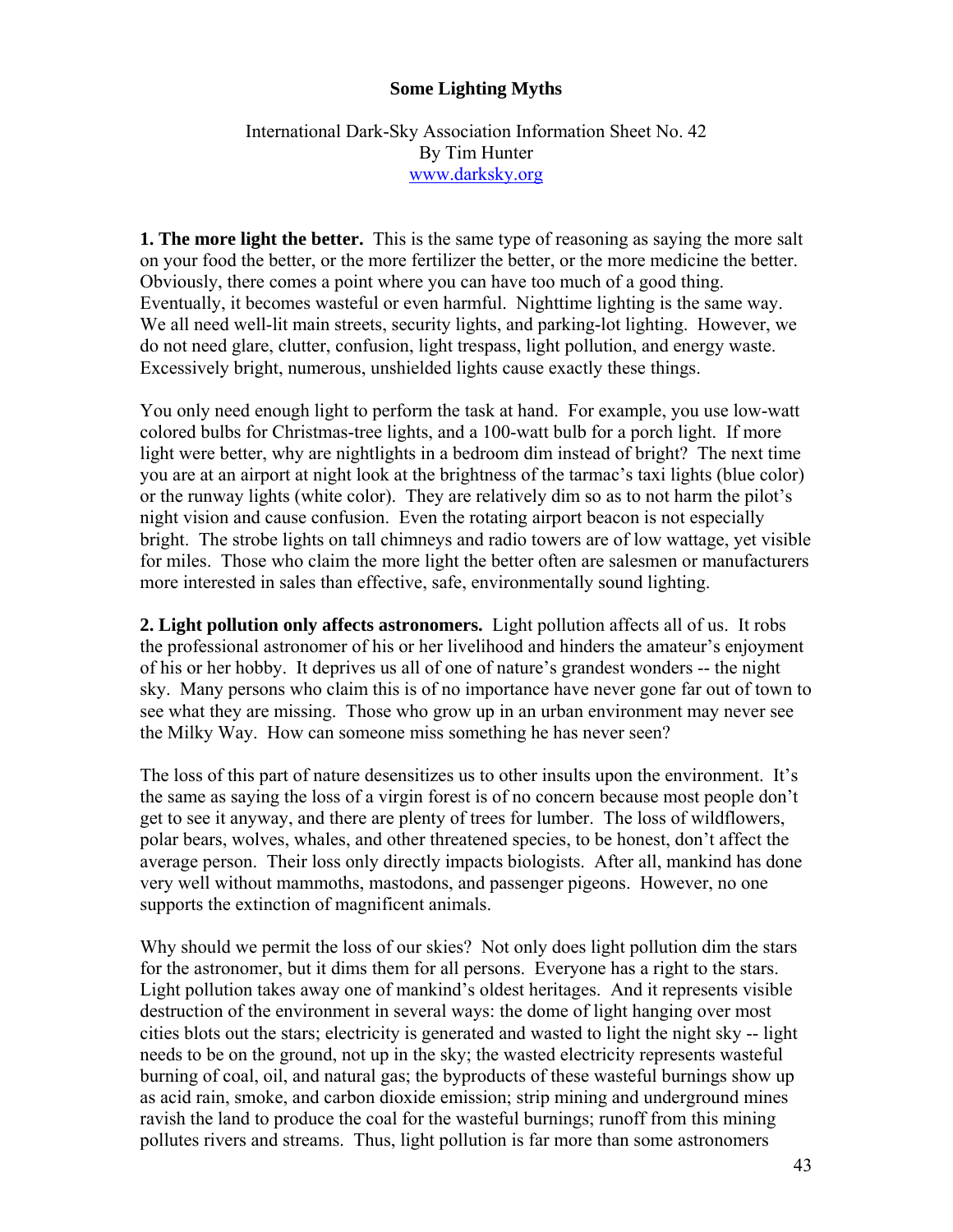being inconvenienced. It is a most harmful assault on the environment. It affects us all, and all of us ought to be concerned about it.

**3. Just go out of town away from the lights.** This is equivalent to saying why worry about the loss of trees and flowers in our cities. Why have urban parks? Just go out of town to see some grass, flowers, or trees. It shouldn't be necessary to go out of town to see these. If we can't have enough sense to plant trees, shrubs, and flowers all around our cities, we can at least have enough sense to plan for parks and preserve those green areas left. Why not have the same attitude toward dark skies? We are not asking people to turn off their lights. We are asking them to shield the lights, use proper wattage for the task, and turn off unneeded lights.

In any event, it is no simple task to get away from the lights. Urban sky glow, the dome of light hanging over all cities of any substantial size, extends for miles and miles. For example, it is easy to see the sky glow of Phoenix, Arizona, from more than 100 miles (160 km) away. The sky glow from Los Angeles, California, is visible from an airplane 300 km away. How many dark spots are left in the urban corridor in the northeastern part of the United States? Even in the most remote portions of North America, there are duskto-dawn lights blaring into the darkness. The light from one of these causes significant light trespass a mile or more away. I challenge anyone reading this column to find a mountaintop or plateau in the continental United States where there is no trace of light pollution visible somewhere on the horizon.

**4. It's too late to do anything about light pollution; there are too many lights.** This is a frequent response when I ask people why they are not more active in the light-pollution struggle. It's a tough response to answer adequately. Yes, the problem is enormous, growing in many areas, and very difficult to grasp fully. This doesn't mean it isn't worthy of effort.

We have barely begun to fight. Just because we have a very big problem on our hands and presently few resources to bring to bear doesn't mean we can't ultimately win. It's way too early in the struggle to say it's impossible to do anything about light pollution. Only recently has a small fraction of the public and astronomical community awakened to the problem. Only recently have we realized there are solutions to most lighting difficulties. There are now excellent fixtures available for all lighting needs. This is one of those few problems whose solution is eminently sensible, available, and saves money in both the short and long terms. If you expect to rid a city of its sky glow in the next year, then you will be very disappointed. If you want to get rid of local sources of light trespass, such as a dusk-to-dawn light next door or an unshielded streetlight on the corner, then you have a very good chance of accomplishing your goals with persistent but not obnoxious effort. You also have a reasonable chance for changing laws and instituting proper lighting techniques in your community.

Over a long period good lights will replace the bad and the ugly ones. There will be a gradual slowing of the loss of dark skies and then an actual darkening of skies in some areas. This will not happen quickly, but it is possible. It will take incredible amounts of work and determination, but it can be done.

**5. Low Pressure Sodium (LPS) lights cause headaches.** This is just one of hundreds of ill-founded rumors about LPS lighting. Low-pressure sodium is the most energy-efficient lighting available. LPS is favored by professional astronomers because it is an essentially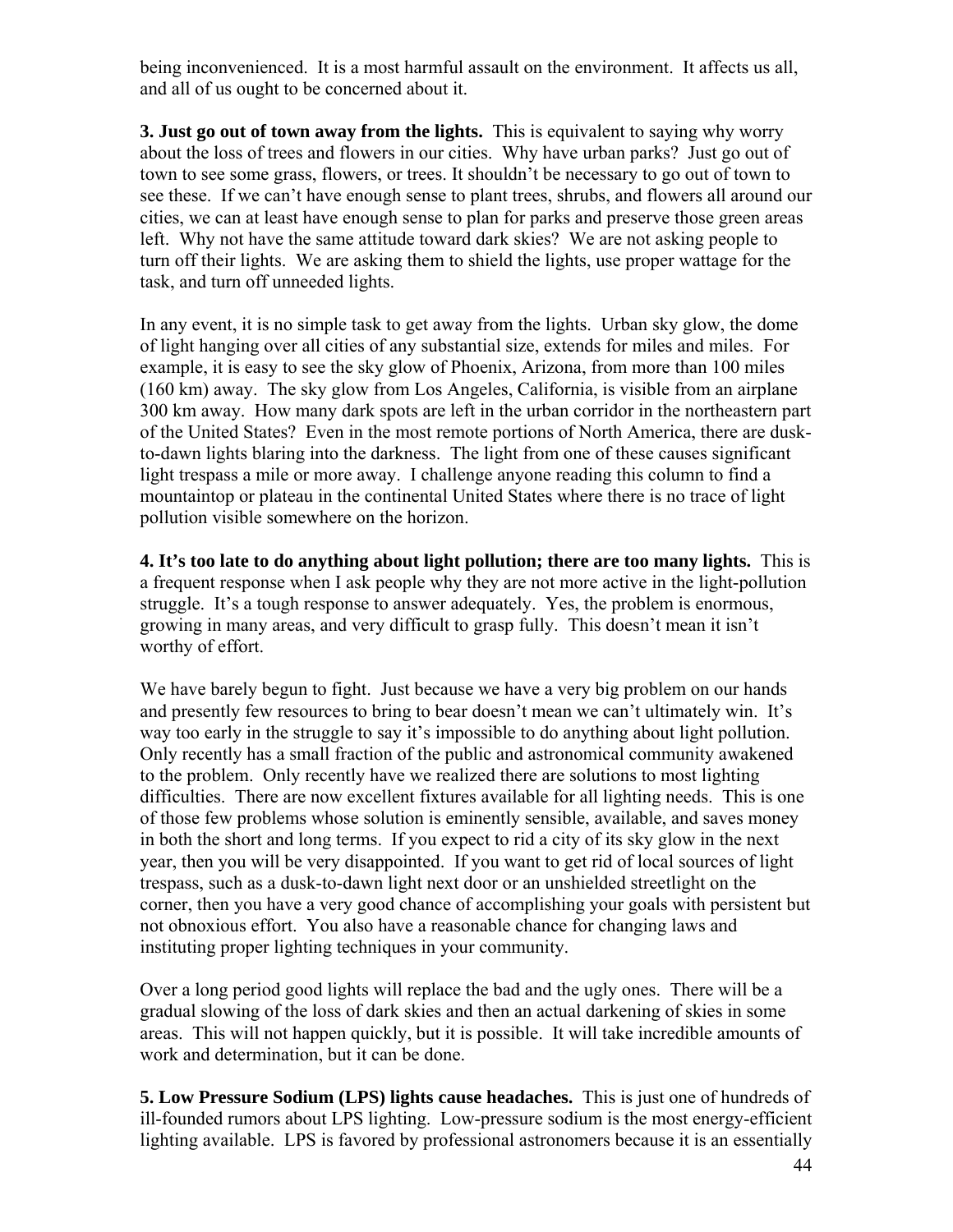monochromatic light source, more easily filtered than other light sources. It produces a bright, yellow light to which the eye is very sensitive. Therefore, it is very good for streetlights, parking-lot lighting, and security lighting. Ask those in San Diego, San Jose, Long Beach, and Glendale, Arizona, where it is used extensively.

Why isn't it used more often? The answer is complex. Several large lighting manufacturers do not make LPS fixtures or bulbs and campaign against them. LPS has no color rendition, which bothers many persons, especially when they first see it, and it should not be used for any lighting application that needs good color. LPS fixtures and ballasts are expensive and not readily available, even though LPS use quickly saves money. LPS lighting does not produce headaches any more than any other type of outdoor lighting. In fact, it tends to produce lesser glare than mercury-vapor or highpressure sodium (HPS) lights and is probably less likely to give headaches. LPS bulbs are no more dangerous to dispose of than any other type of light bulbs.

In fact, consider the toxic substances that are found in other bulbs. Mercury-vapor lighting contains mercury. In the metallic form, mercury is not especially toxic, but many of its salts are quite poisonous. HPS bulbs contain metallic sodium just like LPS bulbs; therefore, they have the same disposal problems as the LPS bulbs -- mainly the metallic sodium, which is highly reactive. If HPS or LPS bulbs are carefully broken under water, the sodium reacts with the water to give sodium hydroxide, everyday lye, the same substance as in drain cleaners. How about all the glass? Well, this is a problem with disposing of any light bulb. Metallic halide bulbs contain all sorts of toxic metallic salts. The bottom line is that the disposal of a large number of light bulbs is an environmental problem no matter the bulb type.

**6. Security lights prevent crime.** Does outdoor nighttime lighting prevent crime? The answer is that nobody knows. In some cases, lighting seems to deter crime and make people feel more secure, even if they are really no more secure than without lighting. In some cases, it probably increases crime because it draws attention to a house or business that could otherwise escape attention. Most crimes, violent and otherwise, take place during the day. After all, criminals need light to do their work. A dusk-to-dawn light shining all night in a rural area probably is an inducement for robbery and vandalism. A passerby would not otherwise know the farmhouse was even there.

An infrared motion sensor security light that comes on only when someone steps into the sensor's field of view makes a lot of sense. It is only on when needed, thereby conserving energy. Its sudden illumination serves to frighten away the criminal. These lights are now beginning to replace dusk-to-dawn 170-watt mercury-vapor lights. This makes good sense from the economical, environmental, and crime-prevention points of view. The motion security lights can cause light pollution and light trespass if too high a wattage spotlight is used and if they are not aimed down toward the ground. They should also have some shielding.

Do streetlights, parking-lot lights, and security lights prevent crime? Maybe yes, maybe no. If they are overly bright and glary, they actually make it easier for a criminal to hide in the shadows and encourage crime rather than discourage it. Well-lit streets with even lighting, low glare, and fully shielded fixtures probably have lower vehicle and pedestrian accident rates. How about bright lights in a parking lot? How many people do you know whose car has been broken into during the day? One speaker at a recent lighting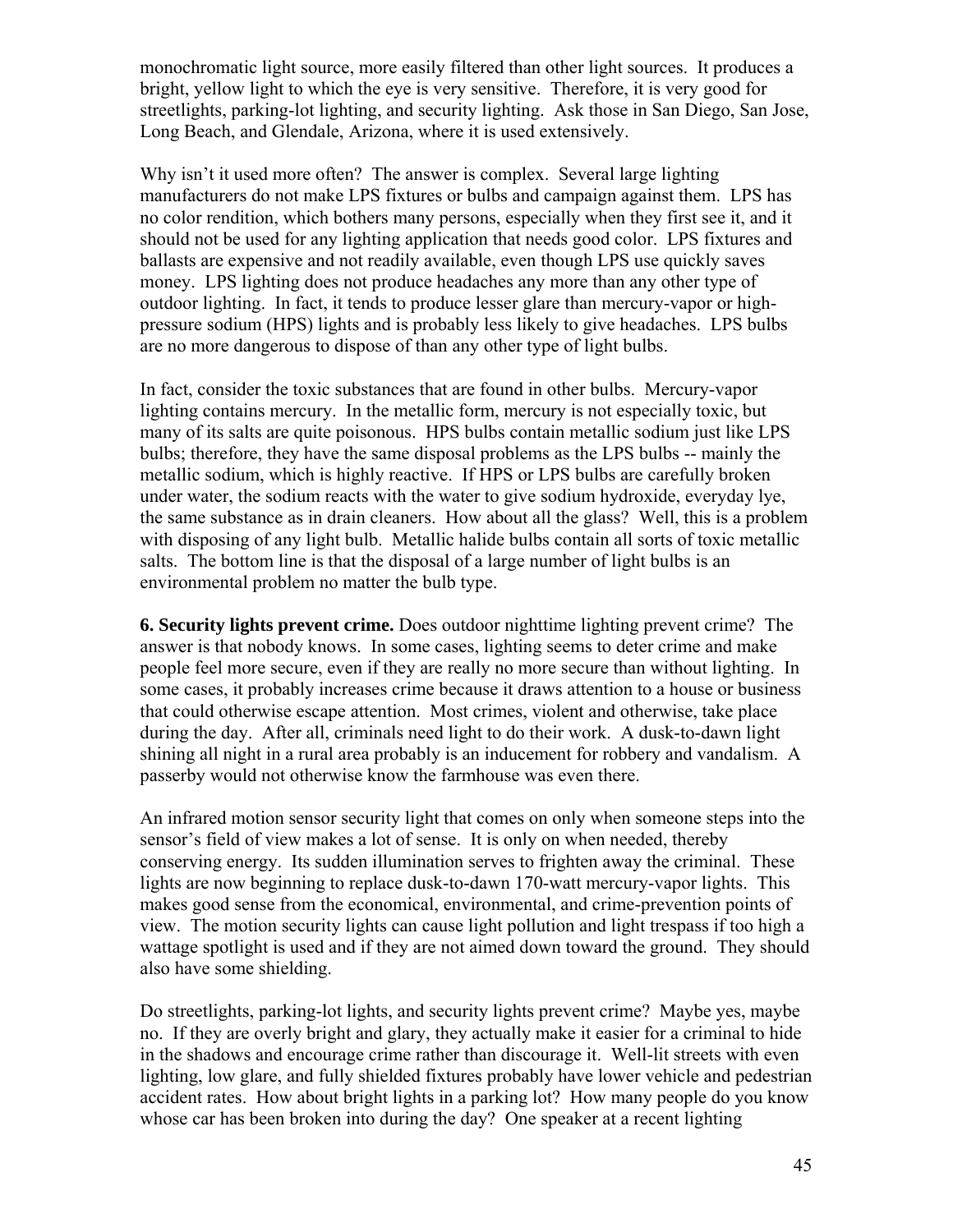symposium recounted how his car was robbed at a local mall. It sat near a store entrance and was directly under a bright light!

There are simply no good scientific studies that convincingly show the relationships between lighting and crime. Our cities are far more brightly lit than ever. Yet, the crime rate soars. Maybe lights directly lead to crime. One study at a small eastern college showed that almost all violent nighttime crimes took place in well-lit places. This study, while informative, cannot be generalized to other locales because of the somewhat unique nature of the college and the surrounding town. Crime is a very complex sociological phenomenon controlled by many factors, and it will vary considerably from place to place.

Our own personal opinion is that crime is little affected by nighttime lighting for better or worse. Main streets should be well lit to reduce automobile and pedestrian accidents. Busy malls should have good lighting to reduce accidents and perhaps deter crime. After business hours this lighting can be reduced or even turned off. Security lighting can be relatively low level. This saves money, and not much light is needed to find your way to a door or find your way out to your car. Not much light is needed to see a suspicious looking person loitering around. No matter the lighting situation, the proper wattage, not overkill, should be used, and all lighting should come from full cut-off shielded fixtures. LPS lighting is ideal for many of these applications because of its economic nature.

**7. Only astronomers care about light pollution (those persons fighting light pollution are just crazy idiots).** This is the right diagnosis for the wrong reason! Many of the friends, relatives, working associates, and acquaintances of IDA's executive director (Dave Crawford) and president (Tim Hunter) have considerable evidence we are "crazy idiots." Nonetheless, this is only true because of our personal idiosyncrasies. It is not true because we (and many others as well) are concerned about light pollution, light trespass, radio pollution, and space debris. After all, the night sky is part of everyone's environment, enormous amounts of energy are wasted lighting the night sky, radio astronomers have to struggle to find useful portions of the electromagnetic spectrum for their work, and space debris is a rapidly growing problem.

Why should someone be considered a nut because he or she is concerned about the environment? However, persons involved in environmental causes must carefully define the problem they want to solve, learn the facts, appreciate the legitimate perspective of their opponents, and offer people solutions rather than complaints. This is IDA's philosophy and modus operandi. Light and radio pollution can be controlled if the facts are properly conveyed to the public. Light pollution is the one form of pollution whose solution immediately saves money. Not just astronomers care about light pollution and light trespass.

IDA's Board of Directors consists of a professional astronomer, a physician and amateur astronomer, a lawyer and amateur astronomer, a businesswoman, a science writer, a public-relations expert, and a lighting engineer. Many IDA members are not astronomers or particularly interested in astronomy. They are concerned about energy conservation, preservation of our environment, and proper nighttime outdoor lighting. They include housewives, scientists, lawyers, pilots, doctors, engineers, retired persons, and so forth. Much of IDA's strongest support comes from professional lighting engineers, lighting suppliers, and lighting manufacturers.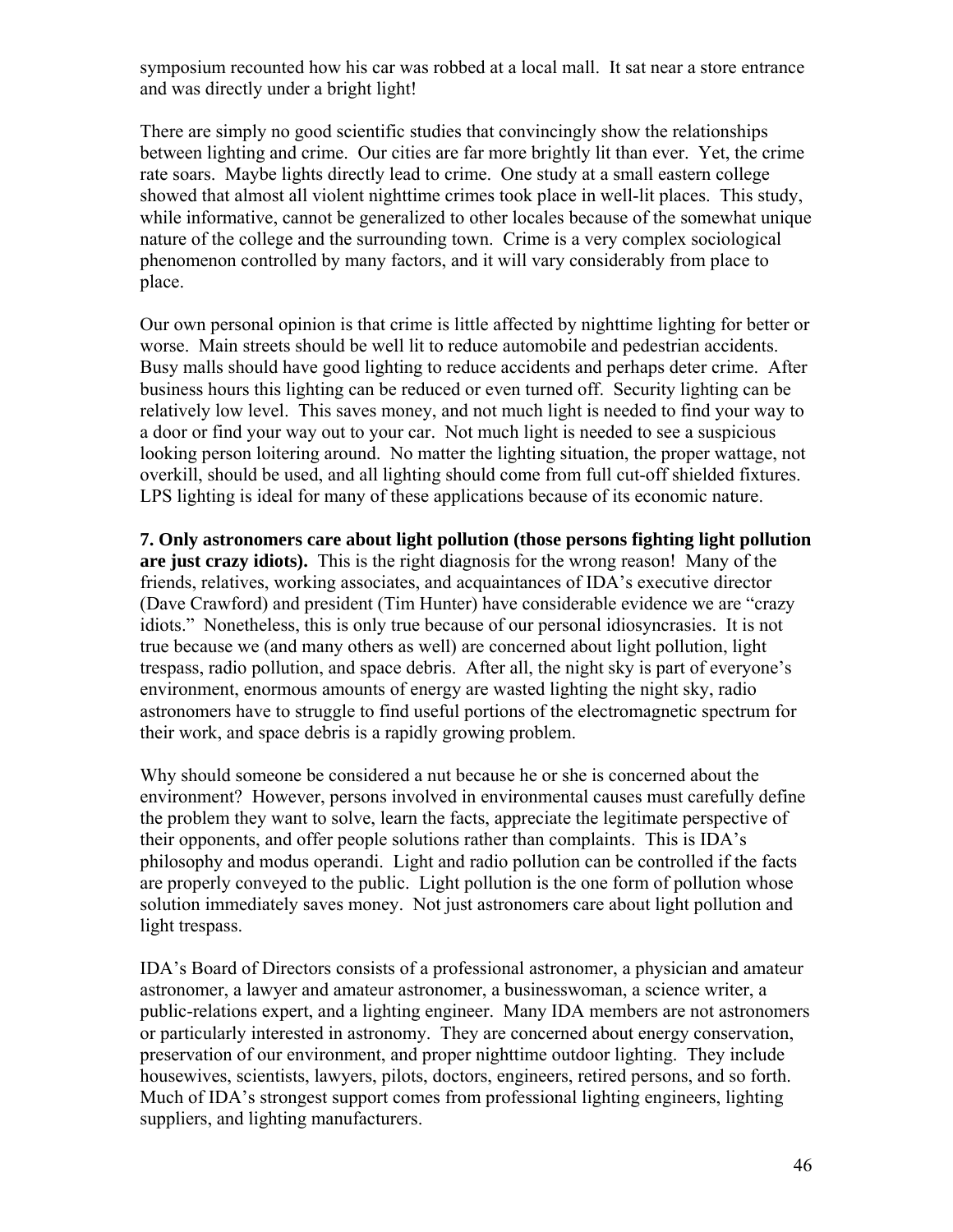### Astronomy Day for Children and Teachers

More than anything else, Astronomy Day is for children. You will get a lot of children at your displays and star parties. They should be encouraged with enthusiasm and patience and their questions answered with clarity and sincerity, for it is vital that their generation catch the astronomy bug early on. Most of the children attending your events will have their families with them, so your displays should be appropriate for all ages. You could have a special session for children, in which you offer them talks about the sky, using club members with a special disposition for working with children.

The Royal Astronomical Society of Canada's Kingston Centre had a special telescope a folded refractor housed in a speaker box — to greet children. "Hello," the telescope welcomed them, "my name is Mintaka, and I am a talking telescope." The voice explained how telescopes work and then went on, in a one-minute astronomy and history lesson, to show how to use a telescope to find Jupiter:

"And now let's search for a bright object like Jupiter. First, use my finder, which is mounted beside my eyepiece focuser. Sight along the finder and then center Jupiter in the finder's eyepiece. Now look through the eyepiece of the main telescope. Jupiter should be there, along with its four brightest moons. You are looking at a planet 10 times the size of Earth and at least 400 million miles (600 million km) away. The moons you see were discovered by an Italian astronomer named Galileo in 1609, almost 400 years ago, and because they go around Jupiter, they helped persuade Galileo that Earth was not the center of the universe. Because he expounded on these beliefs, Galileo was threatened with torture and forced to recant. Take a good look at these moons. They take us back to an earlier, darker time in our history, and yet a modern spacecraft, also named Galileo, had explored Jupiter and its moons in great detail."

It's difficult to get a child excited about astronomy in one day. For children in elementary schools, every day should be Astronomy Day. If you can, take advantage of a teacher's interest by offering to come to his or her class to talk about the stars for a half hour.

In 1990 Larry and Nancy Lebofsky ([lebofsky@lpl.arizona.edu](mailto:lebofsky@lpl.arizona.edu)) of the University of Arizona started an astronomy program for elementary and middle-school teachers. Called Project ARTIST (for Astronomy-Related Teacher In Service Training), the program's highlight is a four-week workshop for educators. The program's goal is not really to educate teachers about the stars and planets; rather it is to inspire them to spread the word to their fellow teachers that astronomy is an exciting, worthwhile classroom subject. The program has a set of telescopes — a refractor, a reflector, and a Schmidt-Cassegrain so that teachers can get an idea of which type would be best suited for their students.

Perhaps most important, Project ARTIST is not an information machine; its sessions don't flood teachers with megabytes of knowledge. Instead, it aims to point out a way for teachers to make astronomy exciting and alive. Even topics such as the motion of the Moon are handled delicately; units like the width of a fist held at arm's length are used for measuring angular distances as students chart the Moon's path across the sky from night to night.

The Astronomical Society of the Pacific (ASP) conducts Project ASTRO ([www.astrosociety.org/education/astro/project\\_astro.html\)](http://www.astrosociety.org/education/astro/project_astro.html), a program designed to get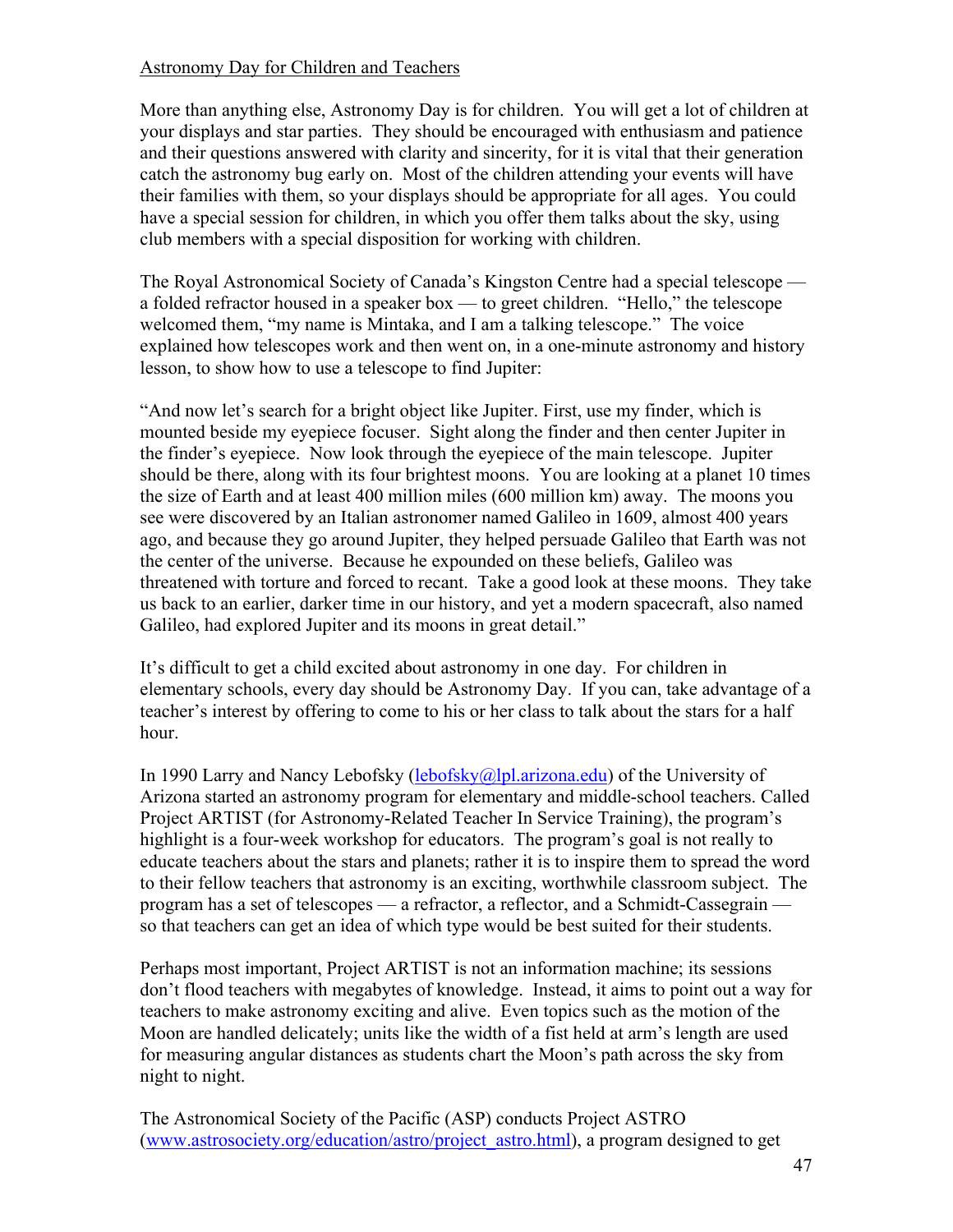amateur astronomers into classrooms. Project ASTRO has been so successful that the ASP has designed another similar program for the families, called Family ASTRO ([www.astrosociety.org/education/family.html\)](http://www.astrosociety.org/education/family.html). Both projects have a wealth of information and activities that can be useful not only in the classroom but also for Astronomy Day.

Meanwhile, the Harvard-Smithsonian Center for Astrophysics started a program called SPICA (Support Program for Instructional Competency in Astronomy), <http://cfa-www.harvard.edu/cfa/sed/resources/spica.html>. After that program ended, the American Astronomical Society initiated a very similar program called AASTRA (American Astronomical Society Teacher Resource Agent), [http://www.aas.org/~aastra/bystate.html](http://www.aas.org/%7Eaastra/bystate.html). Both programs trained resource agents to assist astronomical instruction at all levels by providing resources to teachers in every state in the US. If there is an agent nearby, he or she could be a resource for Astronomy Day events. SPICA and AASTRA are both modeled after the highly successful Physics Teacher Resource Agent program operated by the American Association of Physics Teachers.

Astronomy Day is an opportunity to tell teachers about how scintillating astronomy can be in a classroom. If they bite, offer to go to their classes for more.

Remember, your presence and enthusiasm could offer an alternative to the following "Five Easy Steps to Kill Interest in Astronomy." Adapted from David Levy's The Universe for Children [\(www.everythingintheuniv.com\)](http://www.everythingintheuniv.com/), these steps represent things with which you might be familiar.

Things not to do:

1. In school, try to include astronomy as a 10-minute segment during a geography class. Many schools have done and continue to do just this, leaving generations of children thinking that the universe is a minor offshoot of Earth.

2. During a solar eclipse, lock the children inside a room with the curtains drawn. This will keep the evil eclipse spirits away from them.

3. Make the children observe through a telescope that has a wobbly mount and inferior optics. This will form the impression that all astronomers ever do is look at weird things that aren't attractive and mean nothing. (A corollary: You have no idea what the telescope is pointing at in the first place.)

4. Put tiny holes at one end of a shoe box and shine a flashlight through it. Make sure the shoebox is painted black inside to simulate night, and then explain that this is what constellations look like. If the kids don't develop a dislike of observing, at least they might acquire allergies to paint.

5. Keep astronomy in the vacuum of space, as an entity unrelated to the everyday joys and cares of children. Especially try to resurrect the 1960s image of the "mad scientist" or the absent-minded professor that caused so many laughs and so many people to turn away from careers in science.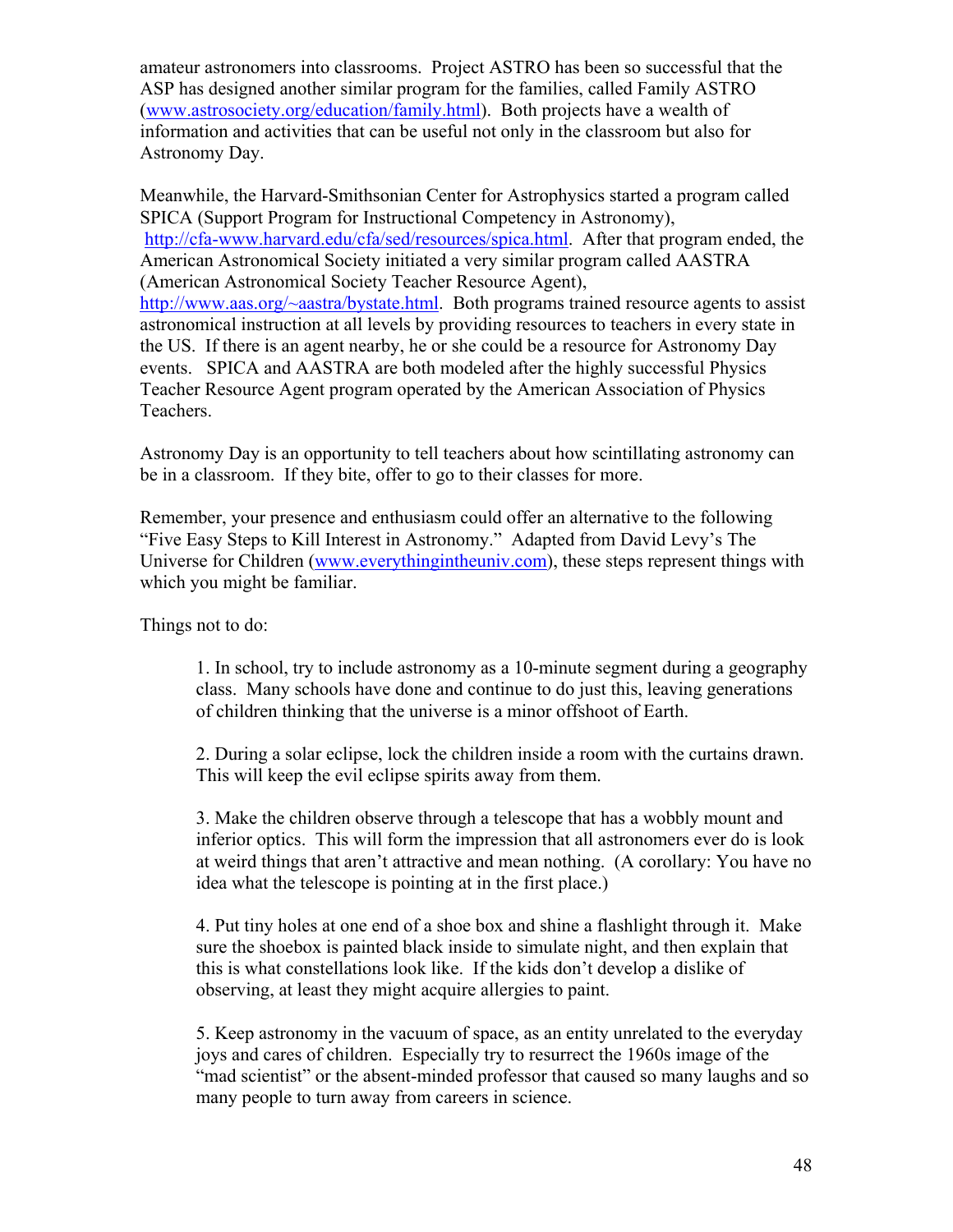These steps are designed to show teachers and parents how bankrupt the traditional school approaches to astronomy are. Astronomy Day is the antithesis of this approach. Levy's website, in fact, contains other ideas that might help bring the universe to the children. For example, you can describe the prevailing surface conditions on other planets in the form of weather reports. "This is radio station M-A-R-S," you might say, "with the forecast for today. A high of about 60 degrees, pretty warm, but windy. However, make sure you're leaning on the ground, because that warmth is only on the equator, and if you are taller than a foot or so the temperature drops rapidly. And it will get to well below freezing tonight, though there is no water here to freeze!"

More than any other people, children will benefit from the events you plan for Astronomy Day. Think of special ideas for them as you envision your events. There is even a special magazine on science (including astronomy) just for children, called Odyssey [\(www.odysseymagazine.com\)](http://www.odysseymagazine.com/).

The Astronomical League has downloadable masters that you can duplicate for children to color and/or construct as part of your Astronomy Day activities:

| Jupiter | www.astroleague.org/al/astroday/jupiter.jpg                      |
|---------|------------------------------------------------------------------|
| Saturn  | www.astroleague.org/al/astroday/saturn.jpg                       |
| Mars    | www.astroleague.org/al/astroday/mars.jpg                         |
|         | Solar System Mobile www.astroleague.org/al/astroday/solsystm.jpg |

Other suggested on-site children's activities include a Solar Bingo, Astronomical Cookie Making, Astronomical Bean Bag Toss, and face painting. Having some space toys ([www.spacetoys.com](http://www.spacetoys.com/)) for children to play with might be another opportunity to capture and sustain their attention.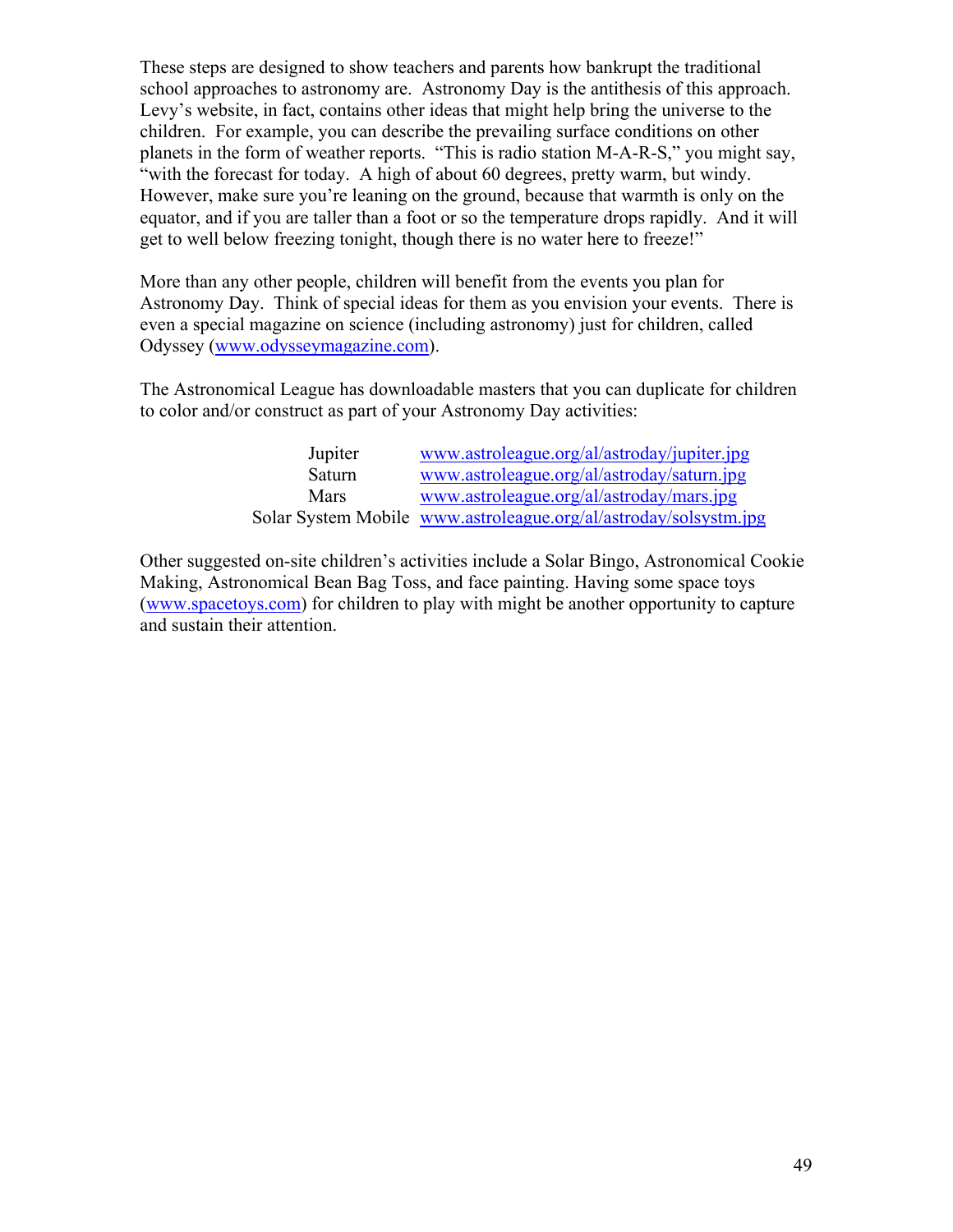## **PART III: Your Volunteers**

### Introduction

Planning an Astronomy Day event requires a considerable amount of advance planning. For one thing, getting on a shopping mall's schedule is something that needs to be done months in advance. The better such planning is, the fewer last-minute hang-ups you'll encounter. Everyone should have a written list of responsibilities.

Some malls might view an Astronomy Day event as publicity for their business and might even pay for it. But this is more of an exception rather than the rule, as many malls feel that they are doing you a favor. To make them see things the other way around requires some negotiating skill. At the very least, you have to show the mall that you can do the job; usually one year's experience will do that. They also have to see a benefit for them ― hopefully, Astronomy Day will bring more people into their mall. In Grand Rapids, Michigan, for example, one mall provided \$500 for posters and radio ads, in addition to all the free publicity the local astronomy club generated.

Your publicity should be professional in appearance. In this computer age, hand lettering is generally not recommended. But if there's an artist or draftsman among your members, why not give it a try?

A common problem is that your volunteers might forget why they are at the Astronomy Day booth in the first place. Animated personal conversations among your members about the latest astronomical news or discoveries are fine, so long as they don't neglect to pay attention to the general public. You don't need to hound or harass shoppers as they pass by, but if they stop to look at the display, smile and wave at them. Know the individual talents and abilities of your volunteers. Make sure each person wears a name tag at all events all the time so that the public can tell who is who. You could also don Astronomy Day hats, shirts, or aprons. Astronomy Day aprons are quite useful as they can hold flyers and brochures for handing out.

### **Committees for Astronomy Day**

For your program you will need people for some or all of the following tasks:

### Astronomy Day Chairperson

This is a very demanding position, with the ultimate responsibility for everything. Being a good manager of people as well as being good at making public contacts is important. He or she needs to be on top of the details of all events going on and be cognizant of the duties of all the volunteers. The chairperson should walk around all events, making sure they are running smoothly and safely and being prepared to fill in temporarily when someone needs to leave or take a break.

Possibly most important, the chairperson should know how to delegate. We know of one Astronomy Day chairperson who glanced through an earlier edition of this book and was appalled to find that she was doing virtually all the tasks of every member of the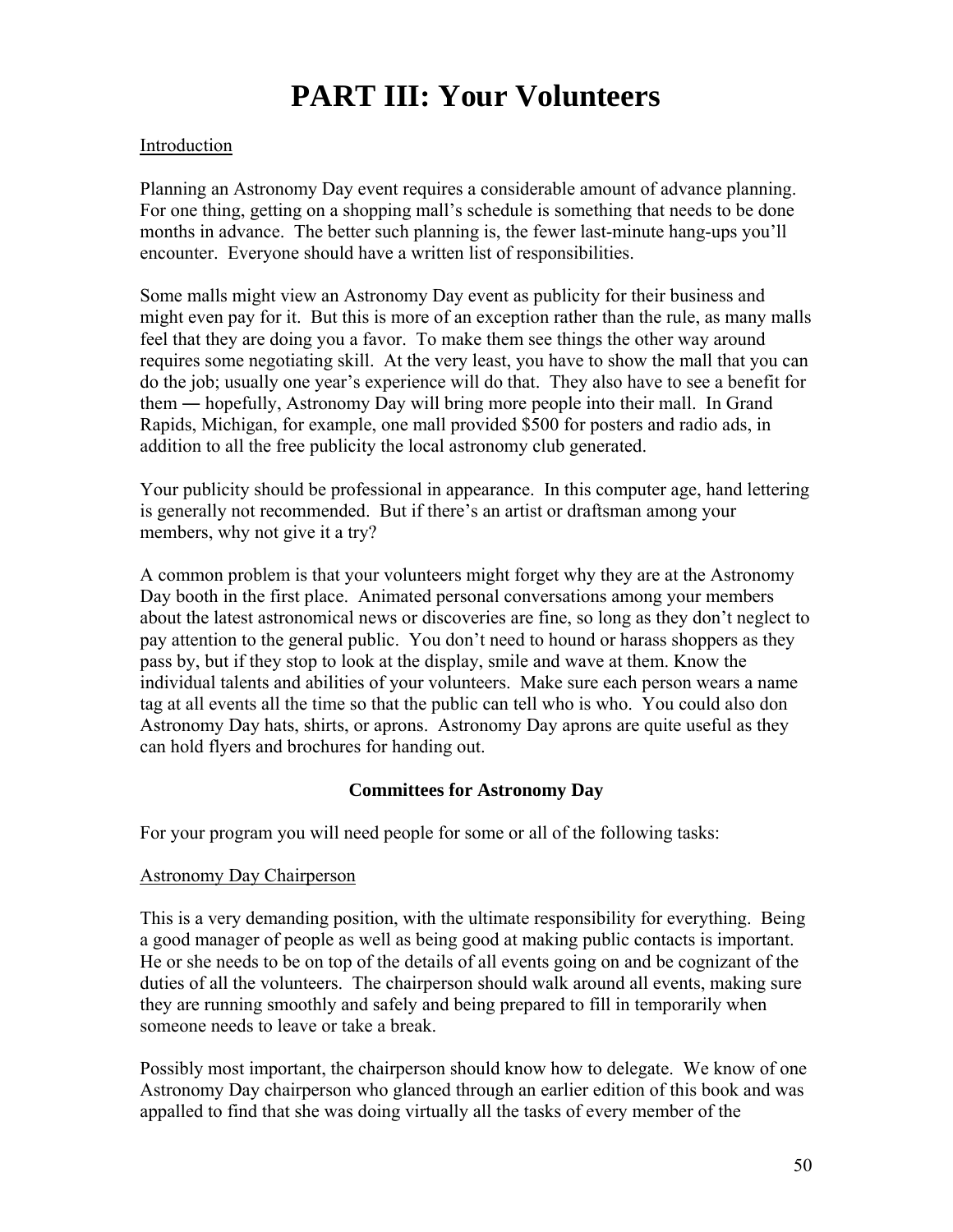committee. Depending upon the situation, duties can be combined or held by the same person.

Specific duties:

1. Select other committee members.

2. Secure the location for each event.

3. Set up a written timetable for when arrangements have to be completed, and make sure they are completed on schedule.

4. Put all commitments (whether for a particular task, items to display, or working at a certain event, etc.) in writing. This ensures that everyone knows what is expected from each person.

5. Make sure that everyone has the materials they need to do their tasks.

6. After the event, meet to review what worked and what didn't, and take notes for next year's Astronomy Day.

7. Enter the *S&T* Astronomy Day Award competition.

### Secretary-Treasurer

This person must be good at taking notes and managing money. (Funds/donations could "run" through a cosponsor with an existing nonprofit status, or he or she may wish to open a checking account specifically for Astronomy Day.)

Specific duties:

1. Prepare minutes of each Astronomy Day committee meeting.

2. Prepare a budget based on information from other committee members (i.e., the cost of printing, postage, name badges, etc.)

3. Make sure that all members know how much money they have left to spend.

- 4. Pay the bills.
- 5. Write thank-you notes to the volunteers and other participants.

### Event Coordinator

This person can also be called "Assistant Astronomy Day Coordinator."

Specific duties:

1. Make contact with the facilities (malls, zoos, museums, etc.) to arrange specific requirements for space, security, electricity, hours of operation, lighting control, and parking.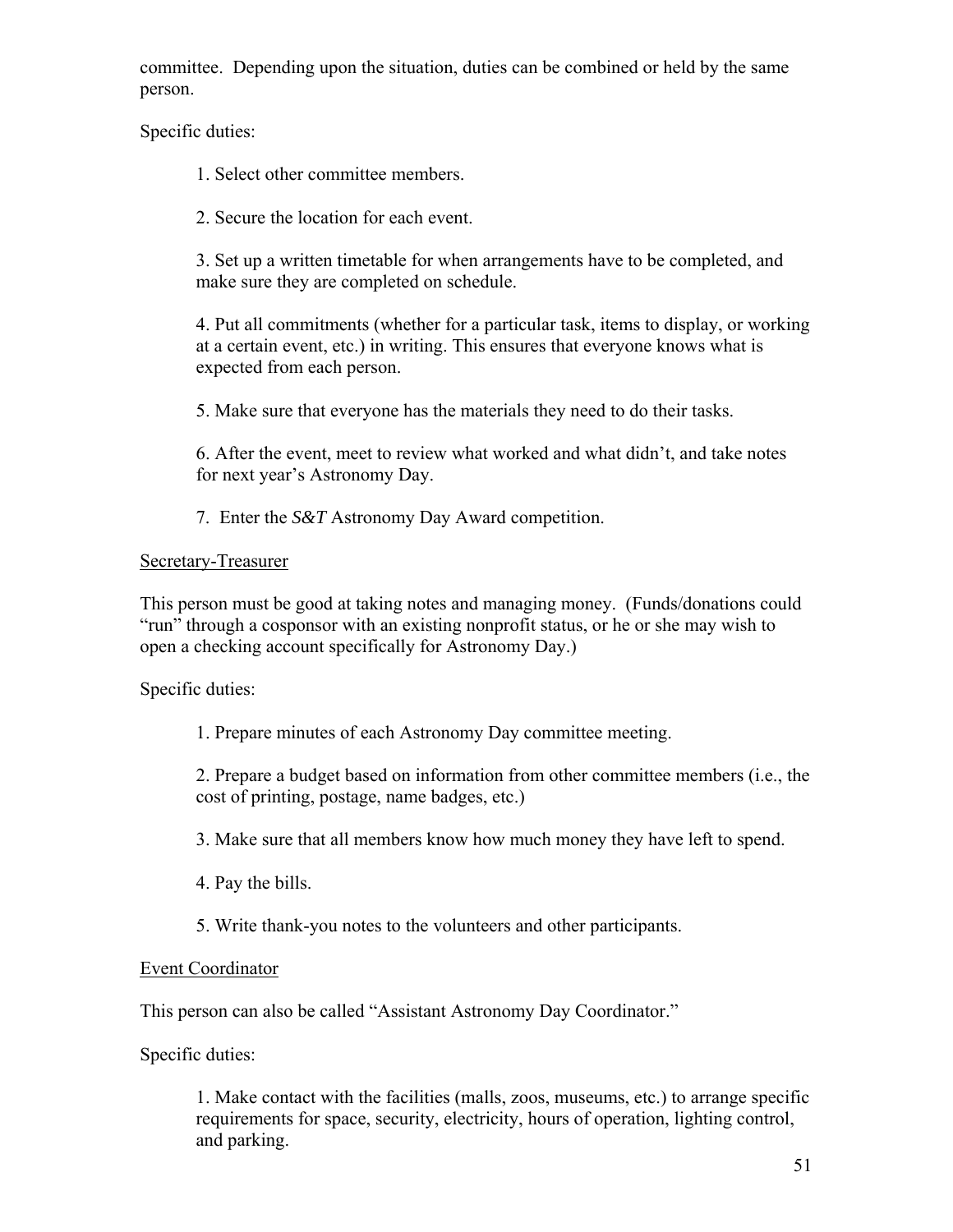2. State all agreements in writing, being specific and noting the names and phone numbers of facility people who can be contacted if there is a problem.

3. Select assistants to supervise various events (if there is more than one event).

### Volunteer Coordinator

Specific duties:

1. Recruit volunteers to build the displays, operate the projectors, set up and take down the exhibits, and handle a variety of other tasks.

2. Schedule each volunteer according to where the needs are and the skills of that volunteer. Make sure that each volunteer has a written copy of the schedule.

3. Contact each volunteer in advance to remind them of their duties.

4. Be prepared with replacements if needed.

### Safety Officer

Specific duties:

1. Examine all risk areas. For example, check to make sure that pedestrians will not trip over power cords or potholes and that all unsafe areas are cordoned off.

2. Make sure that telescope operators are conscious of any dangers to viewers, such as protruding tripod legs or loose counterweights.

3. Know whom to contact in an emergency.

4. Inform all volunteers where the first-aid kits and fire exits and extinguishers are, and for star parties, where the emergency shelters are.

### Security Officer

This person is responsible for making sure that expensive displays, such as telescopes, computers, models, photographs, and meteorites, are properly protected during the day and at night.

### Media Relations

Specific duties:

1. Make sure that the public is informed about the upcoming Astronomy Day events. This is accomplished through press releases and following up with phone calls and arranging for interviews.

2. Design posters, flyers, and/or brochures and making arrangements to distribute them.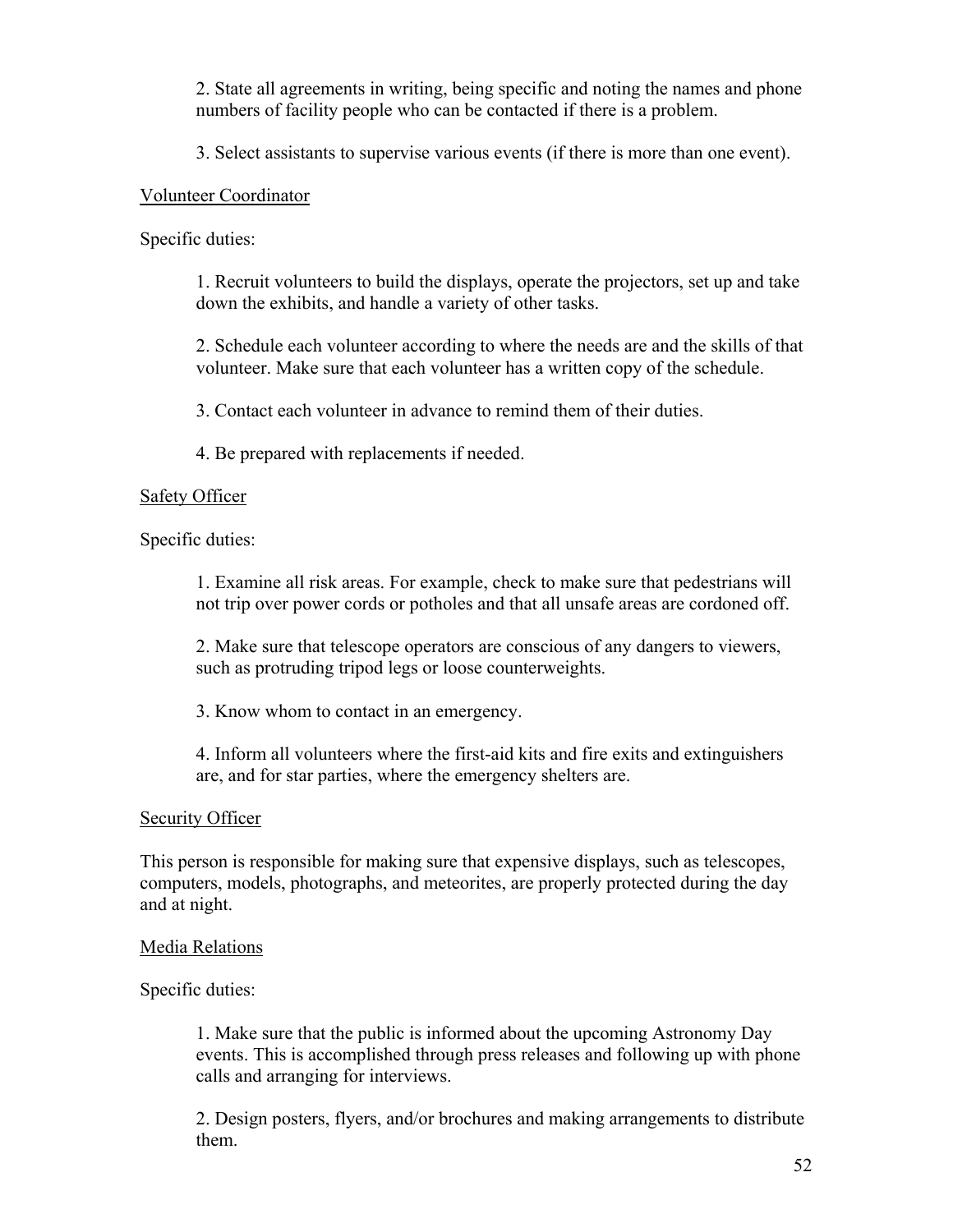3. Prepare public-service announcements (PSA) for the local radio, television, and cable TV. Stations should not charge for PSAs. Remember that sending a news release doesn't mean that the right person, or the most interested person, will receive it. If you know of a media person who is especially interested in science, send him or her a special copy of the release.

4. Send postcard announcements to community-activity calendars.

5. Follow up with increased news coverage the week before and the day of Astronomy Day. Some radio stations might do live remote broadcasts without charge, or the local PBS stations might do an astronomy special the week of Astronomy Day. One of your club members could appear on a local call-in radio (or TV) program during the week prior to Astronomy Day (of course, be sure to mention your upcoming events on the air).

6. Photograph everything for your club's archives, for next-year's media packet, and for entering the *S&T* Astronomy Day Award competition.

7. Invite a local political figure to speak on Astronomy Day.

8. Ask the mayor or governor to issue an Astronomy Day proclamation (some examples are included in the Appendix).

### **How to Compose a News Release**

a. It should be no more than two single-sided pages, double-spaced.

b. Write down when the news should be released (e.g., FOR IMMEDIATE RELEASE).

c. Include your name as contact person so that the news media can reach you during normal business hours.

d. If your release is longer than one page, write "more..." at the bottom center of the first page. At the end of the release put the symbol " $# # #"$ " at the bottom center.

e. Include photographs of club events and astronomical objects. Lick Observatory in California, for example, has granted permission for Astronomy Day hosts to use any of its photographs for the purpose of promoting the event (see below).

f. Don't forget to include the "five Ws" (who, what, where, why, and when) in the release.

Adding astronomical photographs to any news release helps capture attention. If you have some good photos from previous Astronomy Days or astrophotos of objects that are going to be visible during the event, be sure to include them. You might find photographs on the Web (be sure you have permission to use it), but be careful not to mislead the public. If you use a Hubble Space Telescope photo, the public might think they will be able to see the object in the photo though the telescopes you have set up.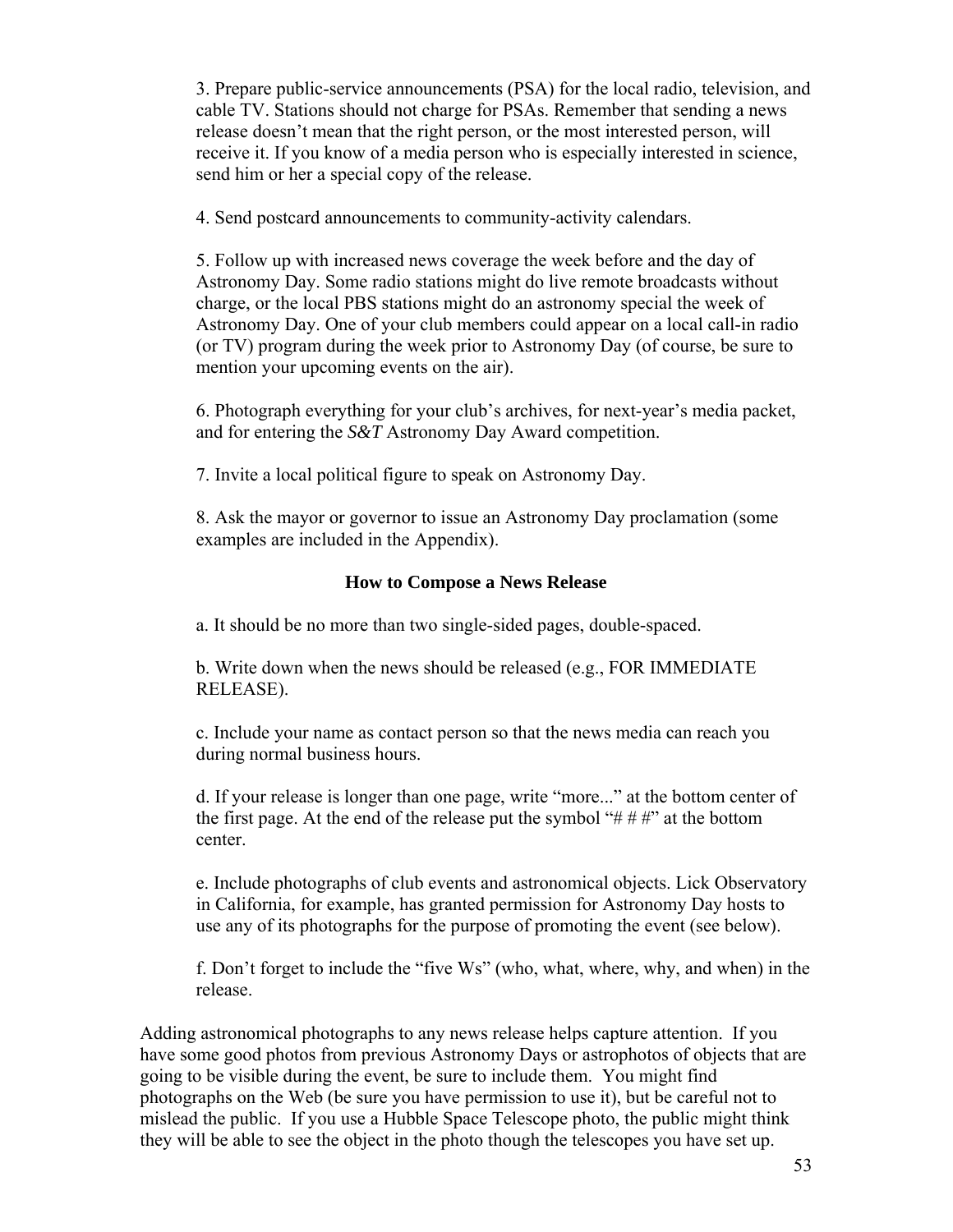Lick Observatory [\(http://web.ucolick.org](http://web.ucolick.org/)) has granted any Astronomy Day site permission to use Lick Observatory photographs in promoting Astronomy Day. You **MUST,** however, credit each photo used as "Lick Observatory Photograph." To obtain a catalog of Lick photographs, write to:

Lick Observatory University of California Santa Cruz, CA 95064

You still must purchase the photograph you are interested in using. Lick Observatory would appreciate a copy of anything containing their photographs.

### Fundraising

The person in charge of fundraising solicits financial support from the local community He or she would contact the local businesses, asking them to donate small sums of money to help cover Astronomy Day expenses. Some businesses might be willing to pay for ads that also advertise their business (examples are included in the Appendix). One club sold sponsorships ― one for each exhibit. In return, the exhibits had large signs stating that they were sponsored by these particular businesses. Companies should certainly be more receptive if you plan to hold one of the events at their place of business.

Fundraising experts know that if an organization looks professional, it might have a better chance of getting funds. If possible, compose your solicitation letter with a word processor and print it on a letterhead using a laser printer. Give background information on what you are planning. State exactly what you want from the people to whom you are writing, and explain how helping you will also help them.

### Major Display Supervisor

This person takes charge of a particular major exhibit, such as in a mall. He or she makes sure that all the display components are staffed, that the mall's rules are followed, and that overnight storage of the exhibit materials have been arranged.

If the mall display is particularly large, the supervisor might wish to appoint people to be in charge of specific sections, like the poster area, the telescopes, and the VCR. For displays that last a full day, he or she would need shifts, changing perhaps every few hours.

### Display Designer

The complicated task of designing a display and laying out the placement of telescopes, posters, photographs, and video or slide displays falls to this talented person.

Specific duties:

1. Work with the people at the venue to understand the layout of the space assigned to the club.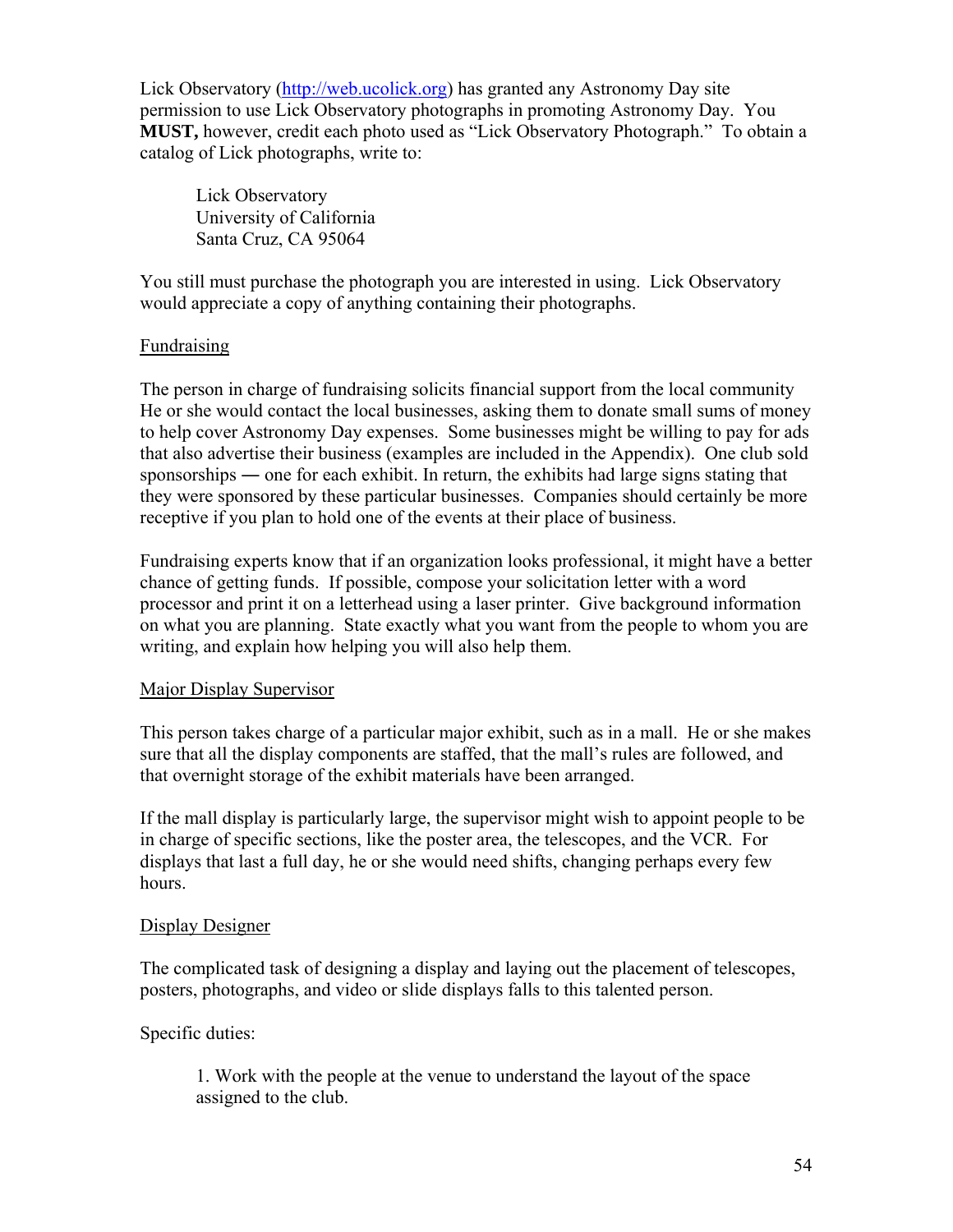2. Allocate space to each display area, considering both the needs of each display as well as the general flow of people through it.

3. See to it that the exhibits are built, bought, or borrowed, and that they are properly stored or returned afterward.

4. Sketch or photograph the displays once they have been set up so he or she would have a record of what worked and what didn't for next year.

5. Assemble a team to set up and dismantle the display. This is best done when the mall or museum is closed; in fact, many malls insist that setups be done after public hours.

### Star-Party Supervisor

Specific duties:

1. He or she makes sure that no one observes the Sun without proper precautions (see the section on Sun Safety on page 23).

2. Watch for people who might trip over telescopes, ladders, chairs, cables, etc.

3. Secure electrical cords with straps or duct tape.

4. It might be a good idea to have a portable megaphone to let people know what object a telescope is looking at and to make specific announcements ("Attention Sky Shoppers! No line, no waiting at Telescope No. 3 right now. Enjoy great views of Saturn through Telescope No. 3.")

5. Assign volunteers to run specific telescopes, training them on appropriate objects.

### Legal Concerns

It's hard to imagine that having fun on Astronomy Day can land you in court. But we do live in a litigious society, and small, unincorporated clubs can put their members at risk. If one of your Astronomy Day sponsors already carries liability insurance, they might be willing to include your event under its umbrella. Shopping malls or zoos might have special insurance arrangements for events taking place on their property. Some malls require groups using their facilities to carry their own liability coverage. One million dollars of coverage is typical. The Astronomical League, a large federation of astronomy clubs in the United States, offers an insurance policy for its member clubs. For more information about the League, go to its website, [www.astroleague.org](http://www.astroleague.org/). If your club is not a League member, it might be worth it to join just to have access to reasonable liability insurance.

Your club should consider incorporating itself. This way, your members will no longer be individually liable for guests who trip over your exhibit table. Another advantage is that incorporated, not-for-profit groups can accept tax-deductible donations. However, getting incorporated is a big endeavor, requiring lots of government forms and an annual report.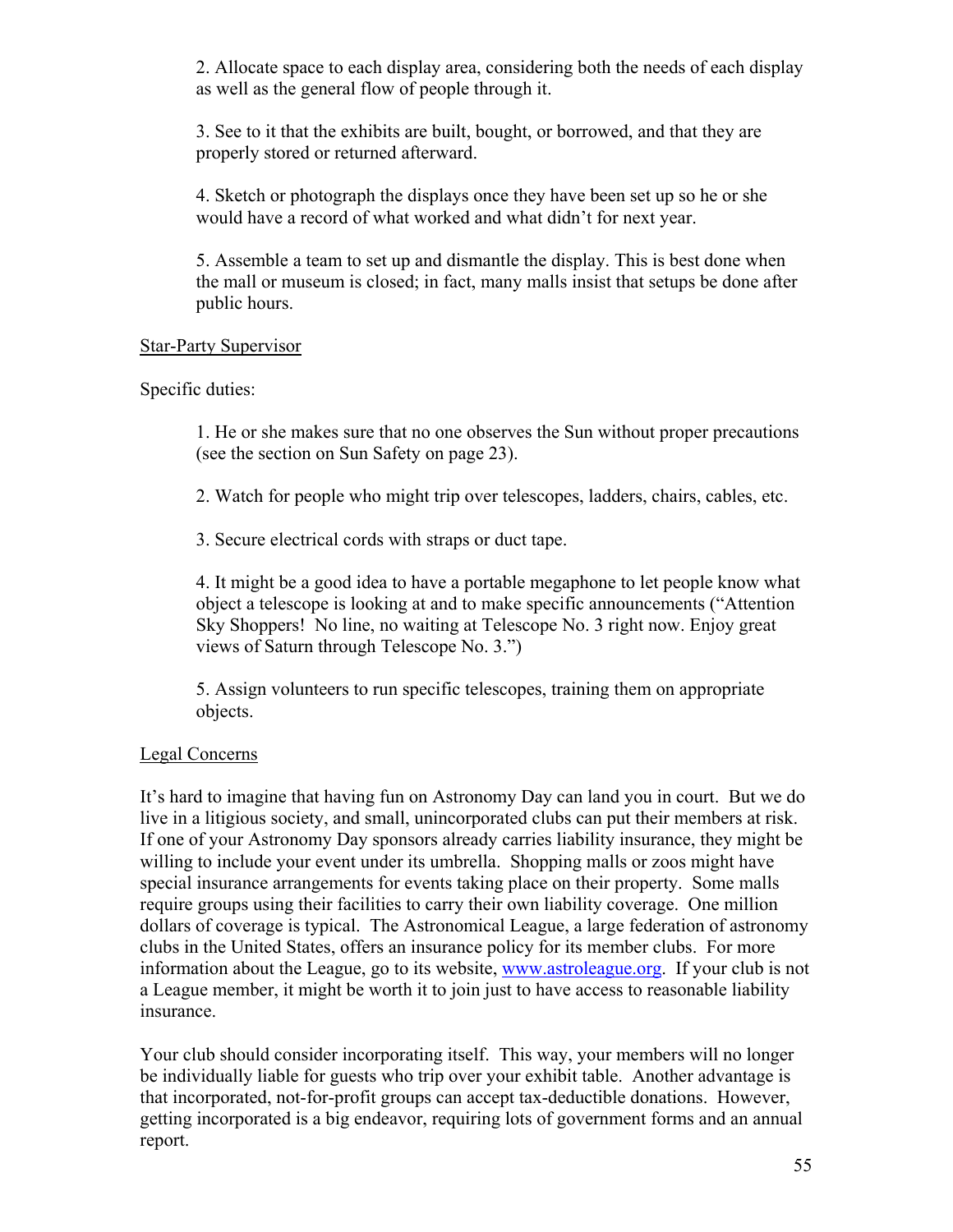In any event, we do suggest that your club appoint a Safety Officer, whose job would be to check the exhibits for safety, with no dangerous metal corners or chairs in bad places. Additionally, everyone helping out at Astronomy Day should keep an eye open for potential problems. Before the event is opened to the public, double-check for any possible hazards.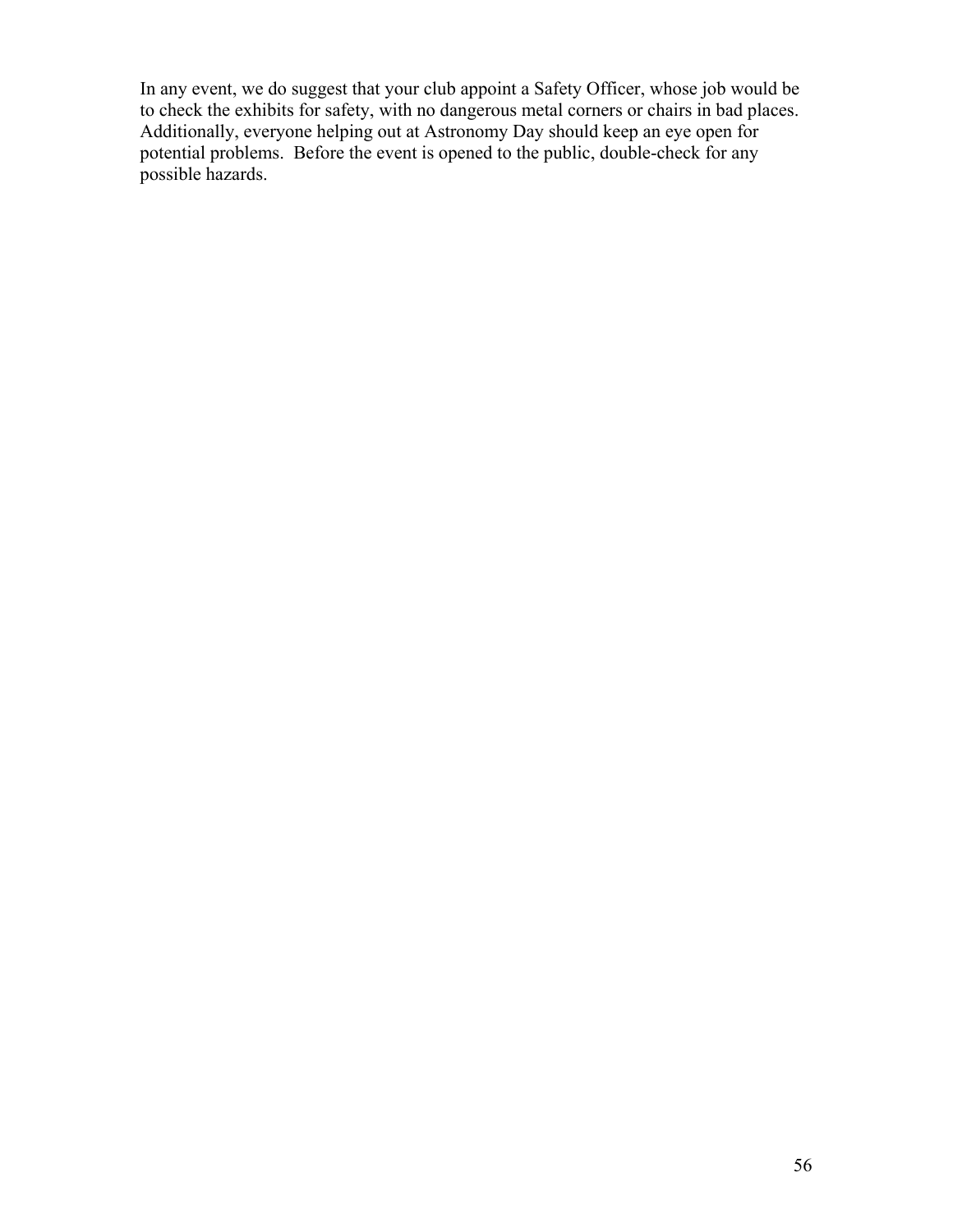## **PART IV: Miscellaneous**

### Related Events

Astronomy Day is just one of several annual events designed to promote awareness of the sky and outer space. It might be possible to host a joint event with Astronomy Day and one of the events listed below if the dates happen to coincide. Or you could do separate events, using the first one to occur to promote the succeeding events. At the very least, the events below may have materials that could be useful in hosting Astronomy Day, so it might be very beneficial to check them out.

### Space Day ([www.spaceday.org\)](http://www.spaceday.org/)

Since 1997 the Space Day educational initiative, which takes place on the first Thursday of each May, has evolved into a massive grassroots effort that highlights the extraordinary achievements, benefits, and opportunities in the exploration and use of outer space. Space Day's ultimate goal is to promote education in the fields of mathematics, science, technology, and engineering, by nurturing young peoples' enthusiasm for the wonders of the universe and inspiring them to continue the trailblazing work of today's space explorers.

### World Space Week [\(www.spaceweek.org](http://www.spaceweek.org/))

This event is an international celebration of science and technology and their contributions to the betterment of humankind. The United Nations declared in 1999 that World Space Week would be held each year from October 4-10. These dates commemorate two important events:

- October 4, 1957, the launch of the first artificial Earth satellite, Sputnik 1, which paved the way for space exploration.
- October 10, 1967, the signing of the "Treaty on Principles Governing the Activities of States in the Exploration and Peaceful Uses of Outer Space, including the Moon and Other Celestial Bodies."

(World Space Week used to be held in July, during the week encompassing Apollo 11's first Moon landing, but in 1999 the UN changed the dates to October.)

### National Science & Technology Week [\(www.nsf.gov/od/lpa/nstw/start.htm\)](http://www.nsf.gov/od/lpa/nstw/start.htm)

Administered by the National Science Foundation (NSF), the purpose of this event is to increase public awareness on the importance of science in our lives and to promote education and careers in science. Its late-spring date often coincides with Astronomy Day. A "how-to-participate" brochure is available from the NSF.

### Sky Awareness Week [\(http://www.weatherworks.com/skyawareness.week.html\)](http://www.weatherworks.com/skyawareness.week.html)

This grassroots movement began in 1990 to encourage people to observe the sky, but the main emphasis is on meteorology, not astronomy. It falls during the same week as the National Science and Technology Week.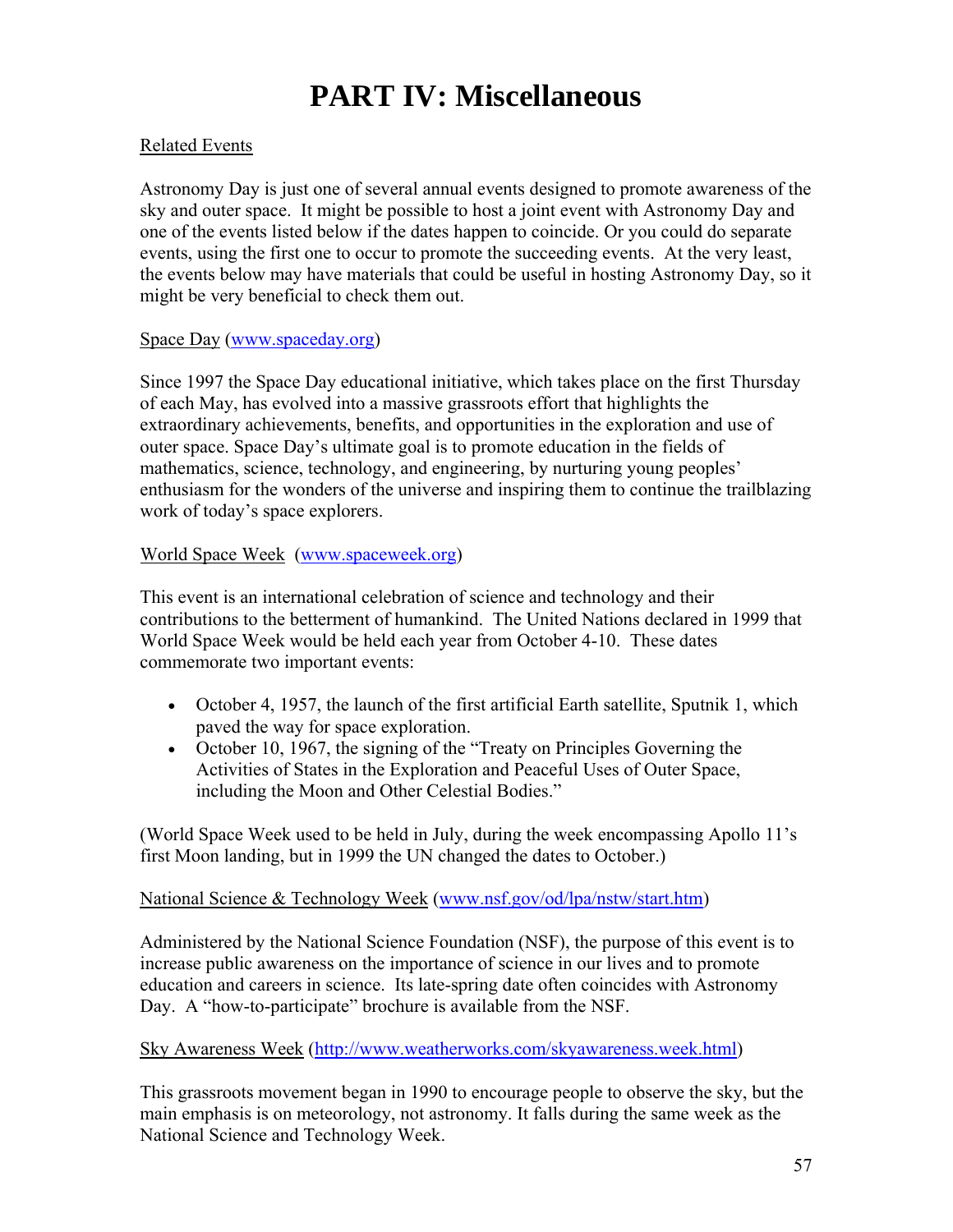Sun-Earth Day ([http://sunearthday.nasa.gov\)](http://sunearthday.nasa.gov/)

Lunched in conjunction with Astronomy Day 2001, this event is administered by NASA's Sun-Earth Connection Forum and is now celebrated each year near the vernal equinox. Sun-Earth Day's goal is that participants in the program will benefit from the following key understandings:

- That the Sun is a dynamic, magnetic star that impacts Earth and other planets in the solar system.
- That understanding the mysteries of the Sun has been a primary motivator for Sun watchers over time.
- That human beings use technology (past, present, and future) to understand the Sun and the universe beyond.
- That light has always provided a means of investigating the universe.
- And that human beings from diverse cultures have viewed the Sun as the source of life.

### More Information About Astronomy Day's Past Events and History

More ideas about Astronomy Day activities can be obtained by reading articles that appeared in the back issues below:

### *Sky & Telescope*

| July 1978, p. 35-39       | May 1991, p. 536-37   |
|---------------------------|-----------------------|
| December 1978, p. 527     | May 1992, p. 573-75   |
| August 1979, p. 167-69    | April 1995, p. 91-92  |
| August 1980, p. 149-153   | April 1996, p. 84-86  |
| December 1980, p. 524     | April 1997, p. 99-100 |
| September 1981, p. 265-67 | May 1998, p. 74-75    |
| September 1982, p. 272-74 | May 1999, p. 92       |
| December 1983, p. 551     | May 2000, p. 92       |
| March 1985, p. 259        | April 2001, p. 82     |
| March 1986, p. 297-98     | April 2002, p. 68-72  |
| August 1988, p. 191       | May 2003, p. 78-79    |
| January 1989, p. 89-90    | October 2004, p. 114  |
| April 1990, p. 431-33     |                       |
|                           |                       |

#### *Astronomy*

May 1981, p. 59 (the presidential proclamation never came to pass) March 1991, p. 26 May 1992, p. 30 May 1993, p. 23 April 1994, p. 22

#### *Mercury:*

May/June 1976, p. 28-29 March/April 1981, p. 45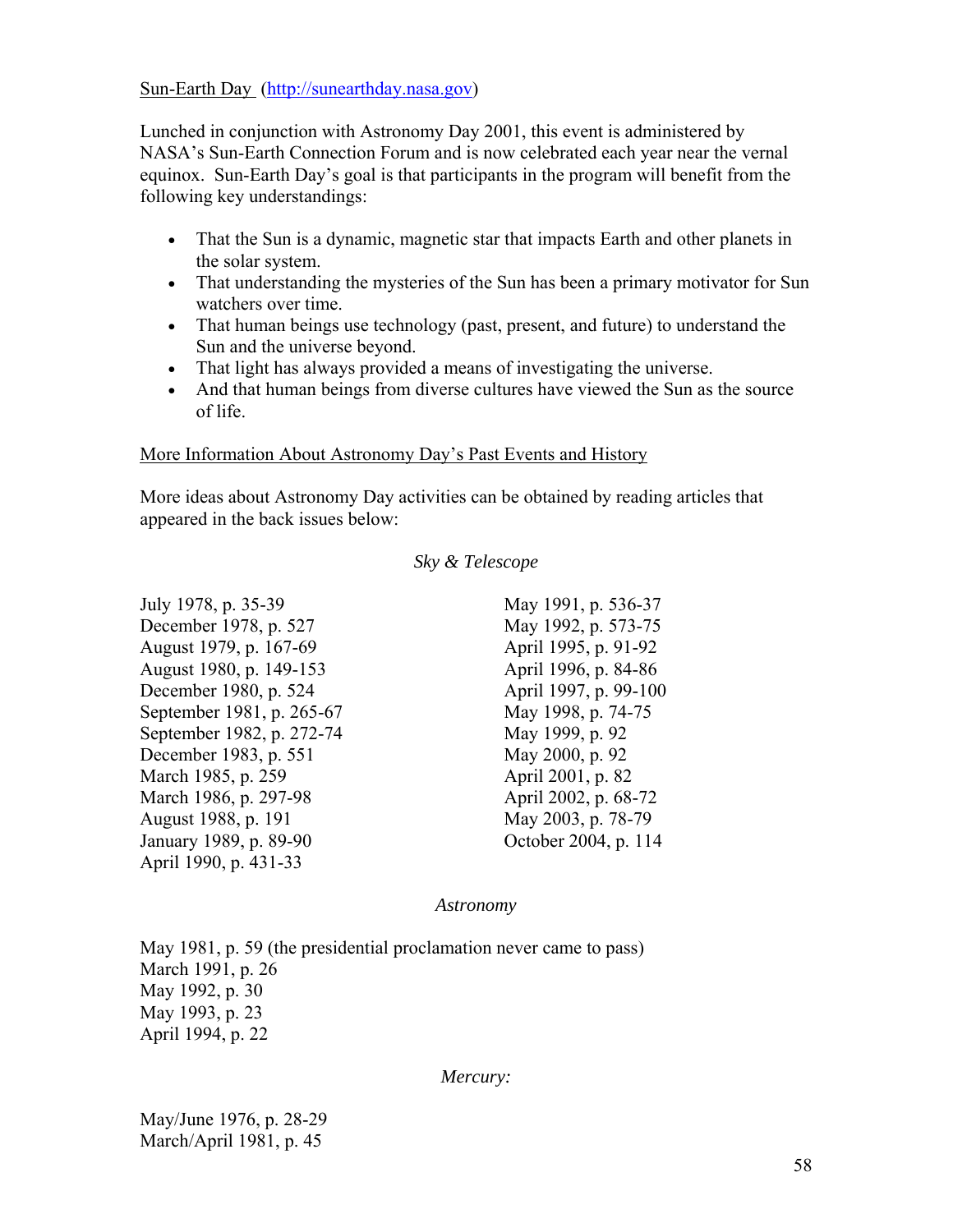### **Part V: Appendix**

*Note: All addresses given are in the US unless otherwise noted.* 

Abrams Planetarium (*Sky Calendar*) Michigan State University East Lansing, MI 48824 [www.pa.msu.edu/abrams/Index.html](http://www.pa.msu.edu/abrams/Index.html)

American Association for the Advancement of Science 1200 New York Avenue NW Washington, DC 20005 [www.aaas.org](http://www.aaas.org/)

American Association of Physics Teachers One Physics Ellipse College Park, MD 20740 [www.aapt.org](http://www.aapt.org/)

American Association of Variable Star Observers 49 Bay State Rd. Cambridge, MA 02138 [www.aavso.org](http://www.aavso.org/)

American Astronomical Society (resource people, booklet on astronomical careers) 2000 Florida Ave. NW, Suite 400 Washington, DC 20009 [www.aas.org](http://www.aas.org/)

American Lunar Society c/o Eric Douglass [ejdftd@mindspring.com](mailto:ejdftd@mindspring.com) [www.amlunsoc.org](http://www.amlunsoc.org/)

American Meteor Society c/o Robert Lunsford 1828 Cobblecreek St. Chula Vista, CA 91913 [www.amsmeteors.org](http://www.amsmeteors.org/)

AMSAT (Radio Amateur Satellite Corp.) 850 Sligo Ave., Suite 600 Silver Spring, MD 20910 [www.amsat.org/amsat-new/index.php](http://www.amsat.org/amsat-new/index.php)

Association for Astronomy Education c/o Tim Slater University of Arizona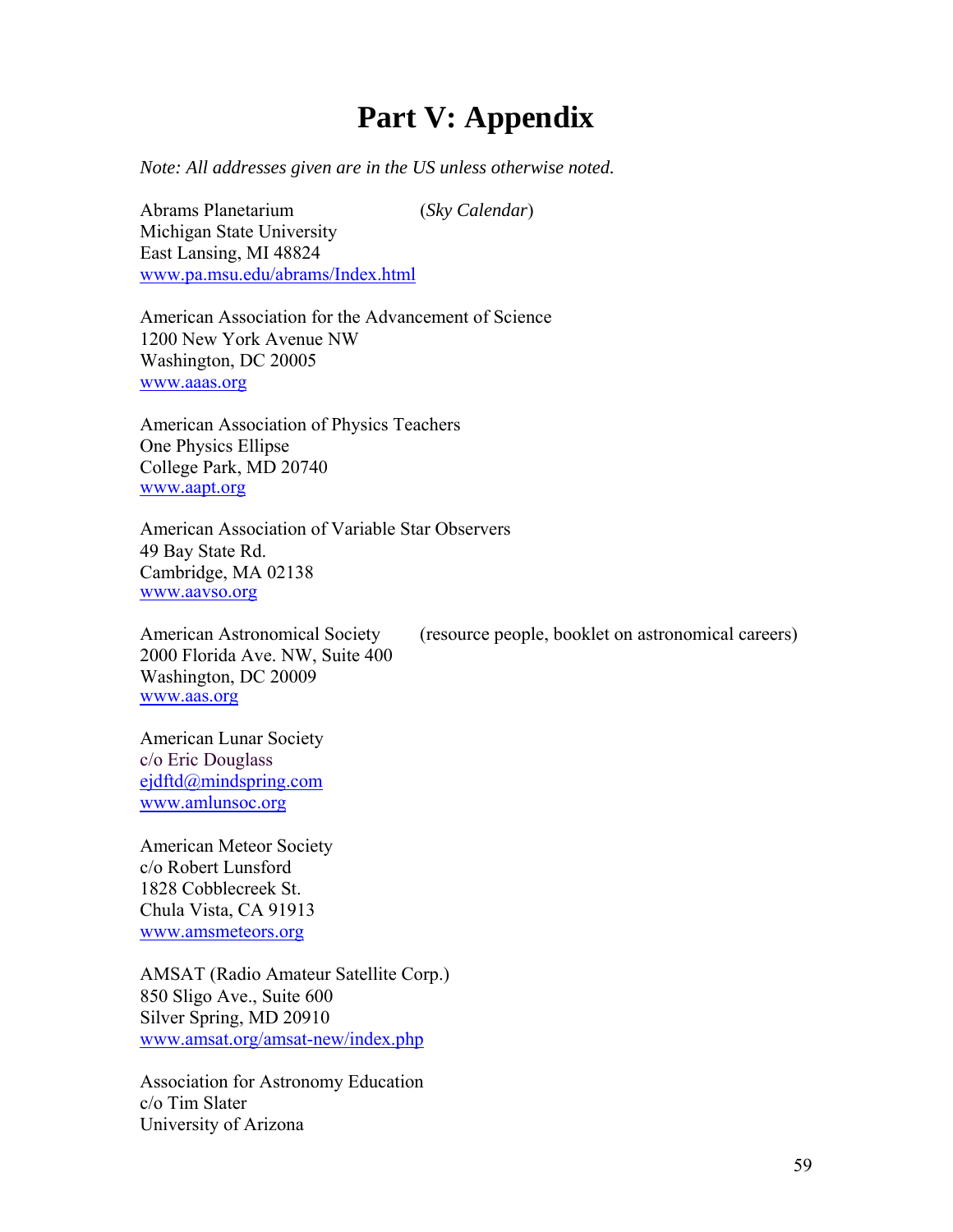Department of Astronomy Tucson, AZ 85721 [www.astroed.org](http://www.astroed.org/) 

Association of Lunar and Planetary Observers c/o Richard W. Schmude, Jr. Gordon College Division of Natural Sciences and Nursing 419 College Dr. Barnesville, GA 30204 [www.lpl.arizona.edu/alpo](http://www.lpl.arizona.edu/alpo)

Association of Science-Technology Centers 1025 Vermont Ave. NW, Suite 500 Washington, DC 20005 [www.astc.org](http://www.astc.org/)

Astronomical Association of Northern California c/o Carter Roberts 5 Highgate Ct. Berkeley, CA 94707 [www.aanc-astronomy.org](http://www.aanc-astronomy.org/)

9201 Ward Parkway, Suite 100 Kansas City, MO 64114 [www.astroleague.org](http://www.astroleague.org/)

Astronomical League (book discounts, liability insurance, observing programs)

Astronomical Society of the Pacific (resources for educators, books, videos, magazine) 390 Ashton Ave. San Francisco, CA 94112 [www.astrosociety.org](http://www.astrosociety.org/)

P.O. Box 1612 Waukesha, WI 53187 [www.astronomy.com](http://www.astronomy.com/)

*Astronomy* (monthly astronomy magazine)

Astronomy Day Coordinator (one-stop shop for Astronomy Day information) Gary Tomlinson 30 Stargazer Lane Comstock Park, MI 49321 616-784-9518 [gtomlins@sbcglobal.net](mailto:gtomlins@sbcgloabal.net) [www.astroleague.org/al/astroday/astroday.html](http://www.astroleague.org/al/astroday/astroday.html)

1115 Melrose Ave. Melrose Park, PA 19027 215-831-0485 [www.astronomytogo.com](http://www.astronomytogo.com/)

Astronomy to Go (educational outreach and astronomy products)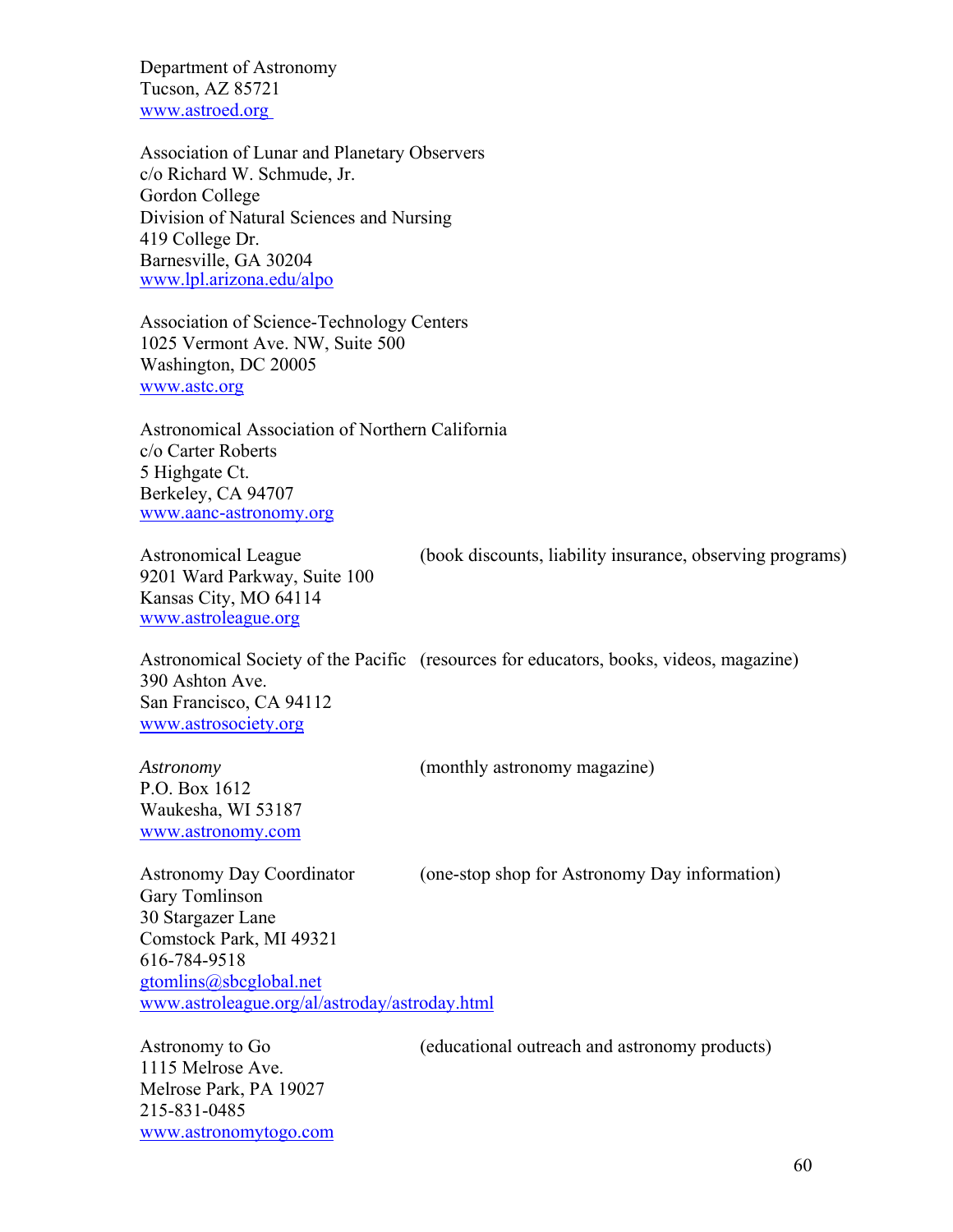Challenger Center for Space Science Education 1250 North Pitt St. Alexandria, VA 22314 [www.challenger.org](http://www.challenger.org/)

| <b>CORE</b>                   | (NASA material for purchase)            |
|-------------------------------|-----------------------------------------|
| <b>Lorain County JVS-CORE</b> |                                         |
| 15181 Route 58 South          |                                         |
| Oberlin, OH 44074             |                                         |
| http://core.nasa.gov          |                                         |
| Everything in the Universe    | (unusual and hard to find items)        |
| 413 Poinsettia Ave.           |                                         |
| San Mateo, CA 94403           |                                         |
| www.everythingintheuniv.com   |                                         |
| Exhibit Builder               | (monthly magazine on building exhibits) |
| P.O. Box 4114                 |                                         |
| Woodland Hills, CA 91364      |                                         |
| www.exhibitbuilder.net        |                                         |

Box 27527 Tucson, AZ 85726 [www.meteoriteman.com](http://www.meteoriteman.com/)

Robert A. Haag (meteorite dealer/supplier)

International Amateur-Professional Photoelectric Photometry c/o Douglas S. Hall Dyer Observatory 1000 Oman Dr. Brentwood, TN 37027 [www.iappp.org](http://www.iappp.org/)

International Dark-Sky Association 3225 North First Ave. Tucson AZ 85719 [www.darksky.org](http://www.darksky.org/)

International Meteor Organization c/o Robert Lunsford 1828 Cobblecreek St. Chula Vista, CA 91913 [www.imo.net](http://www.imo.net/)

International Occultation Timing Association c/o David Dunham 7006 Megan Lane Greenbelt, MD 20770 [www.lunar-occultations.com/iota/iotandx.htm](http://www.lunar-occultations.com/iota/iotandx.htm)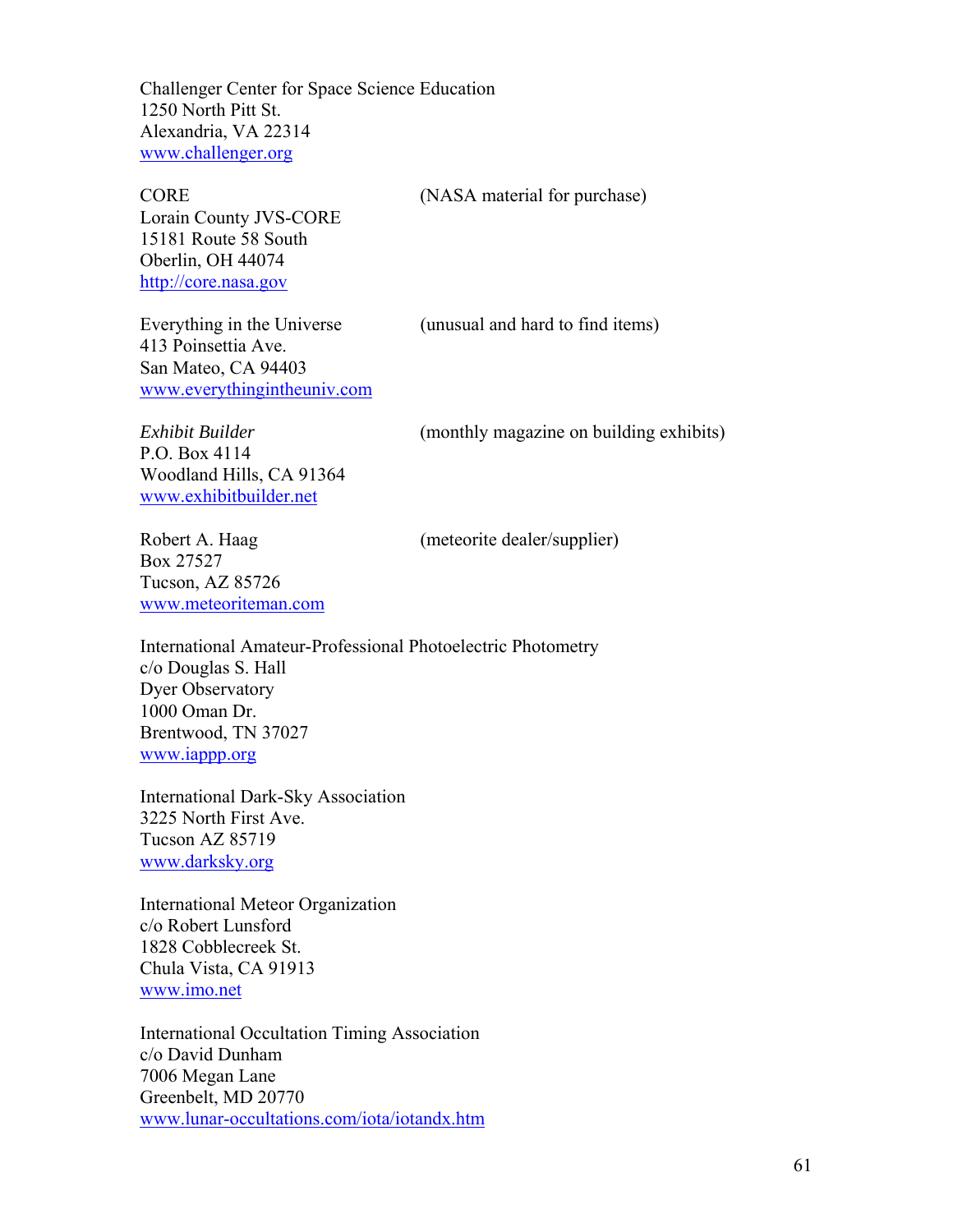International Planetarium Society c/o Shawn Laatsch Imiloa Astronomy Center of Hawaii 600 Imiloa Place Hilo, HI 96720 [www.ips-planetarium.org](http://www.ips-planetarium.org/)

Learning Technologies, Inc. (portable planetariums and educational supplies) 40 Cameron Ave. Somerville, MA 02144 [www.starlab.com](http://www.starlab.com/)

University of California Santa Cruz, CA 95064 [http://web.ucolick.org](http://web.ucolick.org/)

Lick Observatory (source of photographs for Astronomy Day publicity)

MMI Corporation (lots of astronomy-education materials)

2950 Wyman Parkway Baltimore, MD 21211 [www.mmicorporation.com](http://www.mmicorporation.com/)

*Mercury* (see the Astronomical Society of the Pacific)

The Meteoritical Society 3635 Concorde Parkway, Suite 500 Chantilly, VA 20151 [www.meteoriticalsociety.org](http://www.meteoriticalsociety.org/)

NASA CORE (see CORE)

NASA Centers by US State(s) served (for international, see CORE)

NASA Ames Research Center Moffett Field, CA 94035 *Serves: AK, AZ, CA, HI, ID, MT, NV, OR, UT, WA, WY*

NASA Goddard Space Flight Center Greenbelt, MD 20771 *Serves: CT, DE, DC, ME, MD, MA, NH, NJ, NY, PA, RI, VT*

NASA Jet Propulsion Laboratory 4800 Oak Grove Dr. Pasadena, CA 91109

NASA Johnson Space Center Houston, TX 77058 *Serves: CO, KS, NE, NM, ND, OK, SD, TX*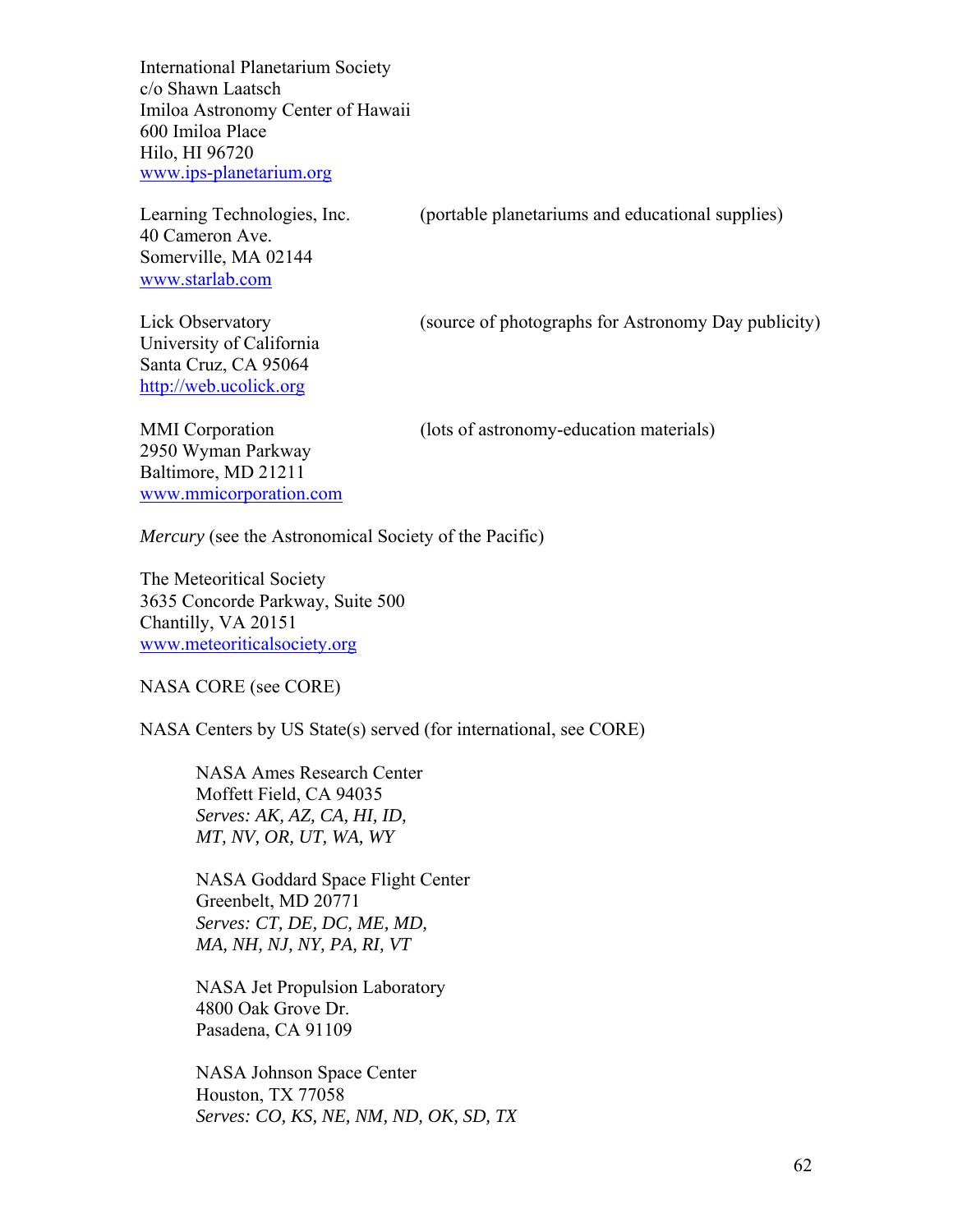NASA Kennedy Space Center Kennedy Space Center, FL 32809 *Serves: FL, GA, Puerto Rico, US Virgin Islands*

NASA Langley Research Center Hampton, VA 23665 *Serves: KY, NC, SC, VA, WV* 

NASA Lewis Research Center Cleveland, OH 44135 *Serves: IL, IN, MI, MN, OH, WI* 

NASA Marshall Space Flight Center Huntsville, AL 35807 *Serves: AL, AR, IA, LA, MO, TN* 

NASA National Space Technology Laboratories NSTL, MS 39529 *Serves: MS* 

National Association of Rocketry P.O. Box 407 Marion, IA 52302 [www.nar.org](http://www.nar.org/)

National Science Teachers Association 1840 Wilson Blvd. Arlington, VA 22201 [www.nsta.org](http://www.nsta.org/)

National Science & Technology Week National Science Foundation 4201 Wilson Blvd. Arlington, VA 22230 [www.nsf.gov/od/lpa/nstw/start.htm](http://www.nsf.gov/od/lpa/nstw/start.htm)

National Space Club 2025 M Street NW, Suite 800 Washington, DC 20006 [www.spaceclub.org](http://www.spaceclub.org/)

National Space Society 1620 I Street NW, Suite 615, Washington, DC 20006 [www.nss.org](http://www.nss.org/)

North American Meteor Network [www.namnmeteors.org](http://www.namnmeteors.org/)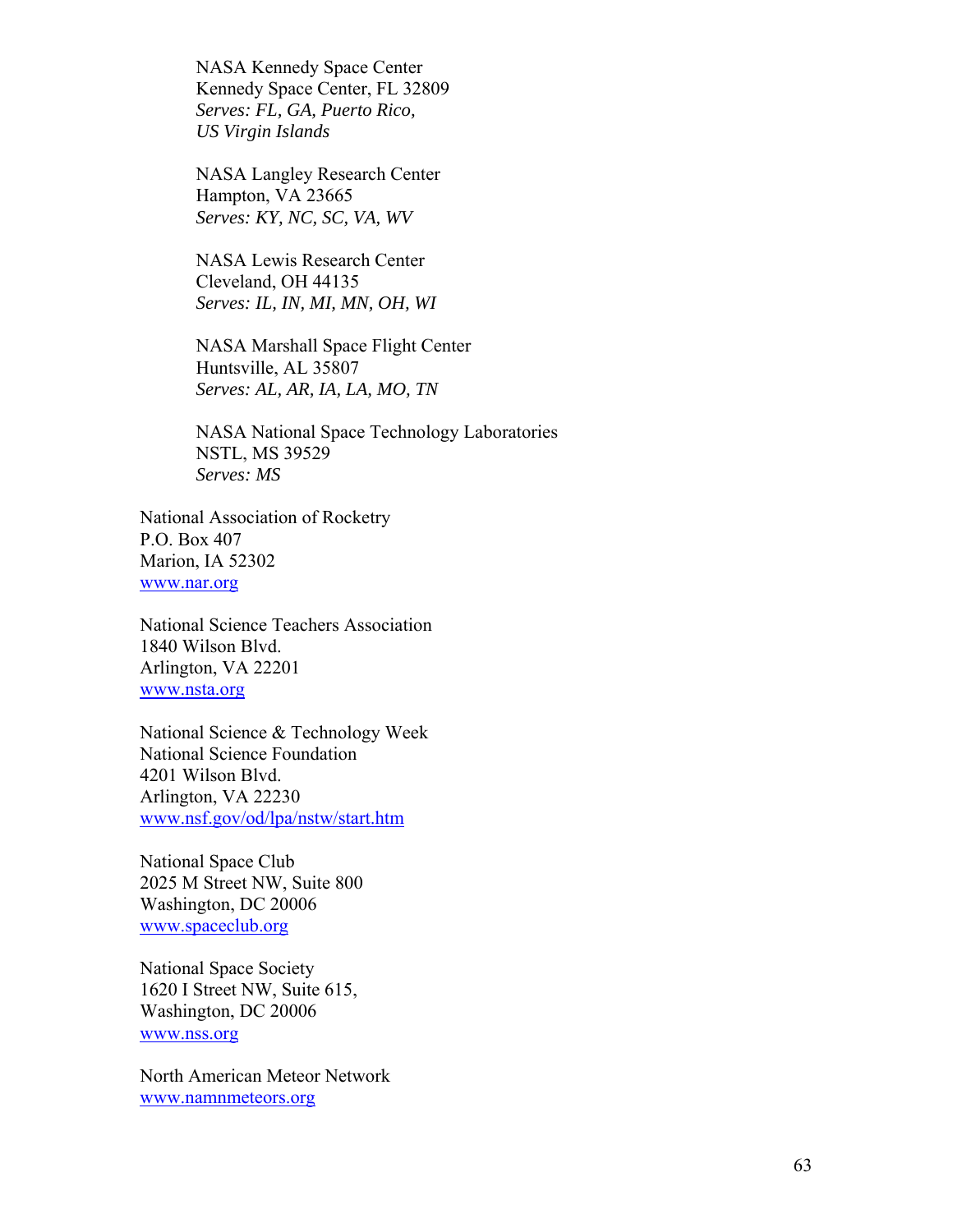Cobblestone Publishing Company 30 Grove St., Suite C Peterborough, NH 03458 [www.odysseymagazine.com](http://www.odysseymagazine.com/)

The Planetary Society 65 N. Catalina Ave. Pasadena, CA 91106 [www.planetary.org](http://www.planetary.org/)

Project STAR/SPICA (resource people) Harvard-Smithsonian Center for Astrophysics 60 Garden St. Cambridge, MA 02138 <http://cfa-www.harvard.edu/cfa/sed/resources/spica.html>

Royal Astronomical Society Burlington House Piccadilly London W1J 0BQ United Kingdom [www.ras.org.uk](http://www.ras.org.uk/)

Royal Astronomical Society of Canada 136 Dupont St. Toronto, ON M5R 1V2 Canada [www.rasc.ca](http://www.rasc.ca/)

Sky Awareness Week 2979 Mona Lisa Blvd. Naples, FL 34119 [www.weatherworks.com/skyawareness.week.html](http://www.weatherworks.com/skyawareness.week.html)

*Sky & Telescope* (monthly astronomy magazine, books, posters, etc.) Sky Publishing Corporation 90 Sherman St. Cambridge, MA 02140-3264 [SkyTonight.com](http://skyandtelescope.com/)

Society of Amateur Radio Astronomers c/o Tom Crowley 42 Ivy Chase Atlanta GA 30342 [www.qsl.net/SARA](http://www.qsl.net/SARA)

Space Frontier Foundation 16 First Ave. Nyack, NY 10960 [www.space-frontier.org](http://www.space-frontier.org/)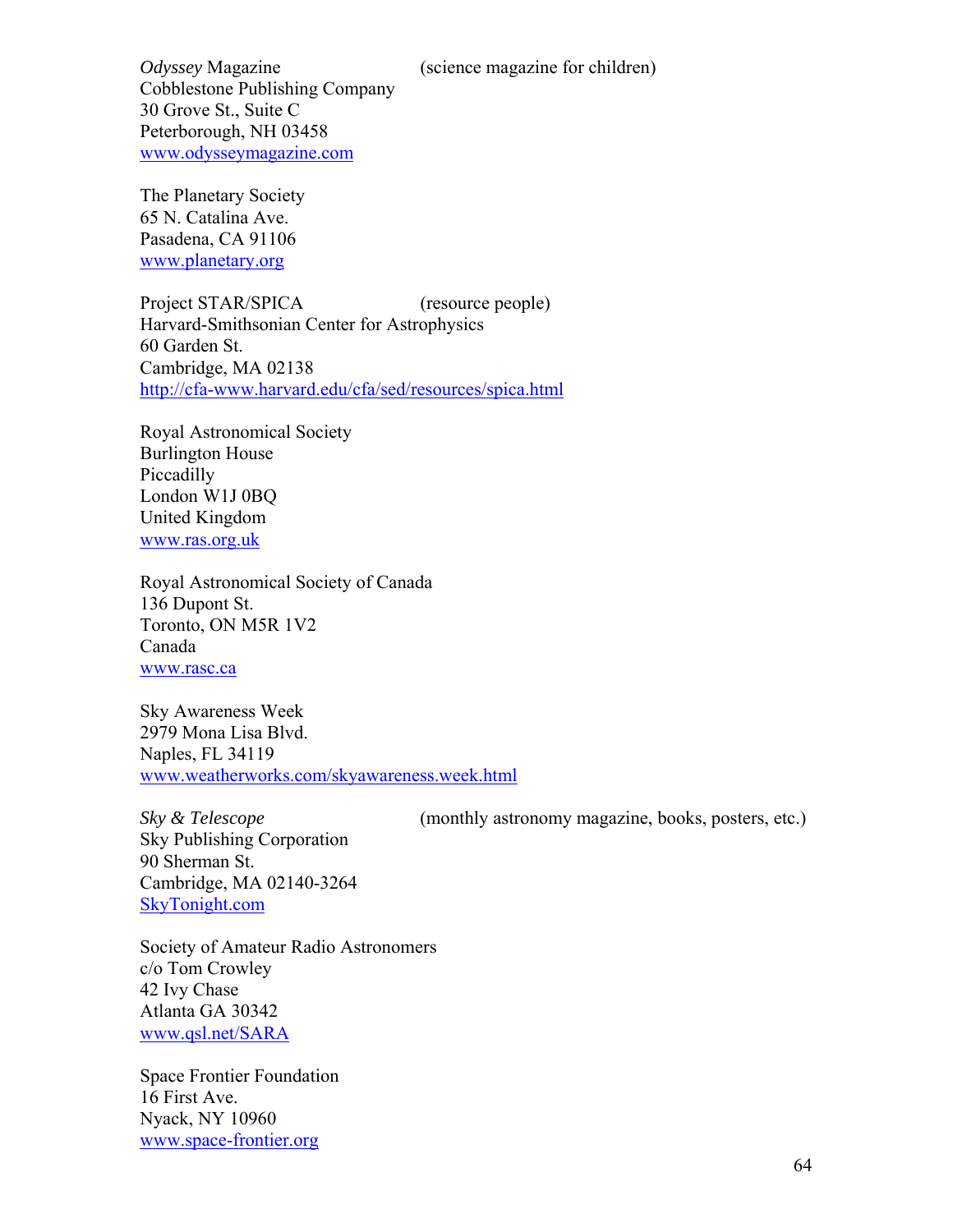Space Studies Institute P.O. Box 82 Princeton, NJ 08542 [www.ssi.org](http://www.ssi.org/)

World Space Week [www.spaceweek.org](http://www.spaceweek.org/)

Trippensee portable desktop planetariums 1st Stop Travel Store 101 W. Kirkwood Ave., # 105 Fountain Square Bloomington, IN 47404 [www.1ststoptravelstore.com/trippensee.html](http://www.1ststoptravelstore.com/trippensee.html)

Space Foundation 310 S. 14th St. Colorado Springs, CO 80904 [www.spacefoundation.org](http://www.spacefoundation.org/)

Visual Satellite Observers [www.satobs.org](http://www.satobs.org/)

Western Amateur Astronomers P.O. Box 412 Lafayette, CA 94549 [www.waa.av.org](http://www.waa.av.org/)

Young Astronaut Council 5200 27th St., NW Washington, DC 20015 [www.youngastronauts.org/yac](http://www.youngastronauts.org/yac/)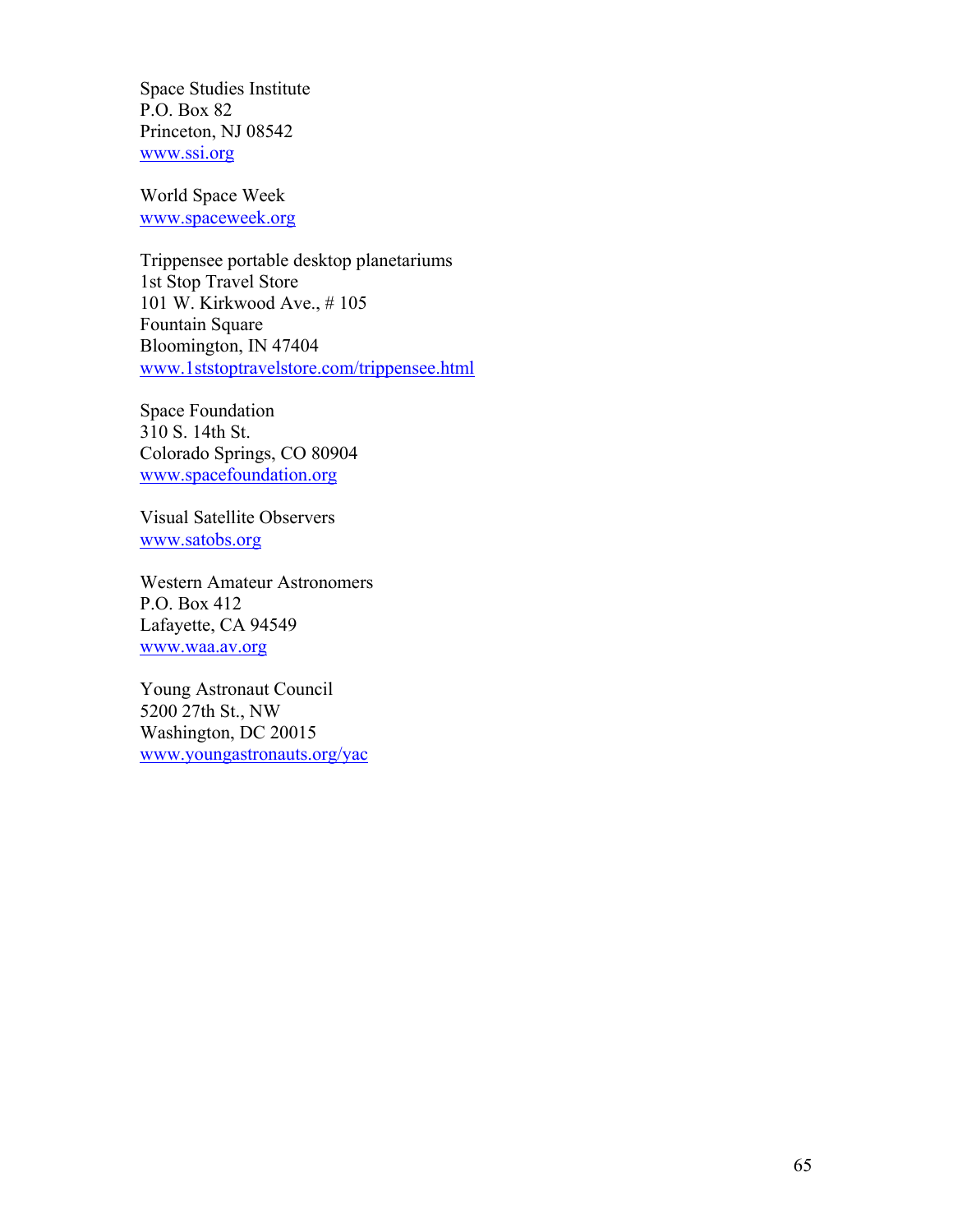# **Sample Graphics and Proclamations**



Astronomy Day Name Tag



Astronomy Day Ticket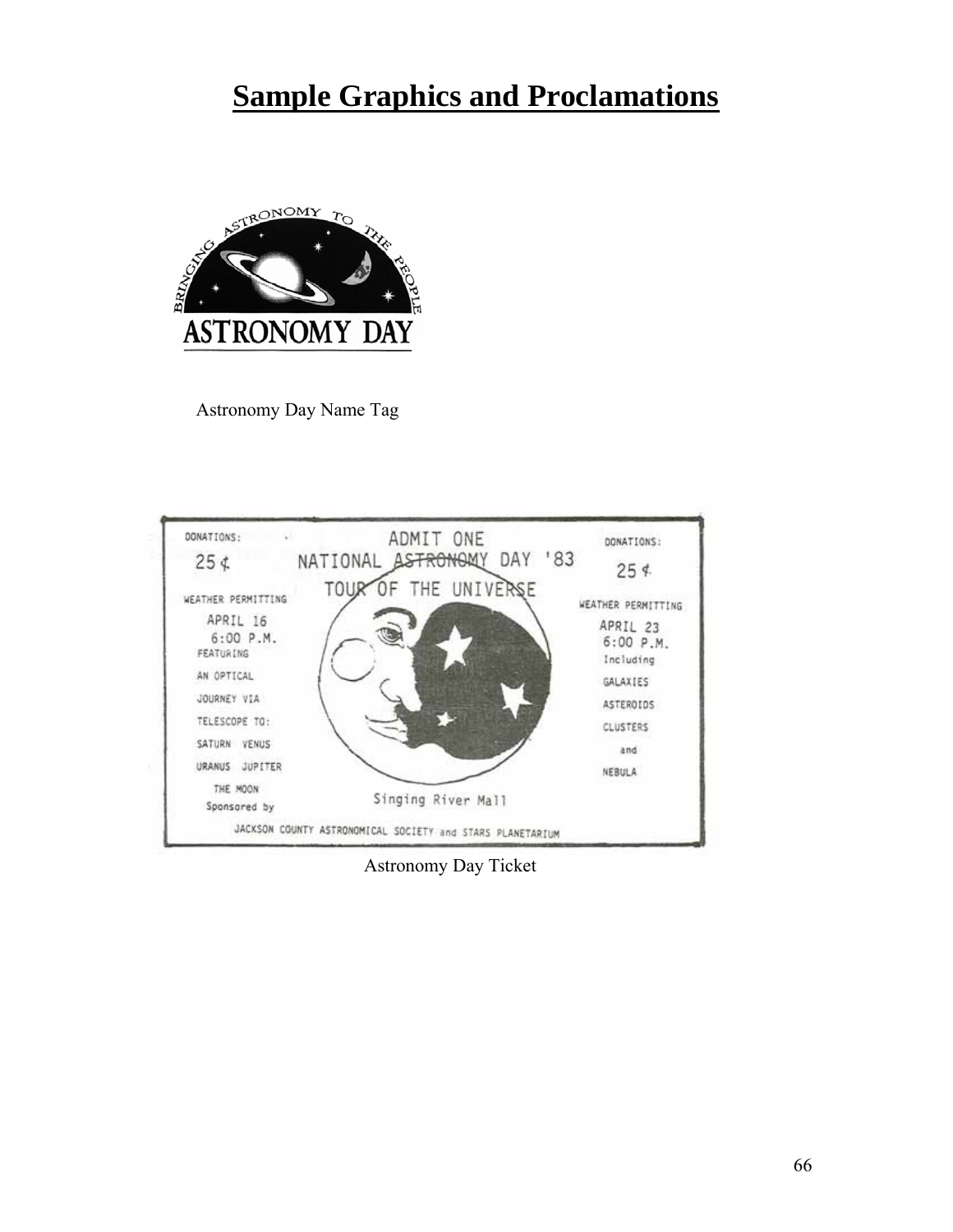

Commercially sponsored ad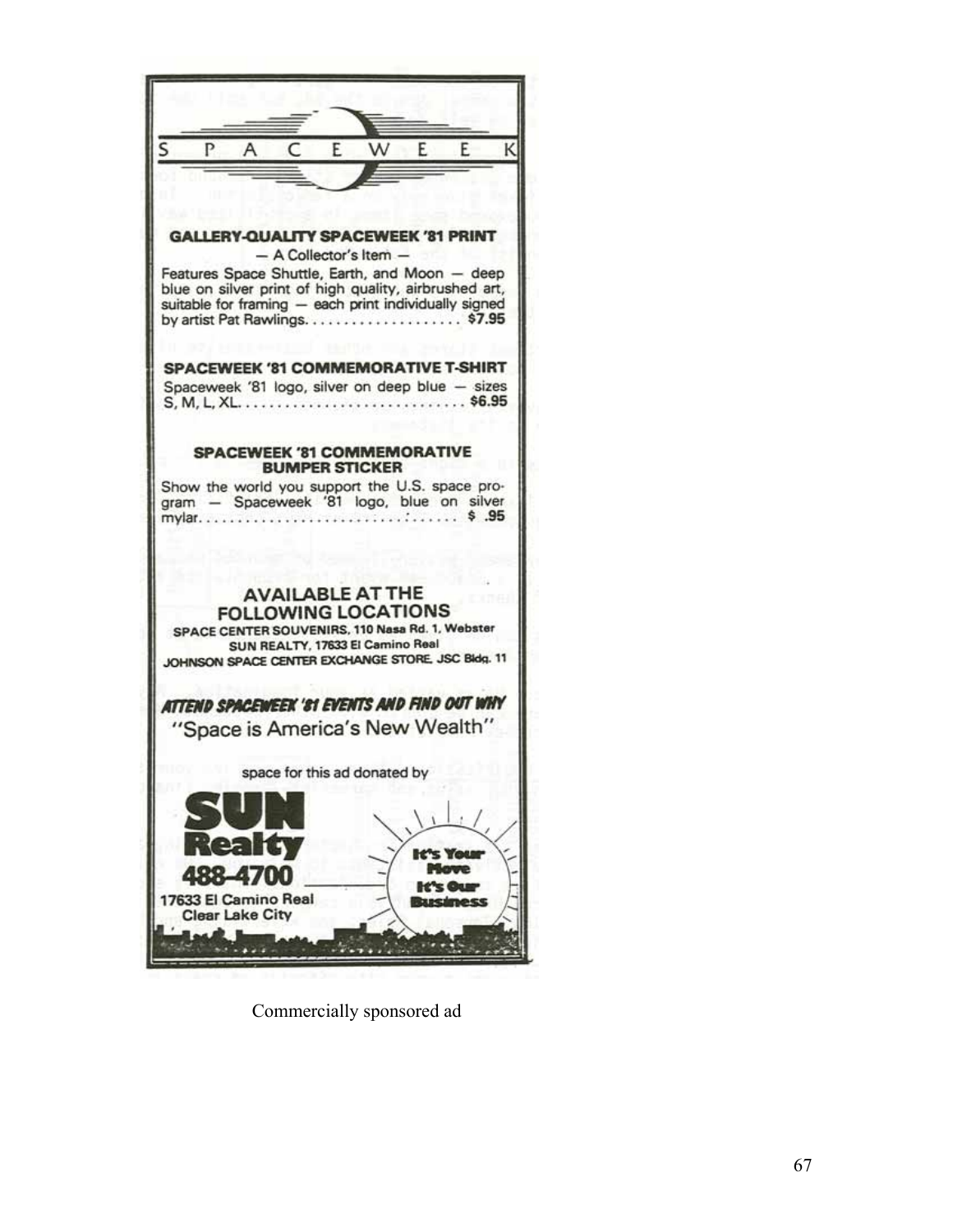

### City of Grand Rapids Michigan

OFFICE OF THE MAYOR

ABE L. DRASIN

#### PROCLAMATION

WHEREAS, Astronomy, the scientific study of celestial bodies and phenomena, is one of the oldest sciences known to humanity, and

WHEREAS, nationally, astronomy has become a fascinating<br>pastime, as well as a crucial key to the discovery of<br>the origins of the universe, and

WHEREAS, Grand Rapids' Chaffee Planetarium and Veen Observatory serve as the major facilities for astronomy interests in West Michigan, and

WHEREAS, a special week has been designated for the coordination of various activities by the local<br>astronomical community aimed at educating the public;

NOW, THEREFORE, I, Abe L. Drasin, Mayor of the City of<br>Grand Rapids, Michigan, do hereby proclaim April 26 through May 2, 1982 as

#### ASTRONOMY WEEK

in Grand Rapids, and urge all citizens to learn more<br>about Astronomy through the various programs available through the Chaffee Planetarium and Veen Observatory.



Oak Drafin

Abe L. Drasin MAYOR

Mayoral Proclamation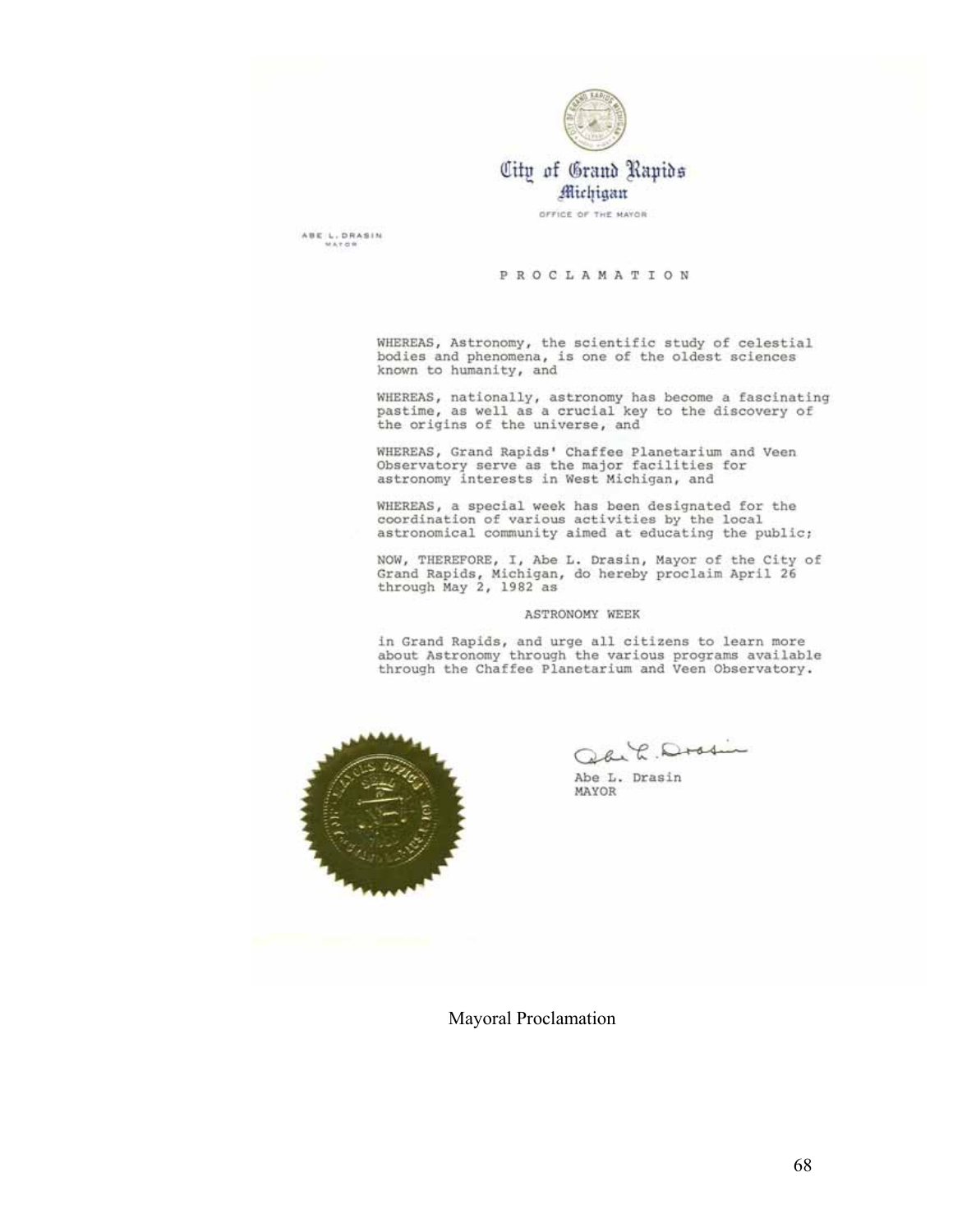# William G. Milliken Governor of the State of Michigan

### presents this

# **Executive Beclaration**

### in Ohserhance of

April 26, 1980

 $n s$ 

#### ASTRONOMY DAY

Astronomy, the science of the celestial bodies, is one of the oldest sciences known to humanity. Although it is a pure science, research in pure science often leads to practical benefits.

The state of Michigan is blessed with many natural areas which are ideal for astronomical observations. At the professional level, many of our colleges and universities are recognized nationally and internationally for their scientific research in the field of astronomy.

Amateur astronomers and their organizations throughout the state contribute significantly to public education in astronomy. Michigan has many professional, university and amateur observatories and a large number of museums and planetariums which offer programs and courses for students and the public throughout the year.

On Saturday, April 26, 1980, many of our state's astronomy clubs, educational institutions, planetariums, museums, parks and recreation centers will offer programs designed to interpret the sky for the public and to make our citizens more aware of this often overlooked aspect of Michigan's natural environment.

Therefore, I, William G. Milliken, Governor of the State of Michigan, do hereby declare April 26, 1980, as Astronomy Day in Michigan, and urge all our citizens to become aware of the many programs and activities relating to astronomy which are available in our state.



Given under my hand on this twentieth day of February in the year of Our Lord one thousand nine hundred eighty and of the Commonwealth one hundred forty-fourth.

Initheles trilli GOVERNOR

Gubernatorial Proclamation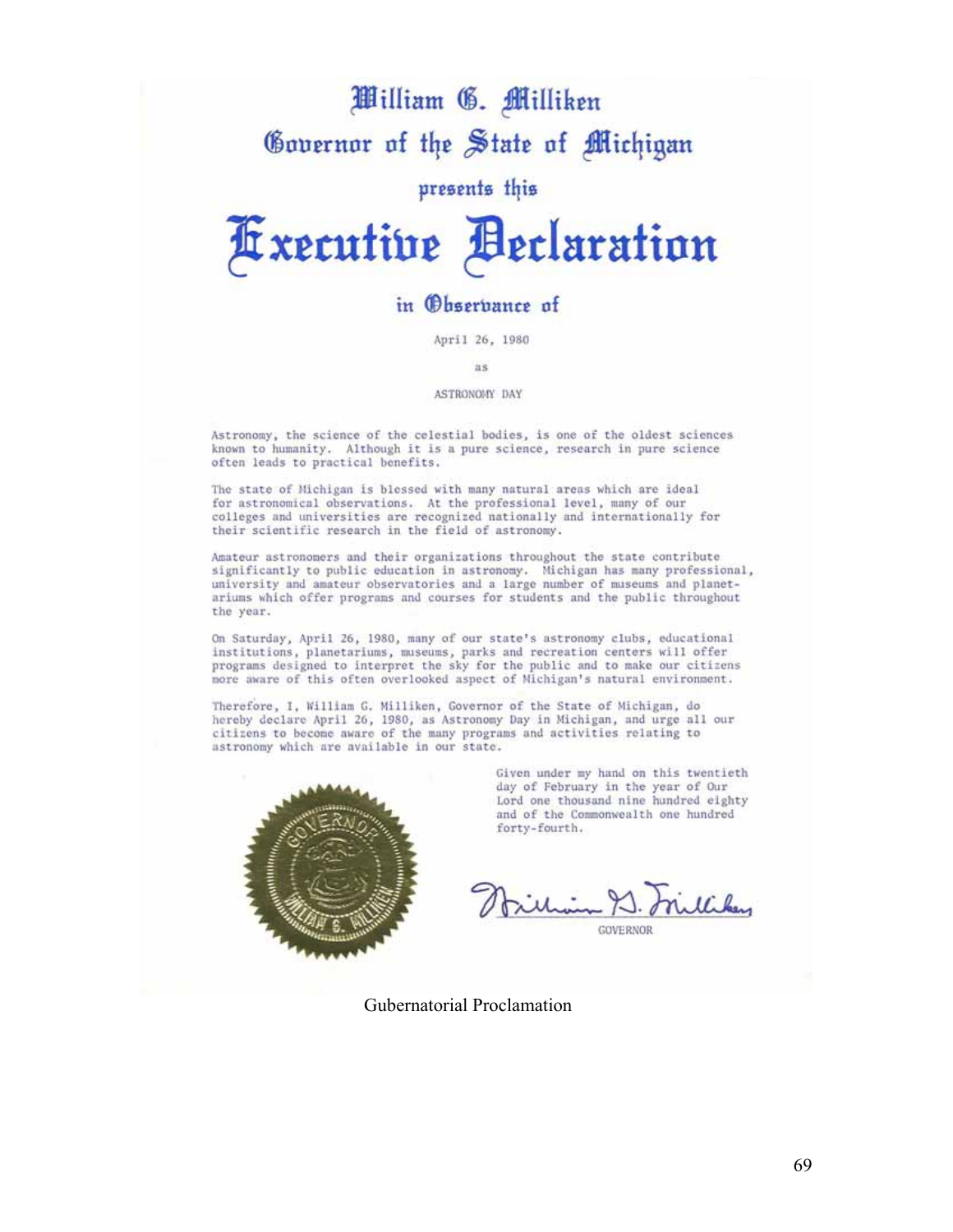**AVER OF MILCHILICAN** MICHIGAN LEGISLATURE **Senate Concurrent Resolution No. 120** Offered by Senators Sederburg, Corbin, McCollough and Welborn (Representative Jondahl named as co-sponsor) A CONCURRENT RESOLUTION COMMEMORATING<br>APRIL 18 THROUGH 24, 1983, AS MICHIGAN ASTRONOMY WEEK AND APRIL 23, 1983, AS ASTRONOMY DAY IN THE STATE OF MICHIGAN WHEREAS, It is a special pleasure to commemorate April 18 through 24, 1983, as Michigan Astronomy Week and April 23, 1983, as Astronomy Day in the State of Michigan. This time of celebration highlights the importance of astronomy in our modern world. We encourage all Michiganians to become better acquainted with this ancient and thought-provoking science; and WHEREAS, Astronomy is a popular pastime as well as being a crucial key to

discovering the origins of the universe. Michigan is particularly blessed with many<br>areas which are ideal for astronomical observation and many colleges which are dedicated to promoting this fascinating and increasingly more important science; and

WHEREAS, Michigan's amateur astronomers and astronomical organizations are particularly adept at expanding the public's awareness about astronomy. Moreover, Michigan is privileged to have many professional, university, and amateur observa-<br>tories as well as museums and planetariums which offer programs in astronomy for the public. During Astronomy Week and Astronomy Day such programs will be offered to expand people's horizons about astronomical science. May this good work continue to prosper; now, therefore, be it

RESOLVED BY THE SENATE (the House of Representatives concurring), That RESOLVED BY THE SENATE (the nouse of nepresentatives concurring), That<br>Michigan Astronomy Week, April 18 through 24, 1983, and Astronomy Day in<br>Michigan, April 23, 1983, be highly commemorated; and be it further

RESOLVED, That a copy of this resolution be transmitted to members of the astronomical community in Michigan as a reflection of our regard for astronomy and with our encouragement for all Michiganians to participate in events celebrating astronomy.

Adopted by the Senate, March 30, 1983.

Adopted by the House of Representatives, March 30, 1983.

komas<br>Jork of the L . S. Kushan Clerk of the House of Representatives

State Congressional Proclamation

illen C. Clear C. Lond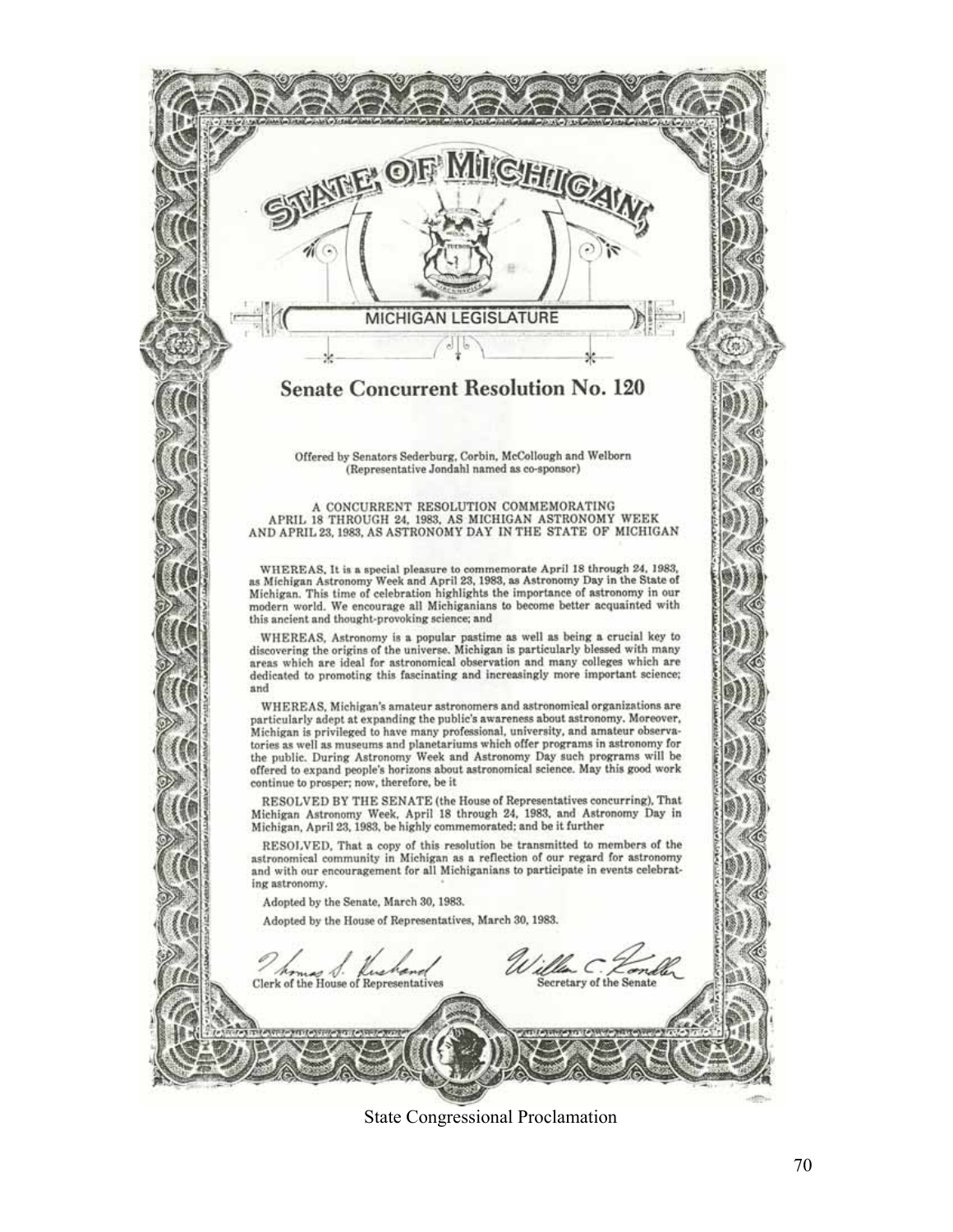### *Sky & Telescope* **Astronomy Day Award**

The Astronomy Day award began in 1980 and is award to the group that best exemplifies the concept of Astronomy Day, "Bringing Astronomy to the People," through its special event program. The award is judged by the Astronomical League. For a list of past winners, go to [www.astroleague.org/al/astroday/astrowinners.html.](http://www.astroleague.org/al/astroday/astrowinners.html)

The rules are simple. They are:

- 1. All entries must be postmarked by June 13th of each year and received by June 19th (if via postal mail) or received electronically by June 13th.
- 2. One primary prize winner will be chosen.
- 3. Secondary awards may be given as follows:
	- Best new idea
	- The organization that did the most for its size
	- The organization that does quality events year after year (determined by previous entries)
- 4. Honorable Mention(s) may be awarded to those groups in final contention for the award.
- 5. Not all awards may be presented each year.
- 6. All entries will be judged on the following:
	- a. Originality and effort
	- b. Effectiveness of the sponsored events
	- c. Most productive use of local resources
	- d. Uniqueness of local events
	- e. Carrying out the primary theme of Astronomy Day ("Bringing Astronomy to the People")
	- f. Carrying out any secondary annual theme that may exist
- 7. Eligibility is open to any nonprofit organization that promotes astronomy or space science. Planetariums and science museums, astronomy clubs, universities, and observatories or combinations thereof are all eligible. Organizations may not enter as part of a larger group and individually.
- 8. If submitting an electronic entry, ALWAYS check the Astronomical League's web site for the correct e-mail address [www.astroleague.org/al/astroday/award\\_app.pdf.](http://www.astroleague.org/al/astroday/award_app.pdf) Electronic entries must be formatted in the same order as the entry form. Attachments must be able to be opened by MS Word and/or MS Photo Editor

The winners will be notified by July 31st, and awarded at the Astronomical League's summer convention. The primary award winner will receive a plaque plus a \$250 gift certificate from *Sky & Telescope*, good toward magazine subscriptions or the purchase of books or other products from *S&T*'s parent company, Sky Publishing Corporation. Secondary award and honorable-mention winners will receive a certificate.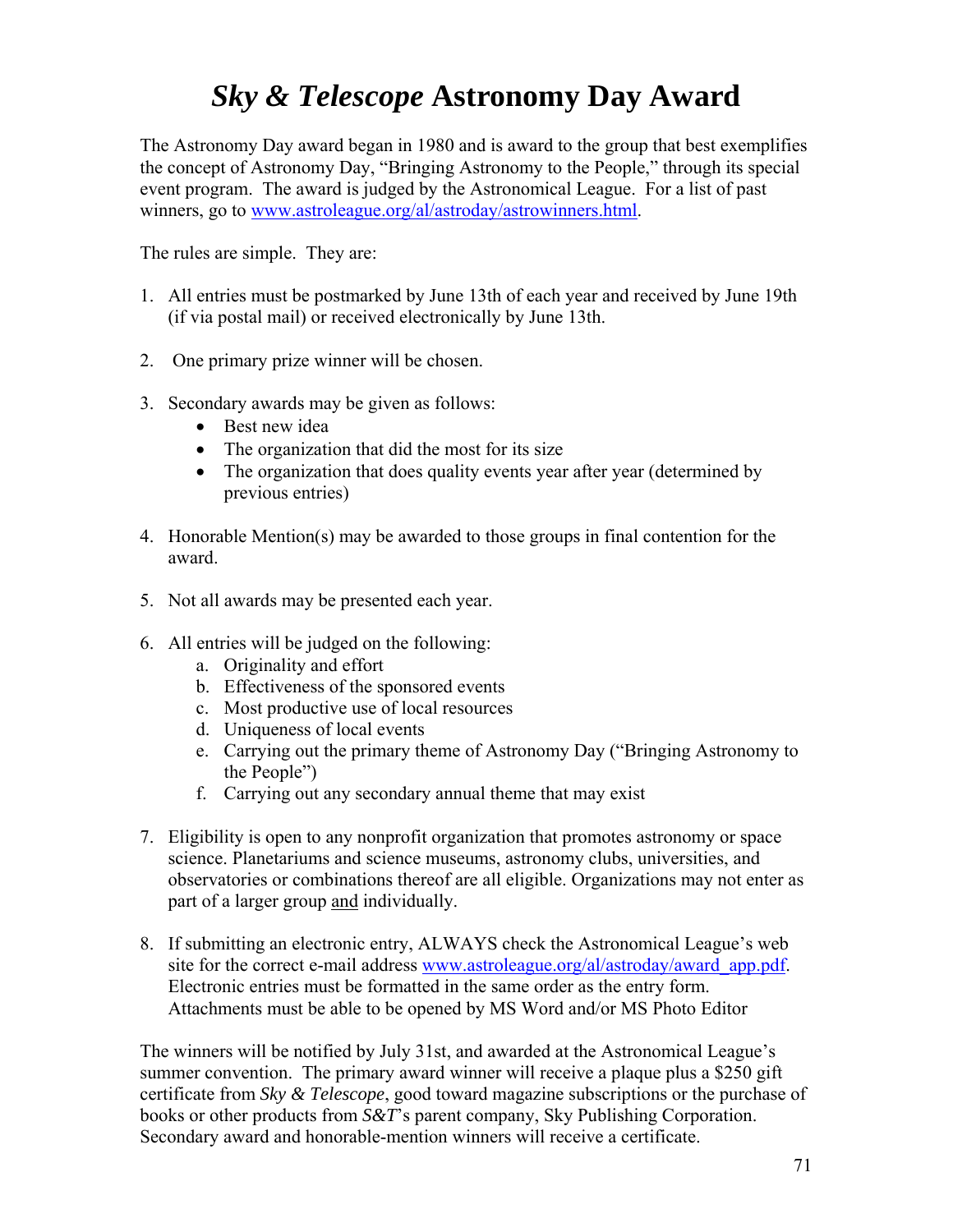### **Helpful Hints for Entering the Award**

- 1. Involving all astronomy-related groups in the area is viewed as very positive, as well as promoting any special theme for the year (There won't always be a special theme).
- 2. Previous primary award winners must be extraordinary to win the same award again in subsequent years. However winning one award doesn't preclude an organization from winning a different award in the same or a different year.
- 3. Compose your photographs. Look through back issues of *Sky & Telescope* to judge what kind of photo it will publish. There is nothing wrong with posing a picture. Include a labeled hard copy (2 inches or larger) of any mailed digital image(s) and label all media with name of entrant.
- 4. Edit videotapes. Label the length of the video pertaining to Astronomy Day (especially if there are other non-related video on the tape). Also, if the Astronomy Day portion is not at the beginning of the tape, indicate how far into the tape the Astronomy Day portion starts. VHS is preferred but DVDs (DVD Video format only) are also acceptable.
- 5. You will receive an acknowledgement of your entry (either by postal mail or e-mail). If you do not receive an acknowledgement, contact the Astronomy Day Coordinator.
- 6. You don't have to use the accompanying official entry form, but you must format and order your entries the same, i.e. your entries do not have to fit into the space provided but you must use the same headings as in the entry form and answer all the questions. You may include additional information at the end of your entry if it doesn't fit within one of the categories given. This could include a summary. For electronic entries, scan (if necessary) and attach the required flyers to your entry.
- 7. Hosting the event on a different day than the "official" date will not preclude you from winning.
- 8. The contest will be judged by the Astronomical League and not *Sky & Telescope* (i.e. you can mention *Astronomy* magazine).
- 9. A cosponsor is an organization that helped in set up and planning. A participant is an organization that used space at your Astronomy Day event to promote themselves.
- 10. Postal mailing from outside the USA may take several days to arrive.

Good luck! If you don't win this year, please try again next year.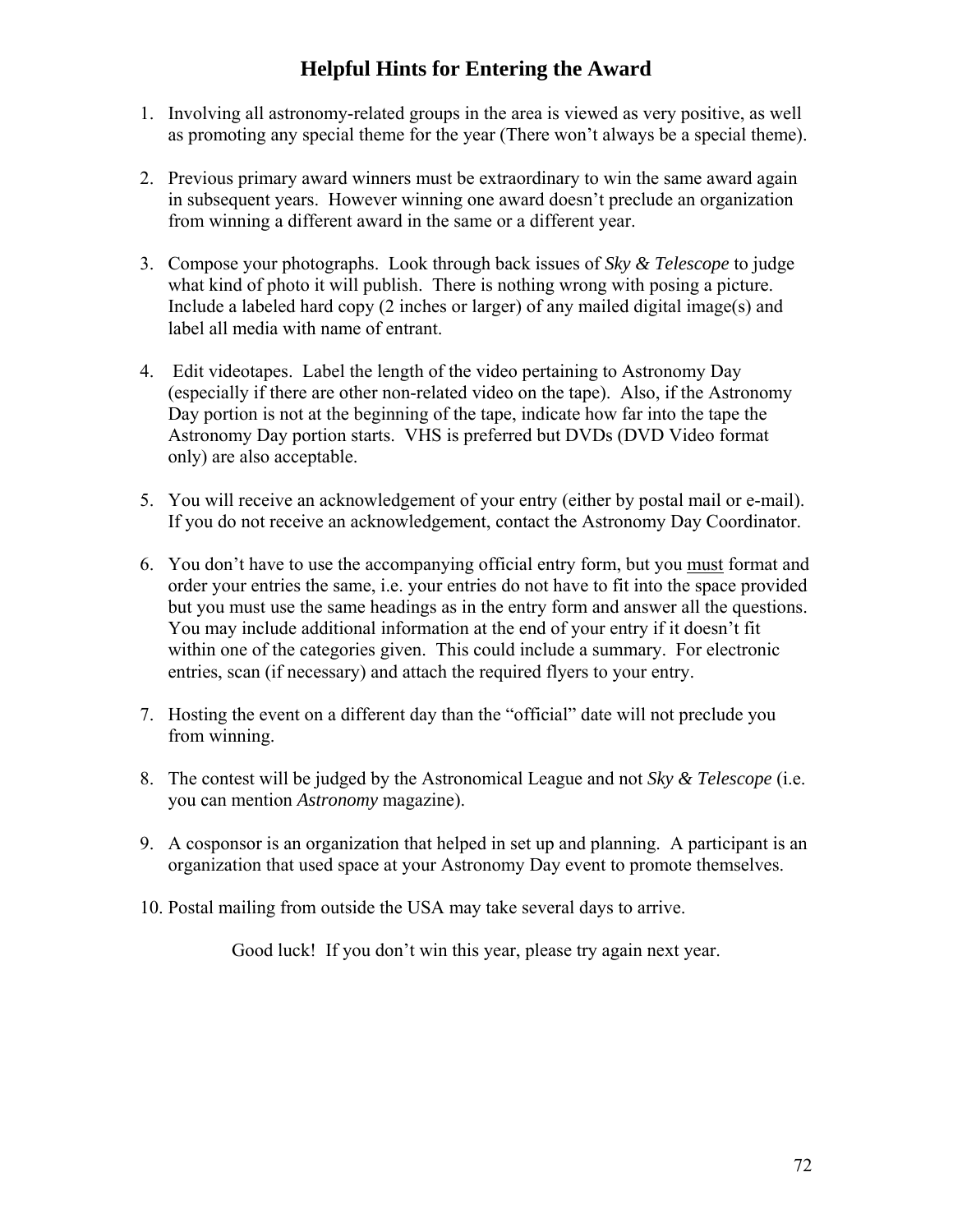## **Entry Form for the** *Sky & Telescope* **Astronomy Day Award**

Before filling out this form, ALWAYS check [www.astroleague.org/al/astroday/award\\_app.pdf](http://www.astroleague.org/al/astroday/award_app.pdf)  for the latest entry form.

Date of Entry:

Organization(s), institution(s), club(s), etc. entering the award:

Contact person:

Address:

| City:    | State/Province: | Zip/Postal Code: |
|----------|-----------------|------------------|
| Country: | Telephone:      |                  |
| Fax:     | E-mail:         |                  |
| Website: |                 |                  |

### **Preliminary Information.**

(This will not affect the judging of the award; we are just curious.)

| Did you list your event(s) in the Astronomy Day website? | <b>YES</b> | NO. |
|----------------------------------------------------------|------------|-----|
|----------------------------------------------------------|------------|-----|

Did you hold your event on a day other than the "official" date of Astronomy Day? If so, why?

How can the Astronomy Day Headquarters assist you in your Astronomy Day events? Do you have any suggestions?

What was the weather like during your Astronomy Day events (e.g. rainy, completely cloudy, very clear, etc.)?

Are any of your sponsoring organizations a member of the Astronomical League? (This does not affect the judging of the award.) If so, which one(s)?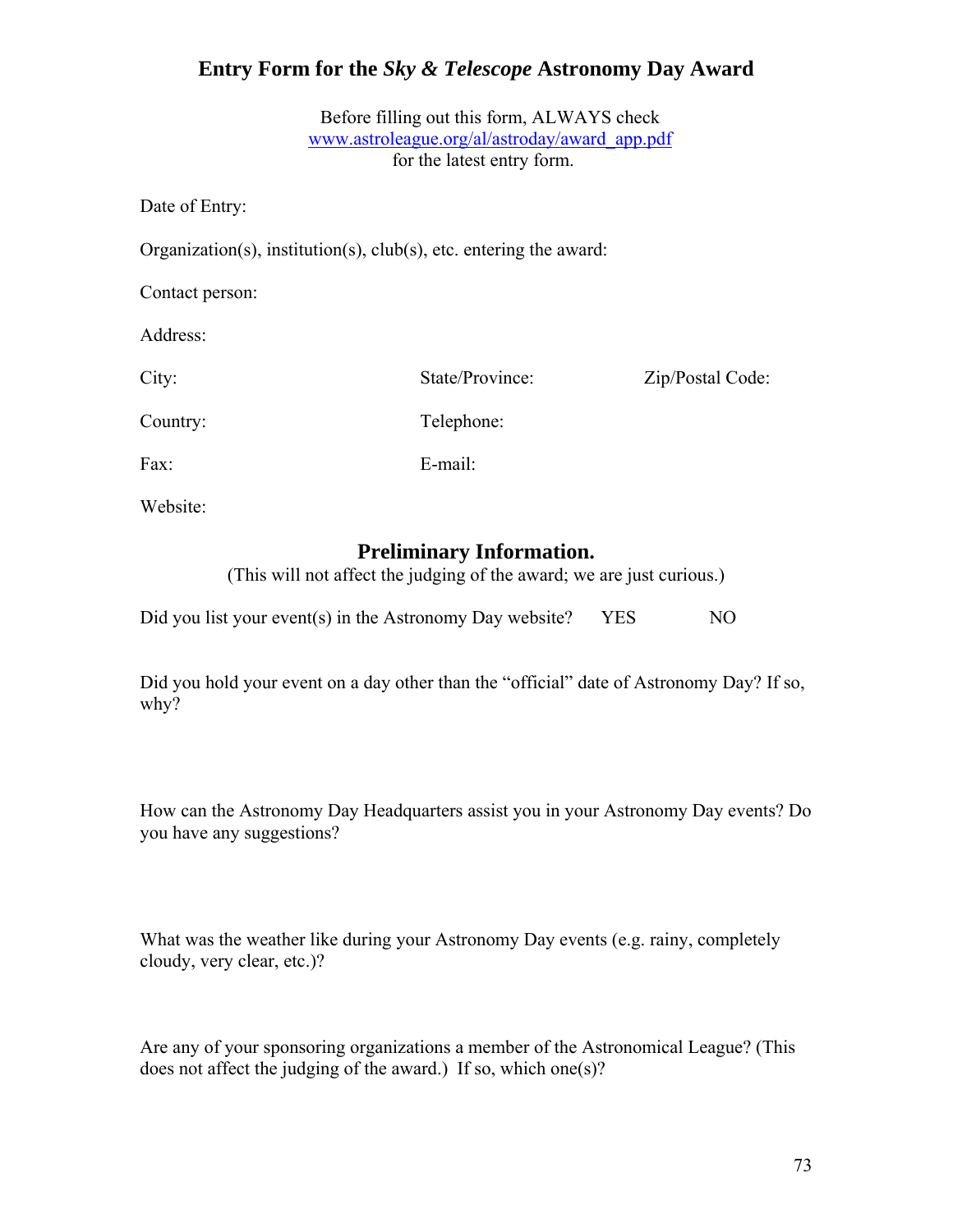# **Background Information**

What is the population of your metropolitan area?

Have you won any Astronomy Day Awards (including secondary awards and honorable mentions) in previous years? If so, list each award and the year it was received.

How many annual Astronomy Days have you sponsored?

When did the planning for this event begin?

What was your approximate budget (in US dollars) for this event?

Did you charge fees for any of your events? If so, which one and for how much (in US dollars)?

List any other local organizations/institutions that were involved in your event (e.g. the local planetarium, mall, telescope store, etc.); if not, just write "NONE."

List any other local astronomical organizations/institution NOT involved (e.g. the local planetarium chose not to participate, the other local astronomy club wanted to do their own event, etc.); if not, just write "NONE."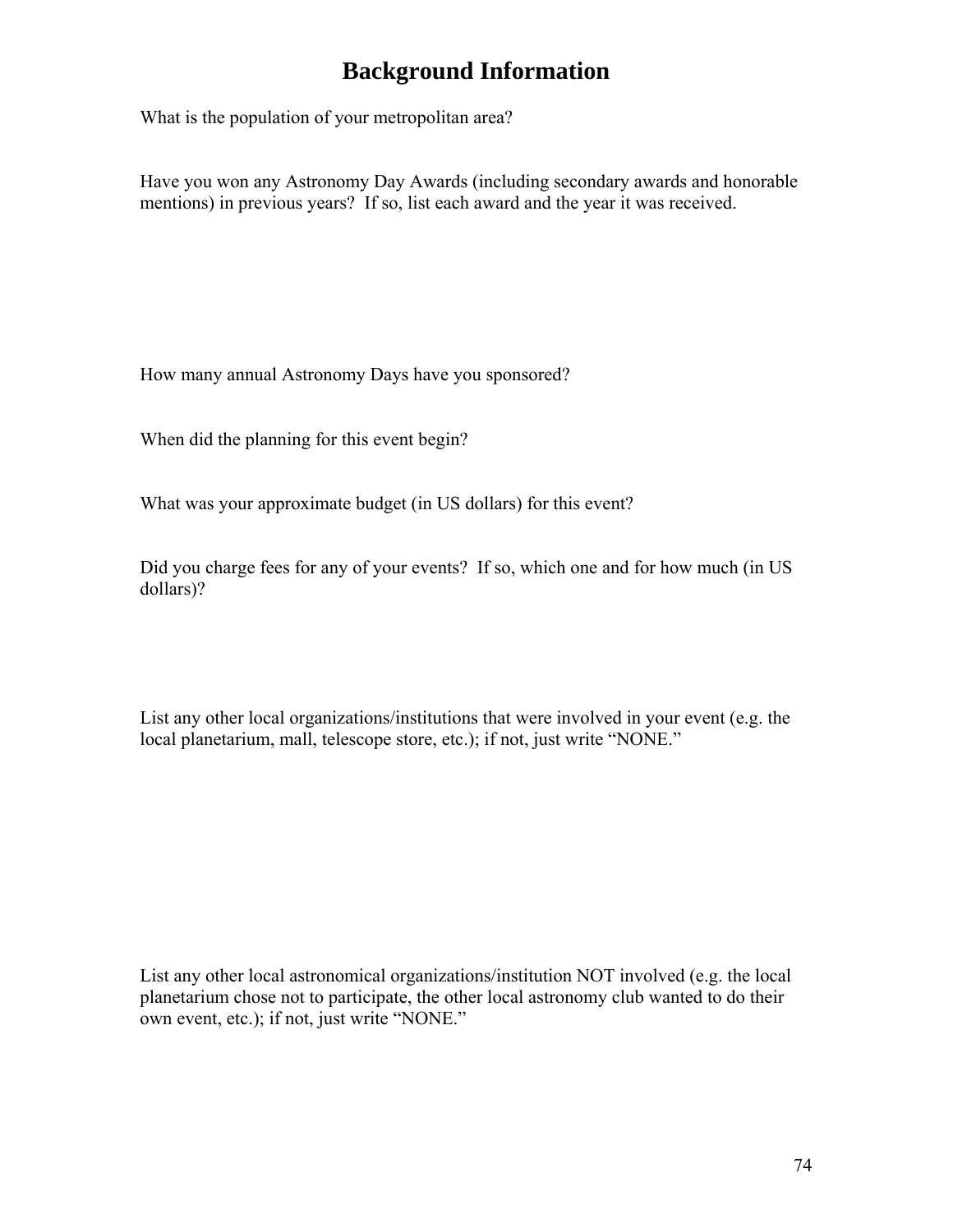# **Event Details**

Please describe the programs run by your organization during Astronomy Day and explain their purpose(s). Your entry will be judged by the responses you provide, as well as included samples or photographs.

1. List all planned events and the type of location that your group hosted for Astronomy Day, including the dates and times they occurred (see the example below). Describe any unconventional events, exhibits, displays, and other activities. Include any flyers or brochures produced for this event.

| Date | Hours             | Event                    | Type of location | Attendance |
|------|-------------------|--------------------------|------------------|------------|
| 4/16 | $9 \text{ am}-9$  | Mall display             | Shopping mall    | About 250  |
|      | pm                |                          | (indoors)        |            |
| 4/16 | $9 \text{ am}-9$  | Solar, lunar, and Saturn | Shopping mall    | About 42   |
|      | pm                | telescopic viewing       | (outdoors)       |            |
| 4/16 | $7 \text{ pm}-10$ | Telescopic viewing       | City park        | Rained out |
|      | pm                |                          |                  |            |
| 4/16 | Noon- $5$         | Planetarium shows        | Museum           | 184        |
|      | pm                |                          |                  |            |

### **Sample Information**

### **Your Information**

| Date | Hours | Event | Type of location | Attendance |
|------|-------|-------|------------------|------------|
|      |       |       |                  |            |
|      |       |       |                  |            |
|      |       |       |                  |            |
|      |       |       |                  |            |
|      |       |       |                  |            |
|      |       |       |                  |            |
|      |       |       |                  |            |
|      |       |       |                  |            |
|      |       |       |                  |            |
|      |       |       |                  |            |
|      |       |       |                  |            |
|      |       |       |                  |            |

2. Promotional and media coverage: List promotion(s) obtained in the media. Include clippings, photos, even videotapes of news coverage. How long did your promotion run? Any feature (i.e., non-PSA) stories? (List them individually.) Include copies of any press releases.